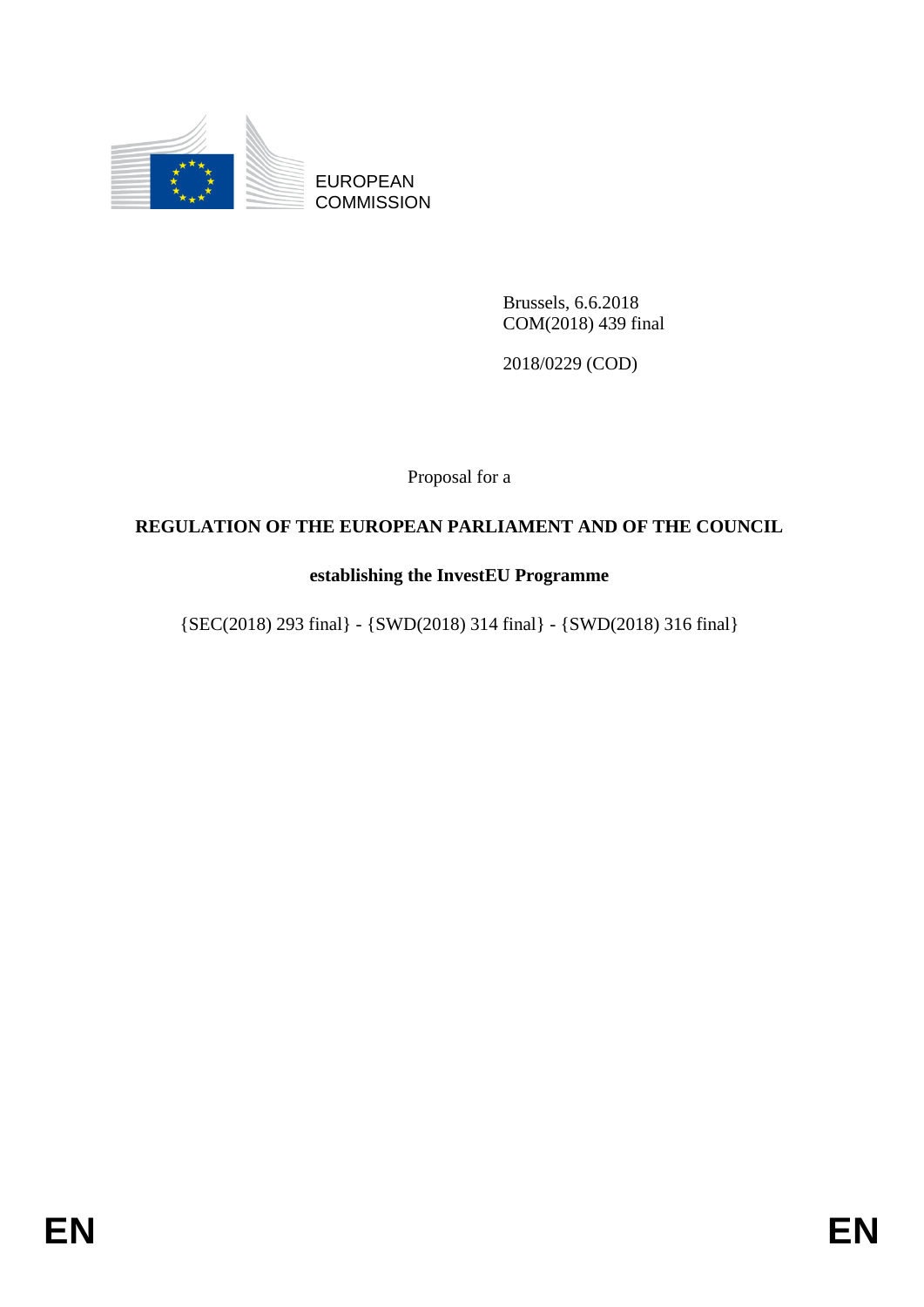#### **EXPLANATORY MEMORANDUM**

#### **1. CONTEXT OF THE PROPOSAL**

For the Multiannual Financial Framework (MFF) as of 2021, there is a need to provide for an EU investment programme to cater for cross-cutting objectives in terms of simplification, flexibility, synergies and coherence across relevant EU policies. The considerations put forward in the Commission's Reflection Paper on the future of EU finances highlight the need "to do more with less" and leverage the EU budget at a time of budgetary constraints. To address the problem of the current multitude of EU-level financial instruments, the Reflection Paper suggests as a possible solution their integration in a single fund that would provide support via a wide variety of financial products while having a strengthened focus on policy areas and objectives. It also suggests that EU-level financial instruments and those managed by Member States under cohesion policy should be complementary.

Under the current and previous MFFs, financial instruments expanded under a variety of programmes. During the 2014-2020 MFF, the Commission established 16 centrally managed financial instruments. The budget allocation for the instruments for internal action currently amounts to EUR 5.2 billion. These instruments aim to support investments in different policy areas, like Research and Innovation (R&I), small and medium-sized enterprises (SMEs) financing, infrastructure, cultural sectors, as well as promoting environmental and social sustainability.

Financial instruments are also a delivery mechanism for the European Structural and Investment Funds (ESIF) programmes delivered under shared management by the managing authorities. The total budget programmed to be delivered through financial instruments under shared management for the 2014-2020 MFF amounts to approximately EUR 21 billion.

Moreover, in the aftermath of the financial and sovereign debt crises spanning from 2008 to 2015, boosting jobs, growth and investment is one of the top 10 priorities of the Commission in the form of the Investment Plan for Europe launched in 2014 as a response to the subdued investment levels. At its core is the European Fund for Strategic Investments (EFSI) established in 2015, with the aim of mobilising at least EUR 315 billion of additional investment by mid-2018 through support to the risk-bearing capacity of the European Investment Bank Group by means of an EU guarantee of EUR 16 billion together with financing of EUR 5 billion from the own resources of the European Investment Bank Group. Building on its success, the EFSI was extended and increased at end-2017. It now provides a budgetary guarantee of EUR 26 billion underpinned by provisioning of budgetary resources of EUR 9.1 billion. Moreover, the European Investment Bank Group provides additional riskbearing capacity of EUR 7.5 billion. The aim is to mobilise at least EUR 500 billion of additional investment by end-2020. The InvestEU Programme will be based on the same successful budgetary model as the EFSI, making sure that scarce budgetary resources mobilise as much private investments as possible.

The conditions for an increase in investment have improved since 2014, thanks to the improvement of the economic conditions and also due to public interventions such as the EFSI. However, important investment gaps remain in different policy areas which are often held back by persistent market failures. In order to meet the ambitious policy objectives of the Union, attracting private capital to finance investment remains essential while adjusting the approach towards more policy relevance. The InvestEU Programme will contribute towards meeting policy objectives of the Union, including in particular under COSME and Horizon Europe, whenever the use of repayable investment support is appropriate. The Commission's proposal for A Modern Budget for Europe establishes that EUR 3.5 billion of the envelope for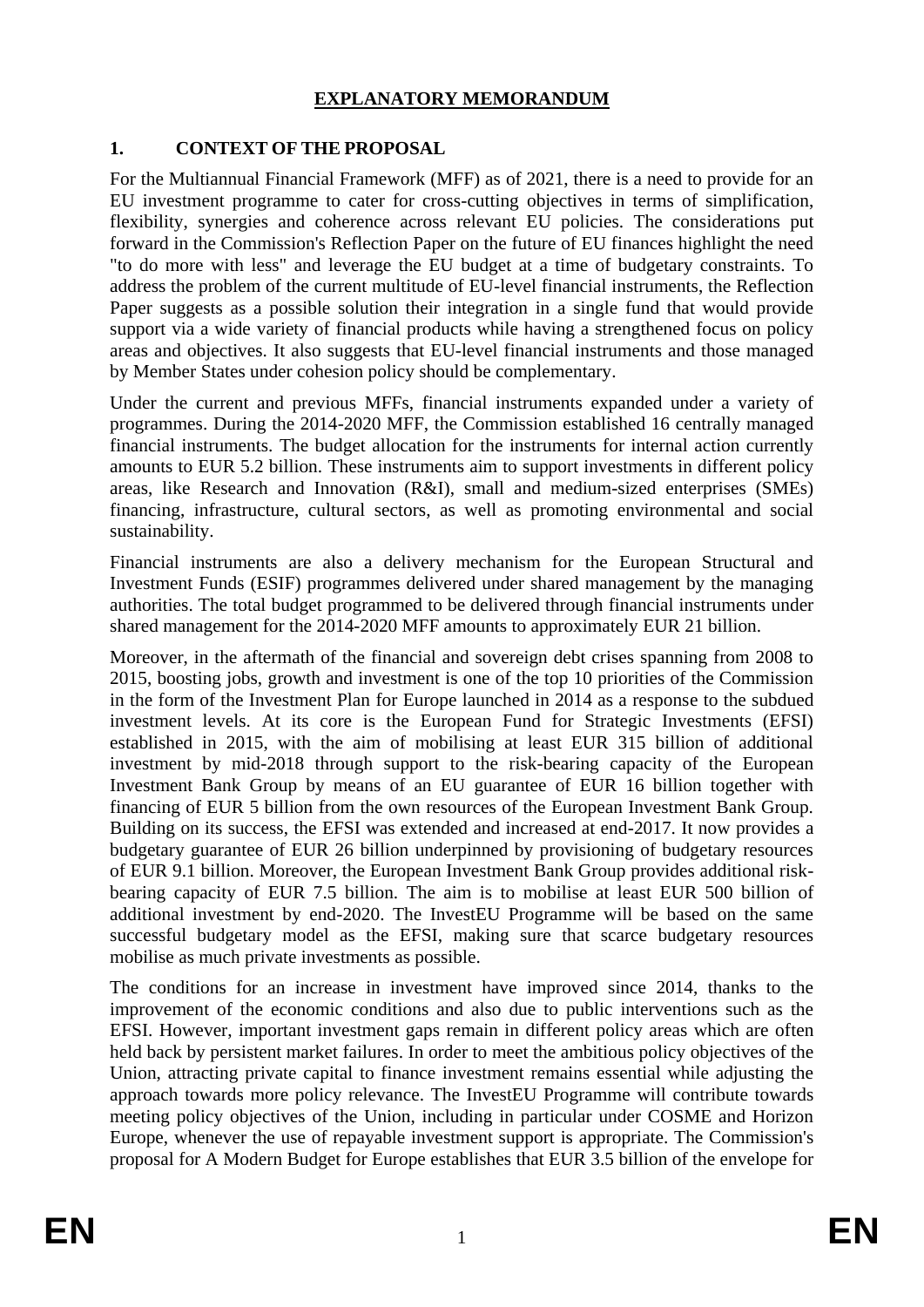Horizon Europe is allocated under the InvestEU Fund, to contribute to the Research, Innovation and Digitisation policy window, with a total indicative allocation of the EU guarantee of EUR 11.25 billion.

The creation of the InvestEU Programme provides for a single EU investment support mechanism for internal action for the 2021-2027 MFF. The InvestEU Programme builds on the successful experience of the EFSI and the current financial instruments for internal policies. It will stand on four legs: (i) the InvestEU Fund providing for the EU guarantee; (ii) the InvestEU Advisory Hub providing in particular project development-related technical assistance; (iii) the InvestEU Portal providing an easily accessible data-base for promoting projects in search for financing; and (iv) blending operations.

The InvestEU Fund will be demand-driven in attracting private investment. It will foster in particular innovation, digitisation and sustainable infrastructure investment but will also cater for needs in the social sector and of SMEs. Reaching also smaller and local projects will be important.

The InvestEU Fund consists of an EU budget guarantee that will back the financial products provided by the implementing partners. It targets EU added-value projects and promotes a coherent approach to financing EU policy objectives. It offers an effective and efficient mix of EU financing tools for specific policy areas.

This proposal provides for a date of application as of 1 January 2021 and is presented for a Union of 27 Member States, in line with the notification by the United Kingdom of its intention to withdraw from the European Union and Euratom based on Article 50 of the Treaty on European Union received by the European Council on 29 March 2017.

#### **• Reasons and objectives**

As a single investment scheme for internal Union policies, the InvestEU Programme is both a policy instrument and a delivery tool.

As a policy instrument, the InvestEU Programme's overall objective is to support the policy objectives of the Union by mobilising public and private investment within the EU, hereby addressing market failures and investment gaps that hamper the achievement of EU goals regarding sustainability, competitiveness and inclusive growth.

The purpose is to supply financing to economic actors with a risk profile that private financiers are not always able or willing to address in order to promote competitiveness of the EU economy, sustainable growth, social resilience and inclusiveness and the integration of capital markets in the EU in line with EU policy objectives in different sectors. Underpinned by an EU guarantee, the InvestEU Programme will contribute to the modernisation of the EU budget and increase the impact of the EU budget by "*doing more with less*". For economically viable projects with a revenue generating capacity, a more systemic use of a budgetary guarantee can help increasing the impact of public funds.

The InvestEU Programme should have the capacity to shape an EU strategy in tackling the still subdued investment activity in the Union. By diversifying the sources of funding and promoting long term and sustainable finance, the InvestEU Programme will contribute to the integration of European capital markets, within the framework of the Capital Markets Union, and to the strengthening of the Single Market. As an EU-wide resource pooling financial, market, technical and policy expertise, the InvestEU Programme should also be a catalyser for financial innovation at the service of policy objectives.

As a delivery tool, the InvestEU Fund aims to implement the EU budget through a budgetary guarantee more efficiently, achieving economies of scale, increasing the visibility of EU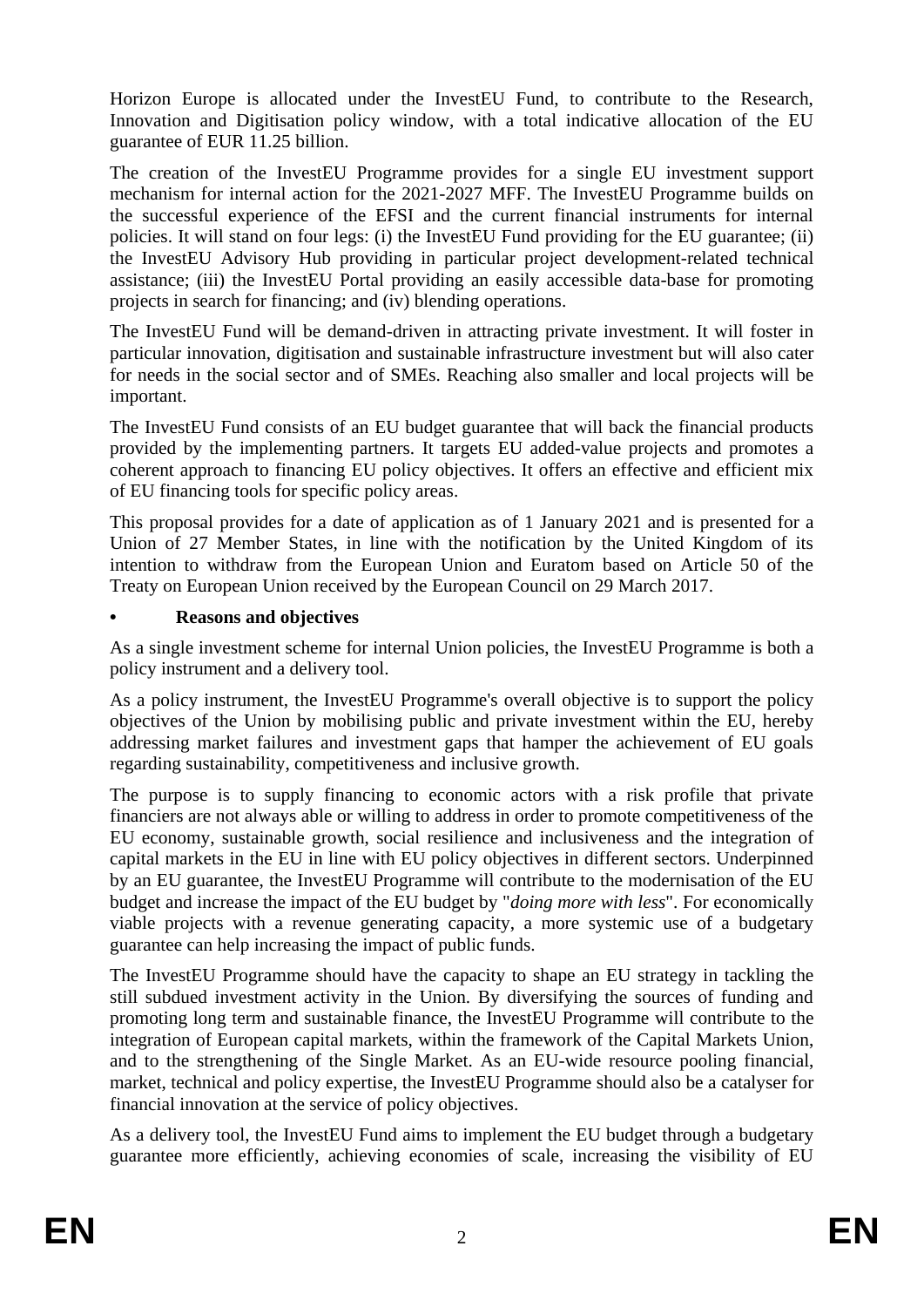action and simplifying the reporting and accountability framework. The proposed structure has the objective of simplification, increased flexibility and removal of potential overlaps between seemingly similar EU support instruments.

In addition to the EU guarantee at Union level, the proposal foresees the possibility for the Member States to use part of the funds under shared management through a dedicated compartment in the EU guarantee under the InvestEU Fund in pursuit of the same objectives where market failures or sub-optimal investment situations are present at national or regional level.

Moreover, the InvestEU Advisory Hub will provide project development advisory support and accompanying measures throughout the investment cycle to foster the origination and development of projects and access to financing. The InvestEU Advisory Hub will be provided in the InvestEU Programme's policy areas and will also ensure a single point of access for project promoters and intermediaries. The InvestEU Advisory Hub will be complementary to technical assistance activities carried out under the shared management programmes.

Finally, the InvestEU Portal will reinforce the visibility of investment opportunities in the Union and thus help project promoters in search of financing.

### **• Consistency with existing policy provisions**

The proposal is fully aligned with existing policy provisions since the InvestEU Programme provides the EU guarantee in order to efficiently use EU budgetary funds when operations with revenue-generating capacity are financed in line with EU policy objectives. These include the Capital Markets Union, the Digital Single Market Strategy, the Clean Energy for All Europeans package, the EU Action Plan for the Circular Economy, the Low-Emission Mobility Strategy, the Defence and the Space Strategy for Europe. Within its scope of application, the InvestEU Fund supports from a financing perspective these mutually reinforcing strategies.

### **• Consistency with other Union policies**

The InvestEU Programme is complementary to grant financing and other actions under the policy areas it supports, such as Horizon Europe, the Connecting Europe Facility, the Digital Europe Programme, the Single Market, Competitiveness of SMEs and European Statistics Programme, the European Space Programme, the European Social Fund+, the Creative Europe, the Programme for Environment & Climate Action (LIFE) and the European Defence Fund. Synergies with external policy instruments will be ensured, where relevant.

Blending with grant financing will ensure complementarity with other spending programmes.

The InvestEU Programme is also complementary to the European Structural and Investment Funds. In order to facilitate the deployment of certain Funds under shared management (European Regional Development Fund (ERDF), the European Social Fund+ (ESF+), the Cohesion Fund, the European Maritime and Fisheries Fund (EMFF) and the European Agriculture Fund for Rural Development (EAFRD) through financial products, the Member States will have the possibility to rely on the InvestEU Programme. This is a major simplification compared to the current situation since only one set of rules will apply in this case.

The InvestEU Programme's actions should be used to address market failures or sub-optimal investment situations, in a proportionate manner, without duplicating or crowding out private financing and have a clear European added value. This will ensure consistency between the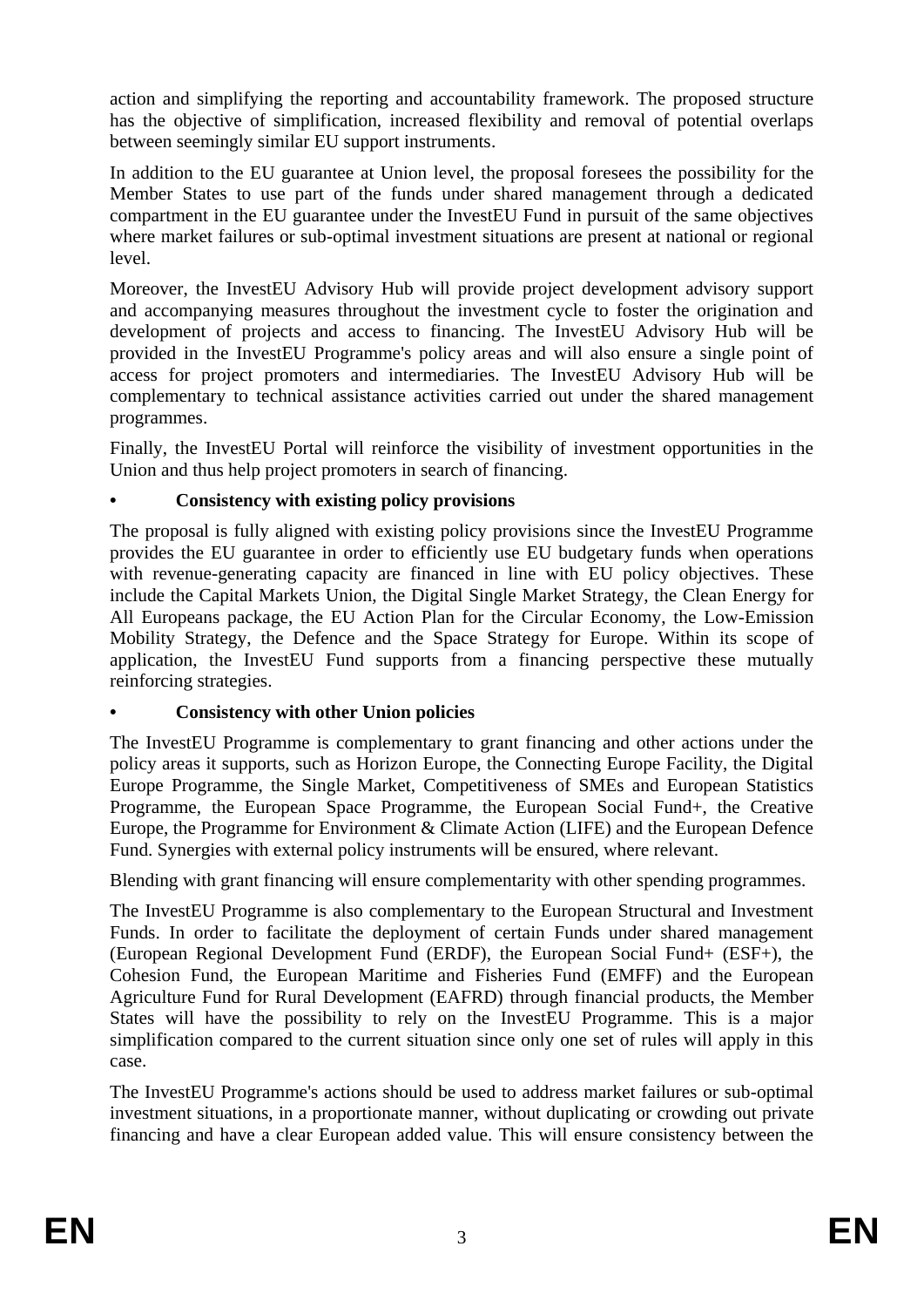actions of the Programme and EU State aid rules, avoiding undue distortions of competition in the internal market.

# **2. LEGAL BASIS, SUBSIDIARITY AND PROPORTIONALITY**

# **• Legal basis**

The proposal is based on Article 173 (Industry) and the third paragraph of Article 175 (Economic, Social and Territorial Cohesion) of the Treaty on the Functioning of the European Union (TFEU).

In line with established jurisprudence, the legal basis referred to reflect the main contents of the proposal. The procedures laid down for both Articles regarding the legal basis are the same (ordinary legislative procedure).

# **• Subsidiarity (for non-exclusive competence)**

The InvestEU Programme will cover investments and access to finance supporting EU policy priorities by addressing EU-wide market failures and investment gaps. It also supports the design, development and EU-wide market testing of innovative financial products, and the systems to spread them, for new or complex market failures and investment gaps.

The voluntary Member State compartment would allow addressing country specific market failures and investment gaps while drawing on financial products designed at central level, ensuring a more efficient geographical usage of resources, where this is warranted. It would allow Member States to implement part of their funds under the European Regional Development Fund (ERDF), the European Social Fund+ (ESF+), the Cohesion Fund, the European Maritime and Fisheries Fund (EMFF) and the European Agriculture Fund for Rural Development (EAFRD) through the InvestEU Fund.

The proposed structure with two compartments in each policy window allows an effective application of the subsidiarity principle. In addition, the two compartments within each window will share the same InvestEU Fund rules, which will allow a clearer and simpler framework for the use of different sources of EU funds.

# **• Proportionality**

The EU long-term goals regarding sustainability, competitiveness and inclusive growth require significant investments in different policy areas. This includes, *inter alia*, new models relating to mobility, renewable energy, energy efficiency, natural capital, innovation, digitisation, skills, social infrastructure, circular economy, climate action, oceans and small businesses' creation and growth.

Renewed efforts are needed to tackle persisting market fragmentation and market failures caused by private investors' risk-averseness, the public sector's limited funding capacity and structural inefficiencies of the investment environment. Member States cannot sufficiently bridge those investment gaps alone.

An intervention at EU level ensures that a critical mass of resources can be leveraged so as to maximise the impact of investment on the ground. The proposal does not replace Member State investment but on the contrary it is complementary to such investments, by focusing in particular on support for projects that provide EU added value. In addition, the EU level provides for economies of scale in the use of innovative financial products by catalysing private investment in the whole EU and making best use of the European institutions and their expertise for that purpose. The EU intervention also provides access to a diversified portfolio of European projects, thereby catalysing private investment, and allows for the development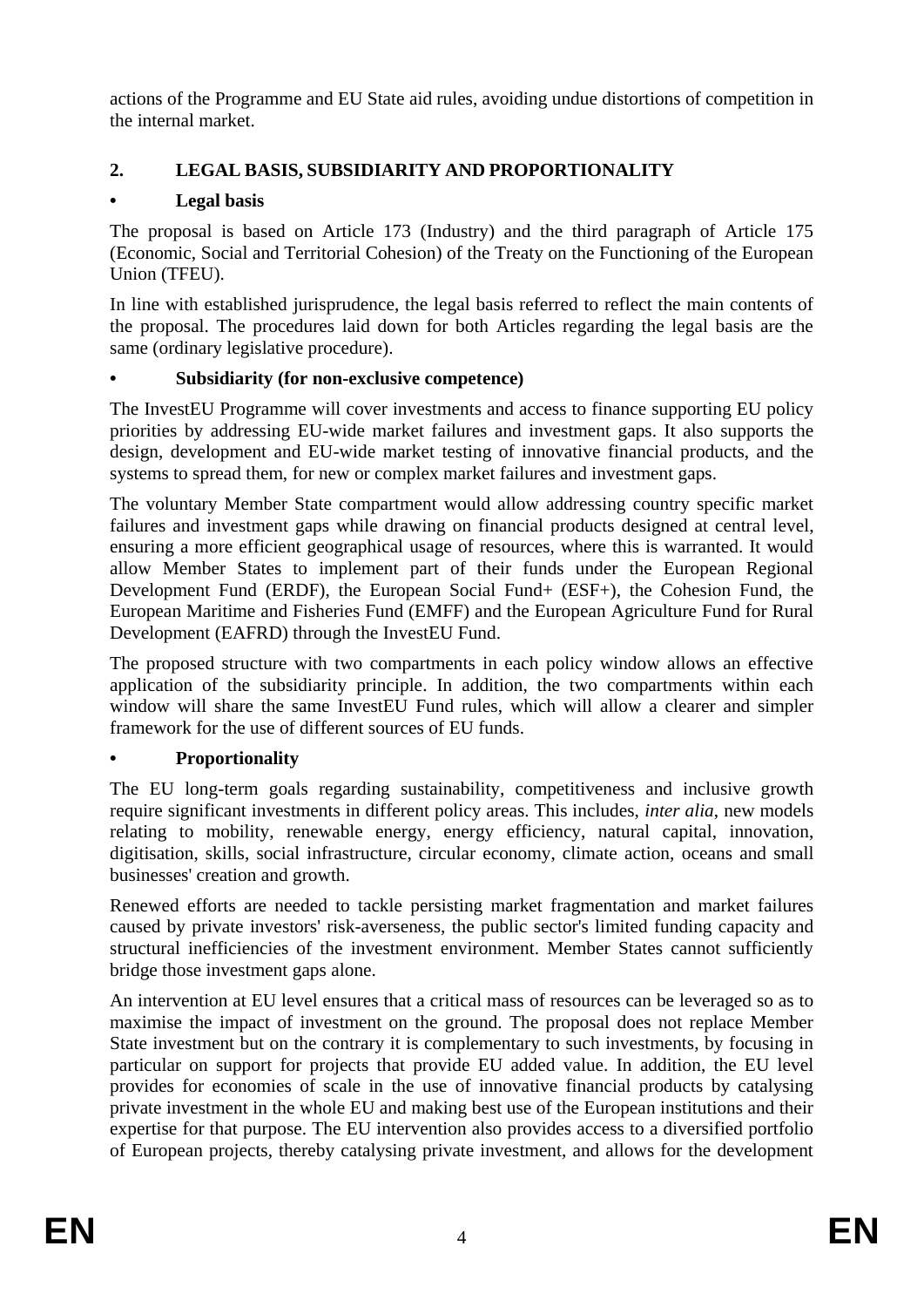of innovative financing solutions which can be scaled up or replicated, as appropriate, in all Member States.

Intervention at EU level is the only tool capable of effectively addressing investment needs linked to EU-wide policy objectives. In addition, structural reforms and an improved regulatory environment will continue to be necessary to address the remaining investment gaps in the period 2021-2027.

### **• Choice of the instrument**

The purpose of the proposal is to provide a single instrument providing an EU budgetary guarantee to underpin financing and investment operations by the implementing partners in line with the conclusions of the Impact Assessment to build on the success of the EFSI and previous financial instruments while taking into account lessons learnt as regards, *inter alia*, the avoidance of fragmentation and possible overlaps. Therefore, a Regulation is proposed.

#### **3. RESULTS OF RETROSPECTIVE EVALUATIONS, STAKEHOLDER CONSULTATIONS AND IMPACT ASSESSMENTS**

### **• Retrospective evaluations/fitness checks of existing legislation**

The proposal builds on lessons learnt from evaluations of predecessor financial instruments and of the EFSI. In particular, an independent evaluation of the EFSI [insert references to external evaluation and SWD] was conducted in 2018 in addition to several other evaluations on the EFSI since its inception:

- Commission evaluation on the use of the EU guarantee and the functioning of the EFSI guarantee fund<sup>1</sup> accompanied by an opinion of the Court of Auditors<sup>2</sup>,
- EIB evaluation on the functioning of the  $EFSI<sup>3</sup>$  (October 2016) and
- independent external evaluation on the application of the EFSI Regulation<sup>4</sup> (November 2016).

Main findings of these evaluations were summarised in the Commission Communication on the Investment Plan for Europe (COM  $(2016)$  764)<sup>5</sup>.

All evaluations found that the EU Guarantee proved relevant and enabled the EIB to undertake riskier activities and introduce higher risk products to support a wider range of beneficiaries. The EFSI also proved a relevant tool to mobilise private capital. In terms of governance, the independent evaluation of 2018 pointed to the importance of the Investment Committee for the credibility of the scheme, the transparency of its decisions and the quality of the scoreboard, which was evaluated as a relevant tool that allows a consistent approach to project presentation and to summarise appraisal conclusions.

Based on signed operations, the EFSI has mobilised EUR 207 billion of investment by end-2017, corresponding to 66 % of the target. This increased to EUR 256 billion for approved operations and corresponds to 81 % of the target. Extrapolating this trend a further 6 months with the completion of the EFSI in mid-2018, mobilised investment from approved operations are expected to reach the EUR 315 billion target by mid-2018 or shortly thereafter.

 $\frac{1}{1}$ http://eur-lex.europa.eu/legal-content/EN/TXT/HTML/?uri=CELEX:52016SC0297&from=EN

<sup>2</sup> https://www.eca.europa.eu/Lists/News/NEWS1611\_11/OP16\_02\_EN.pdf

<sup>3</sup> http://www.eib.org/infocentre/publications/all/evaluation-of-the-functioning-of-the-efsi.htm 4

https://ec.europa.eu/commission/publications/independent-evaluation-investment-plan\_en 5

http://ec.europa.eu/transparency/regdoc/rep/1/2016/EN/COM-2016-764-F1-EN-MAIN.PDF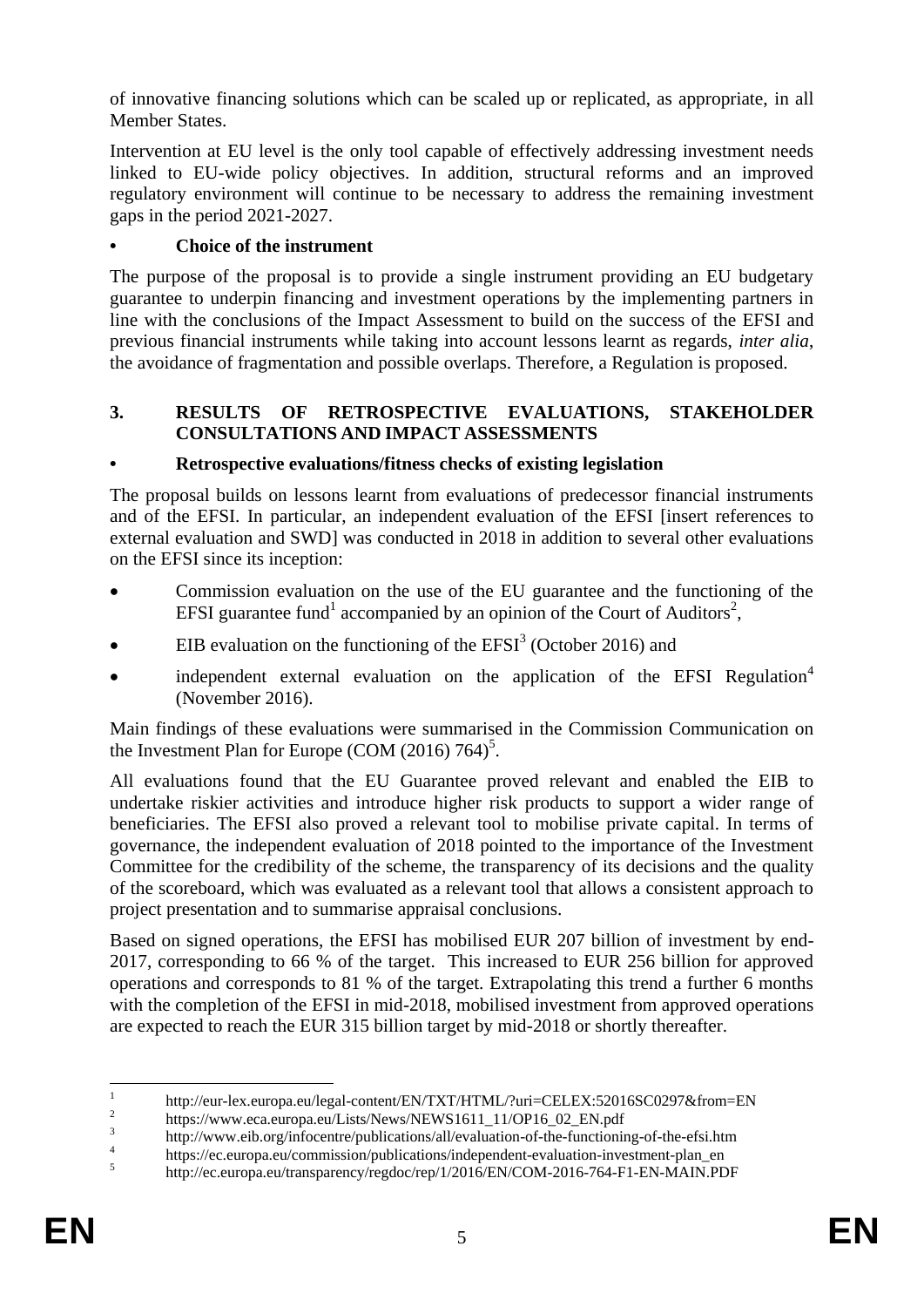The evaluations have noted some concentration in Member States with well-developed institutional capacities. However, if the investment mobilised is considered relative to Member States' Gross Domestic Product this concentration is much less pronounced. Nevertheless, in order to improve further the geographical balance, the EFSI 2.0 has strengthened the relevance of the European Investment Advisory Hub.

As of 31 December 2017, the actual multiplier effect of the EFSI is broadly in line with what had been assessed at the outset – an aggregate global multiplier of 13.5 achieved by end-2017 against a target of 15 at the end of the investment period. The EFSI has also been effective in mobilising private investments. Around 64 % of investment mobilised is from the private sector.

In terms of efficiency, the availability of the EU Guarantee proved to be an efficient tool to considerably increase the volume of riskier operations by the European Investment Bank. In particular, the EU Guarantee freezes less budgetary resources compared to financial instruments, as it requires prudent but limited provisioning compared to the level of financial engagement. It assumes a contingent liability and is consequently expected to achieve economies of scale that result in higher investment mobilised per euro spent. The evidence analysed as part of the independent evaluation in 2018 also clearly indicated that the size of the EU Guarantee under the EFSI was appropriate. It also found that the approach used for the modelling of the EFSI target rate was broadly adequate and in line with industry standards, but proposed some further developments.

A budgetary guarantee has also proven more cost-efficient for the EU budget, as it limits the payment of management fees to the implementing partner. In the case of the EFSI, the EU is even remunerated for the EU Guarantee provided under the Infrastructure and Innovation Window.

The 2016 independent evaluation stressed the need to better define and clarify the concept of additionality. Consequently, the EFSI 2.0 Regulation includes several measures which clarify the concept and the criteria and made the process more transparent.

The independent evaluation of 2018, which could only assess operations approved under the EFSI and therefore could not test the new EFSI 2.0 measures, confirmed the need to further clarify the concept of additionality and the definition of sub-optimal investment situations. In particular, it concluded that the EFSI operations are characterised by a higher level of risk as compared to standard (non-EFSI) operations by the European Investment Bank, as required by the EFSI Regulation. However, the various survey and interviews indicated that under the Infrastructure and Innovation Window of the EFSI some crowding out may have occurred. It would be important to avoid this situation under the InvestEU Programme.

The independent evaluation of 2018 also highlighted the non-financial added value of attracting new investors, providing demonstrations and market testing of new products and financing models, and support and adoption of higher operations standards by financial service providers.

The 2016 EIB evaluation and the independent evaluation of 2018 confirmed the initial disruption caused by the EFSI to other EU level financial instruments by offering similar financial products, in particular the debt instrument under the Connecting Europe Facility and part of the InnovFin, which were partly resolved by re-focusing existing instruments towards new market segments.

The proposal for the InvestEU Fund also builds on lessons learnt from evaluations of predecessor financial instruments spanning two decades (Connecting Europe Facility, Horizon 2020, COSME, etc., and instruments launched under earlier financial frameworks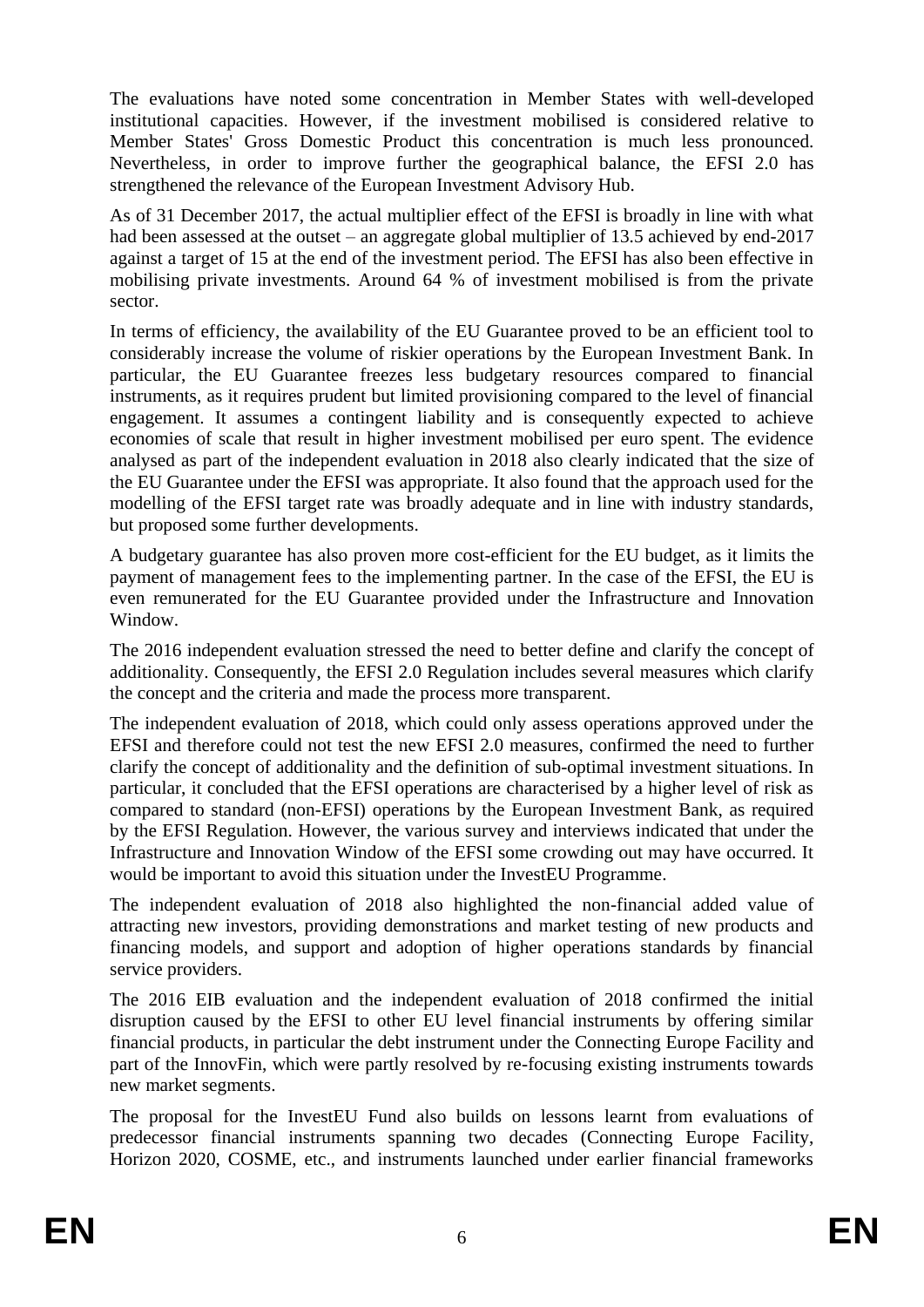such as the Competitiveness and Innovation Programme (CIP). In general, these evaluations confirm that financing gaps continue to exist in Europe in the sectors and policy areas covered by EU financial instruments and that EU-level investment support continues to be relevant and necessary in order to meet EU policy objectives. However, they also stress that the coherence between different EU-level financial instruments and other EU initiatives should be strengthened, that synergies with national and regional initiatives should be better exploited, and that overlaps exist among the current instruments. They point to a need for better coordination and design of investment support instruments to minimise potential overlaps. The expansion of activities has created a need to strengthen mechanisms for the overall coordination of actions, avoiding unnecessary proliferation and achieving greater synergies.

As regards the COSME instruments offering support to SMEs which are crucial to the Union's future competitiveness, the evaluations show that these instruments are underpinned by a strong market failure rationale and being driven by the constraints in access to finance faced by SMEs. Especially start-ups, smaller SMEs and those lacking sufficient collateral are faced with persistent and structural market gaps for debt finance prevalent across the EU. The Court of Auditors found in a Special Report that the SME guarantee facility has had a positive impact on the growth of supported SMEs. In line with the Court's recommendations, some better targeting of beneficiaries and more coordination with national schemes is needed.<sup>6</sup>

Specifically regarding the InnovFin financial instruments under Horizon2020, the evaluations show that access to finance remains an essential issue in order to improve Europe's innovation performance. They confirm that InnovFin financial instruments have performed well against the backdrop of growing demand for risk finance in research and innovation, and made it possible for the EIB Group to cover new riskier segments. However, again, the need to strengthen synergies with other EU funding programmes is highlighted, as is the need to address remaining barriers in the context of helping innovative companies to grow from early stage to expansion. It was also pointed out that only a relatively small number of firms receiving grants under Horizon 2020 benefitted from financial instruments under Horizon 2020, which may hinder scaling up of innovative companies.

The InvestEU Fund will build upon these experiences and target research and innovation recipients (including innovative SMEs and mid-caps) in order to provide them with better access to finance at all stages of their development. It will exploit synergies between grant and market based financing by facilitating blending. In addition, the European Court of Auditors' audit on the guarantee facility recommended better targeting of beneficiaries at more innovative companies. By pooling expertise and resources, the InvestEU Fund will increasingly focus support on companies that engage in higher-risk innovation activities.

In the social area and regarding the Employment and Social Innovation (EaSI) Programme, there is empirical evidence that investments in social infrastructure, social enterprises producing goods ('tangibles') as well as social services, ideas and people ('intangibles') are crucially lacking in the Union, yet critical for its Member States to develop into a fair, inclusive and knowledge-based society.

Microfinance and social enterprises in Europe are still recent developments and part of an emerging market that is not yet fully developed. As highlighted by the EaSI mid-term evaluation conducted in 2017, the EaSI financial instruments have supported vulnerable persons and micro-enterprises and facilitated access to finance for social enterprises, thus having achieved significant social impact. The evaluation concluded that deploying the full potential shown by the results achieved so far justifies the continuity for investment support in

 $\frac{1}{6}$ 

https://www.eca.europa.eu/en/Pages/DocItem.aspx?did=44174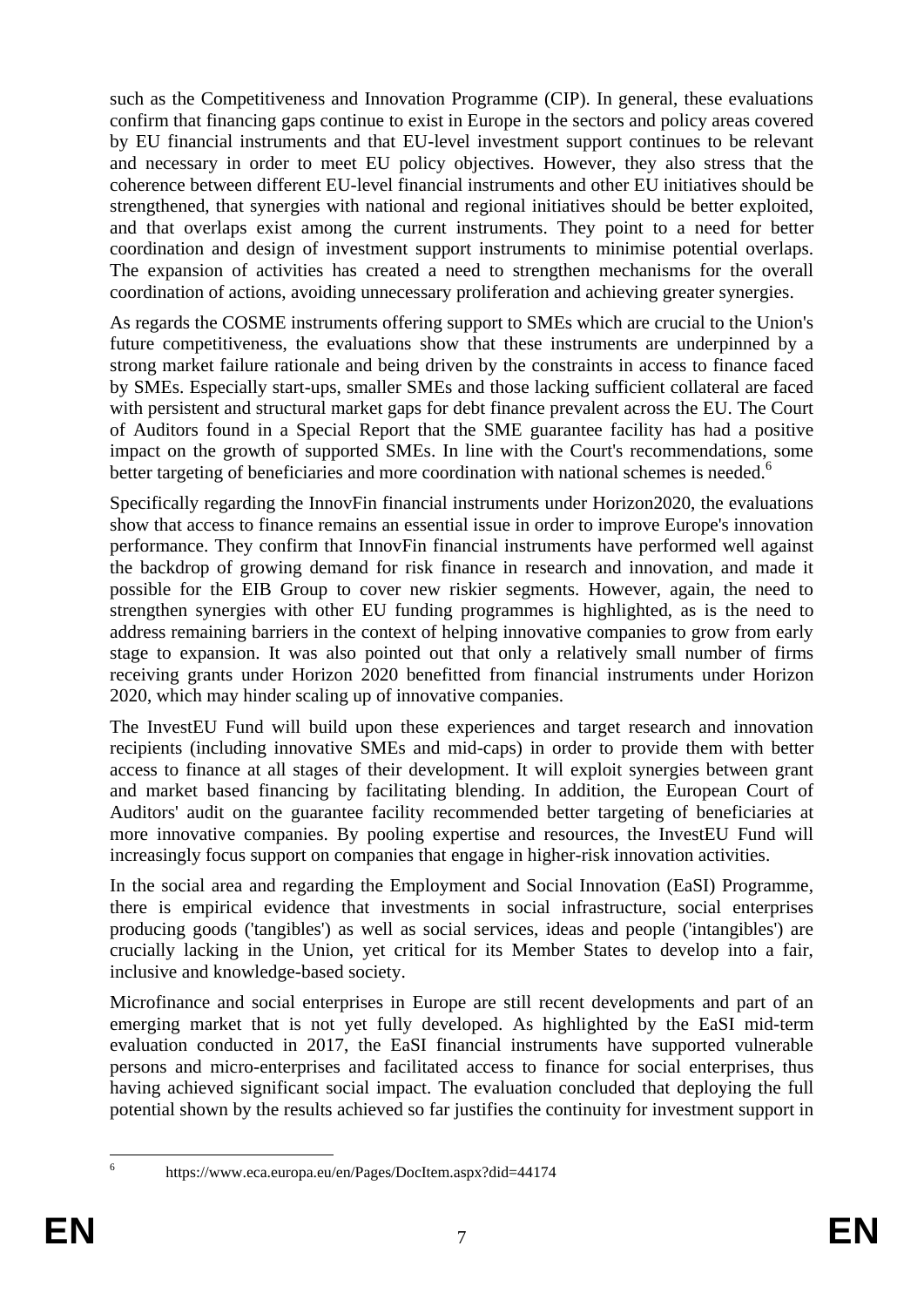the social field and need for additional firepower to be provided under the InvestEU Programme.

The impact assessment report regarding the InvestEU Programme includes a detailed summary of these evaluation results.

### **• Stakeholder consultations**

The impact assessment relied on the Open Public Consultation (OPC) on EU funds in the area of investment, research & innovation, SMEs and the single market and in particular on the replies related to EU Support for Investment<sup>7</sup>.

This proposal takes into account the results of this OPC. In particular most respondents expressed a view that the current EU support for investment does not sufficiently address policy challenges like reducing unemployment, supporting social investment, facilitating the digital transition, facilitating access to finance in particular for SMEs, ensuring a clean and healthy environment and supporting industrial development.

The respondents stressed the importance of EU-wide policy challenges, among others, in areas like research, support for education and training, clean and healthy environment, and transition to low carbon and circular economy, and reducing unemployment.

Around 60 % of respondents to the OPC on Strategic infrastructure expressed a view that difficulty to access financial instruments is an obstacle that prevents the current programmes from successfully achieving policy objectives.

A vast majority of participant supported the identified steps that could help simplify and reduce administrative burdens. In particular, this included fewer, clearer and shorter rules, alignment of rules between EU funds as well as a stable but flexible framework between programming periods.

The proposal aims to address these results by strengthening the focus on Union policy priorities in the context of the support under the InvestEU Fund. The single set of rules established by the InvestEU Fund should address the issue of possible overlaps and in particular make it easier for final recipients to request support. The InvestEU Fund also has an in-built flexibility, allowing it to adjust to developing market situations and needs. The reporting requirements have also been harmonised.

# **• External expertise**

An external evaluation was conducted in line with Article 18(6) of Regulation (EU) 2015/1017 of the European Parliament and of the Council of 25 June 2015 on the European Fund for Strategic Investments, the European Investment Advisory Hub and the European Investment Project Portal and amending Regulations (EU) No 1291/2013 and (EU) 1316/2013  $-$  the European Fund for Strategic Investments<sup>8</sup> as explained under the sub-heading 'Retrospective evaluations/fitness checks of existing legislation'. It is published concurrently to this proposal.

### **• Impact assessment**

The impact assessment [*insert reference to Impact Assessment*] examines in detail the main challenges for the next MFF, in particular the investment gaps and sub-optimal investment situations in different policy areas like research and innovation, sustainable infrastructure,

<sup>&</sup>lt;u>.</u> <sup>7</sup> This was a subpart of the OPC on Investment, research and innovation, SMEs and single market. https://ec.europa.eu/info/consultations/public-consultation-eu-funds-area-investment-research-innovation-smesand-single-market\_en

<sup>8</sup> OJ L 169, 1.7.2015, p. 1.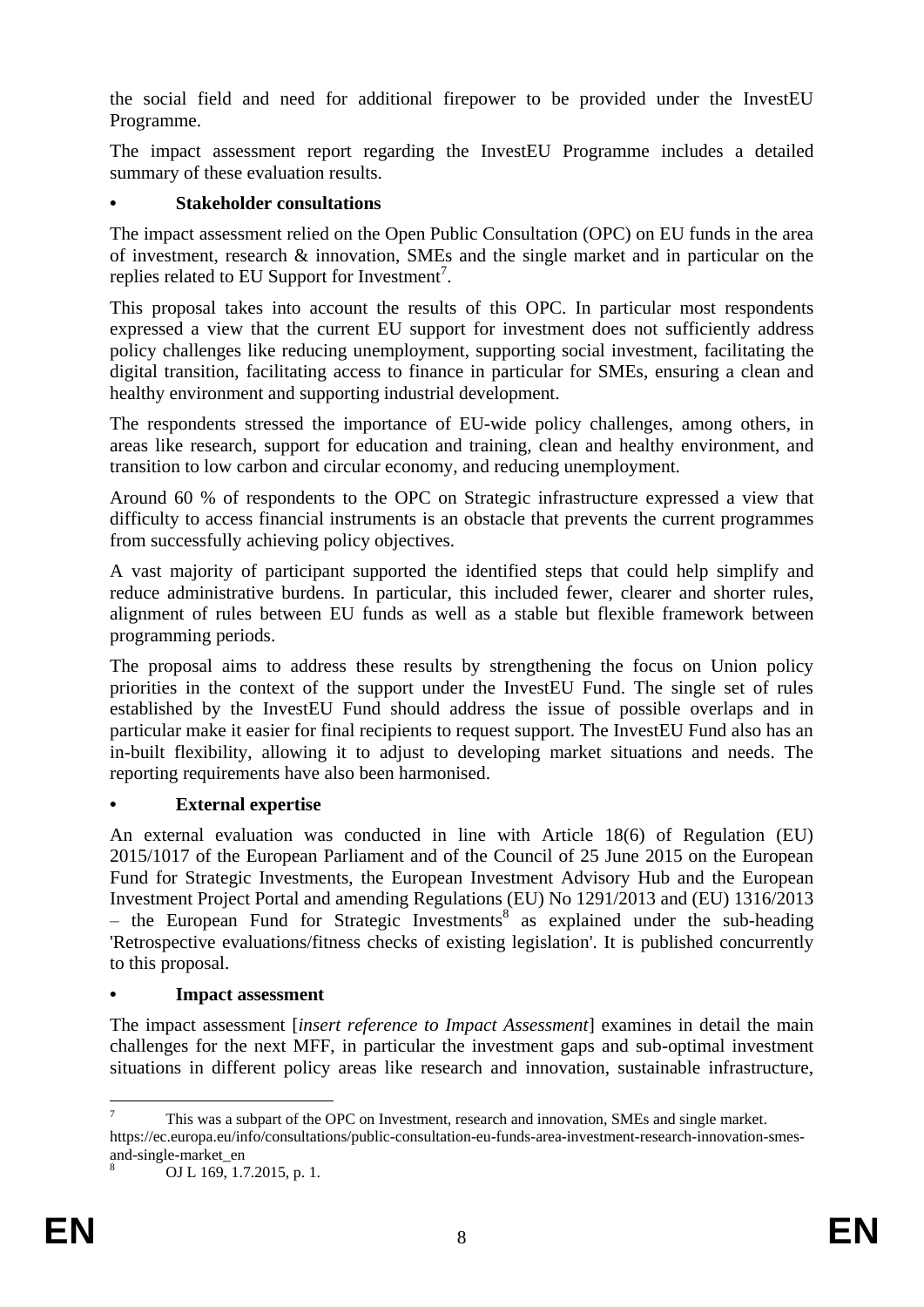SME financing as well as social investment. It analyses and explains the choices for the proposed InvestEU Fund structure, its governance, objectives, target actions, financial products and final recipients. Where appropriate, the impact assessment describes the considered alternative solutions and explains the reasoning for the proposed choices. This in particular relates to the rationale for the creation of a single investment support instrument, the delivery mechanisms and the implementing partners, and for the proposed governance structure.

The impact assessment underlines that the current experience with EU financial instruments and the EFSI budgetary guarantee demonstrated a need for simplification, streamlining and better coordination of EU's investment support instruments during the next MFF. Experience with the EFSI also revealed significant benefits and efficiency gains inherent in using, where possible, a budgetary guarantee instead of traditional financial instruments.

The impact assessment identifies the following main characteristics for the InvestEU Fund:

- A single structure, directly communicated to financial intermediaries, project promoters and final recipients in search of financing.
- Increase in leverage and more efficient use of budgetary resources through the use of a single budgetary guarantee underpinning different financial products that address a diversified portfolio of risks. This presents efficiency gains when compared to the option of having different financial instruments or ring-fenced budgetary guarantees addressing a limited range of risks, in that it requires a lower provisioning rate while providing an equivalent level of protection.
- Simplified and focused offer of investment support instruments targeting the main EU policy objectives. Such offer would also enable combining grants and finance from different EU programmes, EIB conventional lending or private finance.
- The ability to deliver sector-specific instruments to support particular market failures (e.g. Green Shipping, energy demonstration projects, natural capital).
- Flexibility measures that will enable the InvestEU Fund to quickly react to market changes and policy priorities that evolve over time.
- An integrated governance and implementation structure which enhances internal coordination and strengthens the position of the Commission towards implementing partners. This would also lead to management cost efficiencies, avoidance of duplications and overlap and would increase the visibility towards investors.
- Simplified reporting, monitoring and control requirements. Due to the single framework, the InvestEU Fund will foresee integrated and simplified monitoring and reporting rules.
- Better complementarity between programmes managed centrally and those under shared management. This includes a possibility for Member States to channel shared management allocations through the InvestEU Fund (in the Member State compartment).
- Association of the InvestEU Advisory Hub to the InvestEU Fund in order to support the development of and implementation of a pipeline of bankable projects.

The range of interventions envisaged under the InvestEU Fund will be implemented through different products targeting different risks that would inherently require high, medium or low provisioning rates, depending on the type of guarantee coverage provided and the operations supported. The Commission will provide guidance and monitor the usage and the risks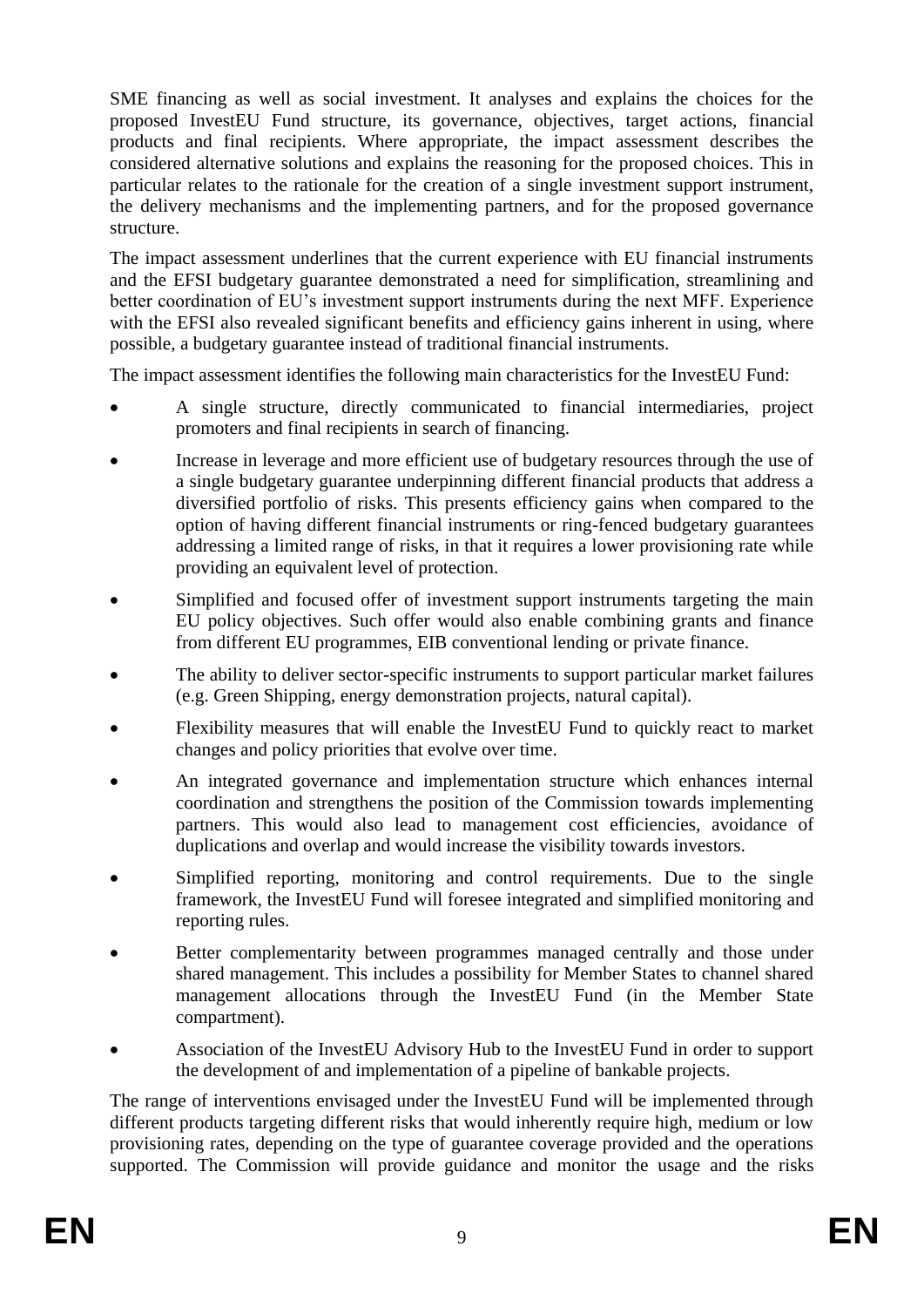incurred under different products, so as to ensure that the overall portfolio is compatible with the provisioning rate laid down in the proposal.

On 27 April 2018, the Regulatory Scrutiny Board issued a positive opinion with reservations. [insert hyperlink to opinion of RSB] The Impact Assessment Staff Working Document [insert reference/link] addresses the issues raised. The report now better explains the current overlaps between the EFSI and centrally managed financial instruments. It also clarifies how the potential overlaps will be avoided under the InvestEU Fund. Moreover, the choice of the proposed governance structure as well as the role of the different bodies are presented in more detail. This includes a comparison of the governance arrangements currently in use for the EFSI and the financial instruments with the one proposed under the InvestEU Fund. Additional clarifications on the assumptions for the foreseen level of risk and the provisioning rate have been added, including further explanations concerning the risk assessment function within the governance structure.

### **• Simplification**

Sub-optimal investment situations are currently addressed through a heterogeneous and fragmented portfolio of EU financial instruments and the EFSI. This situation also leads to complexity for financial intermediaries and final recipients, who are confronted with different eligibility and reporting rules.

The aim of the InvestEU Fund is to simplify the EU investment support by establishing a single framework that helps to reduce the complexity. Due to a reduced number of agreements under a single set of rules, the InvestEU Fund will simplify the access to EU support for the final recipients, the governance and the management of investment support instruments.

Moreover, as the InvestEU Fund covers all investment support policy needs, it allows for the streamlining of and harmonisation of reporting requirements and performance indicators.

# **• Fundamental rights**

The proposal does not have an impact on fundamental rights.

# **4. BUDGETARY IMPLICATIONS**

In accordance with the Communication<sup>9</sup> of the Commission on the Multi-Annual Financial Framework for the period 2021-2017, the budgetary framework (commitments in current prices) foreseen for the InvestEU Programme is EUR 14 725 000 000, including EUR 525 000 000 for project development assistance and other accompanying measures. The overall provisioning will amount to EUR 15 200 000 000, of which EUR 1 000 000 000 being covered by revenues, repayments and recoveries generated by existing financial instruments and the EFSI. In line with [Article 211(4)(d)] of the [Financial Regulation] revenues and recoveries from the InvestEU Fund shall also provide additional contributions to provisioning.

A legislative financial statement is included into this proposal.

# **5. OTHER ELEMENTS**

# **• Implementation plans and monitoring, evaluation and reporting arrangements**

The InvestEU Fund (the EU guarantee) will be implemented through indirect management. The Commission shall conclude the necessary guarantee agreements with the implementing

 $\overline{9}$ 

COM(2018)321 final.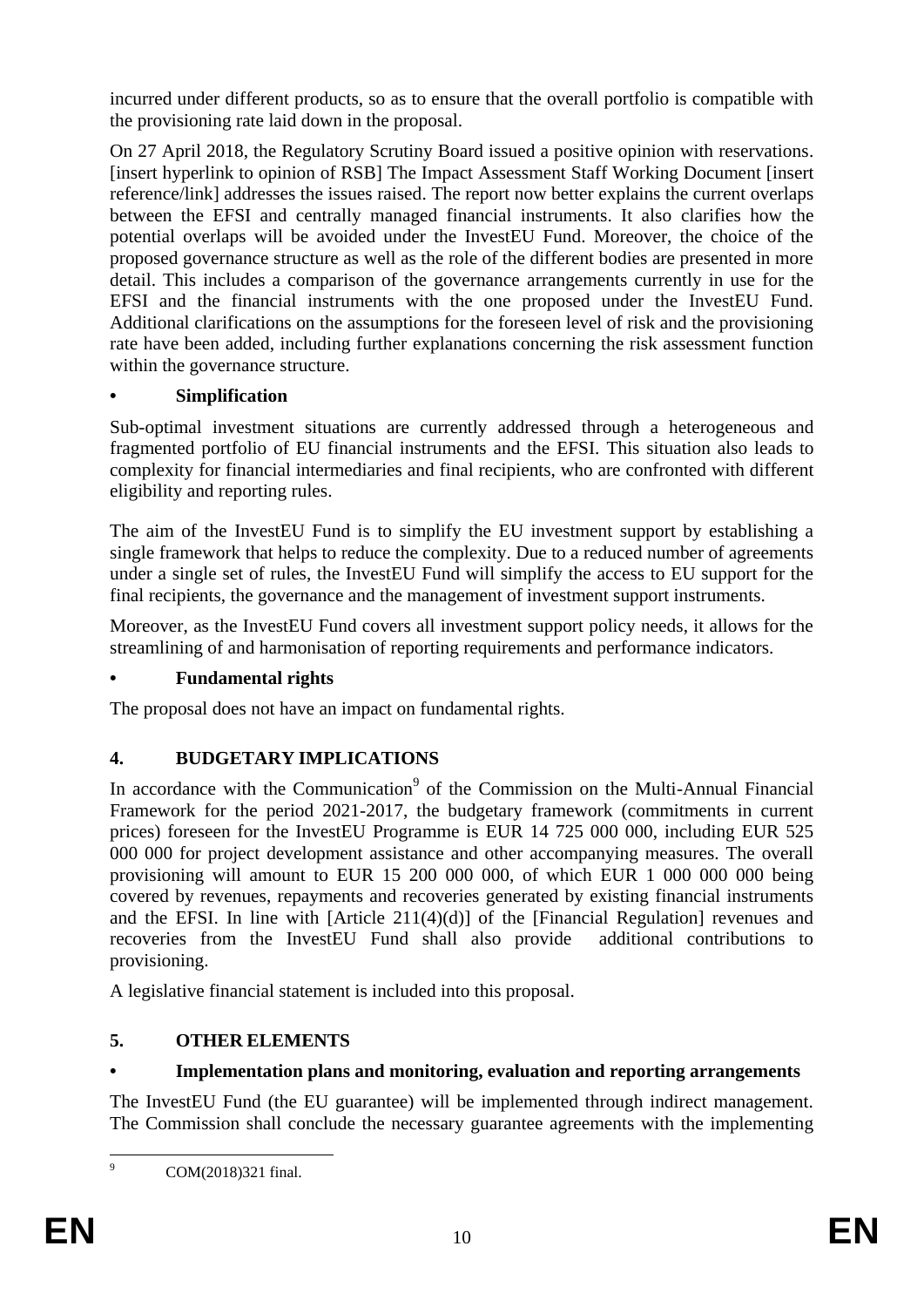partners. The InvestEU Advisory Hub will be implemented through indirect or direct management depending on the nature of the assistance. The InvestEU Portal will mainly be implemented through direct management.

The impact of the InvestEU Programme will be assessed through evaluations. Evaluations will be carried out in line with paragraphs 22 and 23 of the Interinstitutional Agreement of 13 April 2016<sup>10</sup>, where the three institutions confirmed that evaluations of existing legislation and policy should provide the basis for impact assessments of options for further action. The evaluations will assess the InvestEU Programme's effects on the ground based on the InvestEU Programme indicators/targets and a detailed analysis of the degree to which the InvestEU Programme can be deemed relevant, effective, efficient, provides enough EU added value and is coherent with other EU policies. They will include lessons learnt to identify any lacks/problems or any potential to further improve the actions or their results and to help maximise their exploitation/impact. Monitoring of performance will be measured against indicators laid down in the proposal. In addition to these core indicators, more detailed indicators will be included in the investment guidelines or in the guarantee agreements on the basis of the specific financial products to be deployed. Moreover, specific indicators will be developed for the InvestEU Advisory Hub and the InvestEU Portal.

Harmonised reporting will be requested from the implementing partners in line with the [Financial Regulation].

# **• Detailed explanation of the specific provisions of the proposal**

Chapter I – General provisions

The general provisions provide for the general and specific objectives of the InvestEU Programme which are subsequently reflected in the policy windows.

The financing and investment operations to be supported by the EU guarantee under the InvestEU Fund shall contribute to (i) the competitiveness of the Union, including innovation and digitisation; (ii) the sustainability of the Union economy and its growth; (iii) social resilience and inclusion; (iv) the integration of Union capital markets and the strengthening of the Single Market, including solutions addressing the fragmentation of the Union capital markets, diversifying sources of financing for Union enterprises and promoting sustainable finance.

The size of the EU guarantee is proposed to be EUR 38 000 000 000 and the provisioning rate 40 %, i.e. EUR 15 200 000 000 is needed for the provisioning (both amounts in current prices). The indicative allocation of the EU guarantee between the policy windows is laid down in Annex I. The size of the provisioning is based on the type of financial products envisaged and the riskiness of the portfolios, taking into account the experience under the EFSI and former financial instruments.

A financial envelope of EUR 525 000 000 (in current prices) is proposed for the InvestEU Advisory Hub, the InvestEU Portal and accompanying measures.

It is also foreseen that third countries could be associated to financial products under the policy windows of the InvestEU Fund by providing their full participation in cash. This possibility is foreseen in particular to allow, where justified, for the continuation of existing arrangements, *inter alia*, in the area of research, or to foresee possibilities for support in relation to the accession processes. Member States wishing to use part of their funds under

 $10$ Interinstitutional Agreement between the European Parliament, the Council of the European Union and the European Commission on Better Law-Making of 13 April 2016 (OJ L 123, 12.5.2016, p. 1).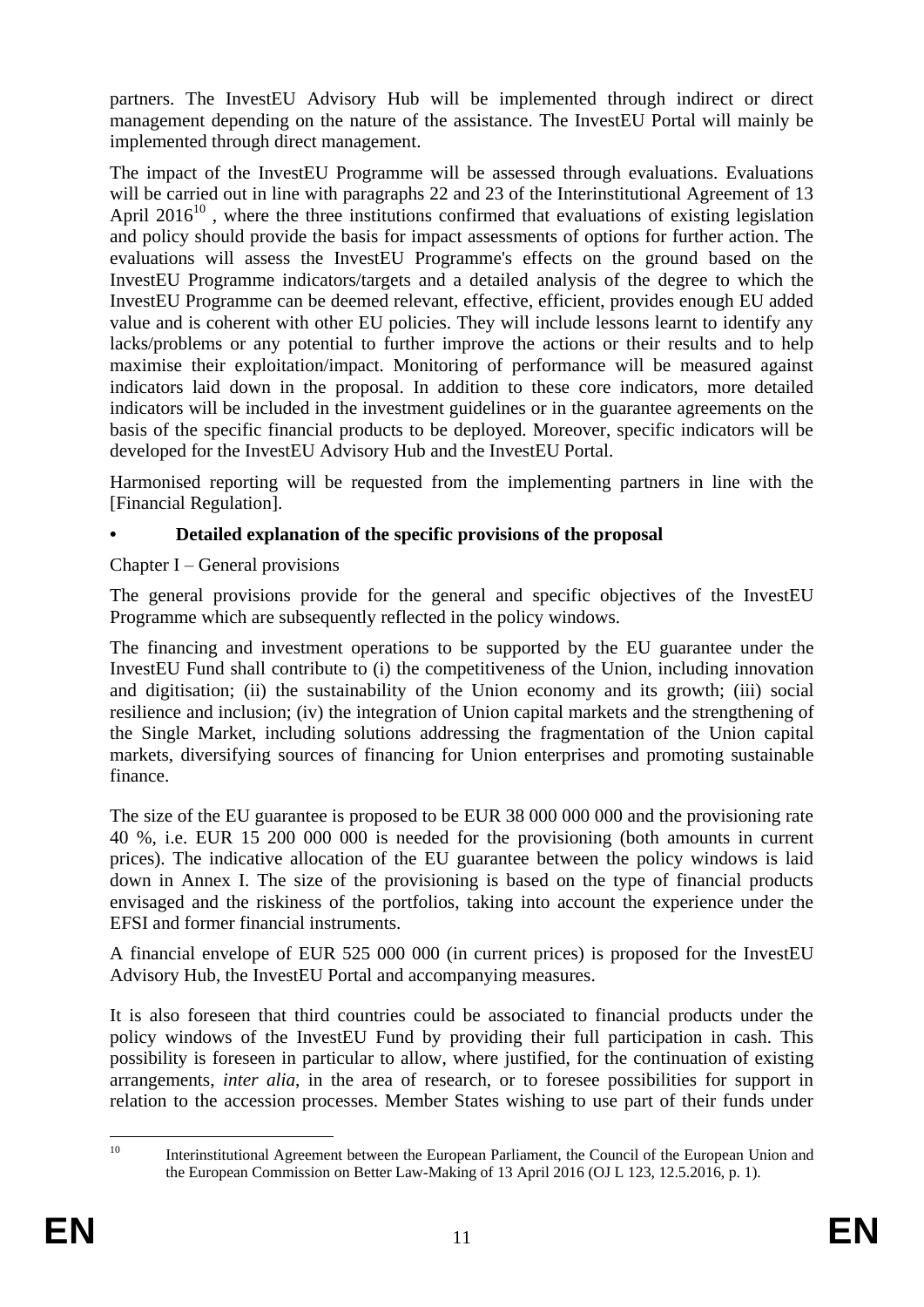shared management through the InvestEU Fund may also contribute. These amounts come in addition to the EU guarantee of EUR 38 000 000 000 (in current prices).

#### Chapter II – InvestEU Fund

This Chapter identifies the four policy windows of the InvestEU Fund: (i) sustainable infrastructure; (ii) research, innovation and digitisation; (iii) SMEs; (iv) social investment and skills. It also defines the two compartments of the EU guarantee: (i) EU compartment; and (ii) Member State compartment, which will be composed of one sub-compartment per Member State which decides to contribute part of its funds under shared management into the InvestEU Fund.

The specific rules related to the Member State compartment foresee a contribution agreement between the Commission and the Member State concerned and define the main elements of the contribution, such as, for example, the size, provisioning rate and contingent liability. The Common Provisions Regulation and other relevant legal instruments will contain the necessary enabling provisions. Once the transfer to the InvestEU Fund takes place, the implementation of the Member State compartment will follow the rules of the InvestEU Fund. The Commission shall select the implementing partner based on a proposal by the Member State and sign the guarantee agreement with the Member State concerned.

The Commission proposal for the 2021-2027 MFF set a more ambitious goal for climate mainstreaming across all EU programmes, with an overall target of 25 % of EU expenditure contributing to climate objectives. The contribution of the InvestEU Programme to the achievement of this overall target will be tracked through an EU climate tracking system. The Commission will present the information annually in the context of the annual draft budget.

To support the full use of the potential of the Invest EU Programme to contribute to climate objectives, the Commission will seek to identify relevant actions throughout the InvestEU Programme preparation, implementation, review and evaluation processes.

### Chapter III – EU guarantee

The provisions relating to the EU guarantee and its deployment are set out in this Chapter. They include the irrevocable and on-demand character of the EU guarantee, the investment period which covers the MFF-period, requirements for the eligible financing and investment operations and eligible types of financing. The sectors eligible for financing and investment operations are laid down more in detail in Annex II.

Moreover, this Chapter lays down the requirements for implementing partners – who, inter alia, have to pass the pillar-assessment in line with the [Financial Regulation] –, and for the guarantee agreements between the Commission and the implementing partners.

In selecting the implementing partners, the Commission will consider their capacity to fulfil the objectives of the InvestEU Fund and to contribute their own resources, to crowd-in private investors, to provide adequate geographic and sectorial coverage and contribute to new solutions to address market failures and sub-optimal investment situations. Given its role under the Treaties, its capacity to operate in all Member States and the existing experience under the current financial instruments and the EFSI, the European Investment Bank Group should remain a privileged implementing partner under the EU compartment. National promotional banks or institutions will also be considered. Moreover, it will be possible to have other international financial institutions as implementing partners, in particular when they present a comparative advantage in terms of specific expertise and experience in certain Member States. It should also be possible for other entities fulfilling the criteria laid down in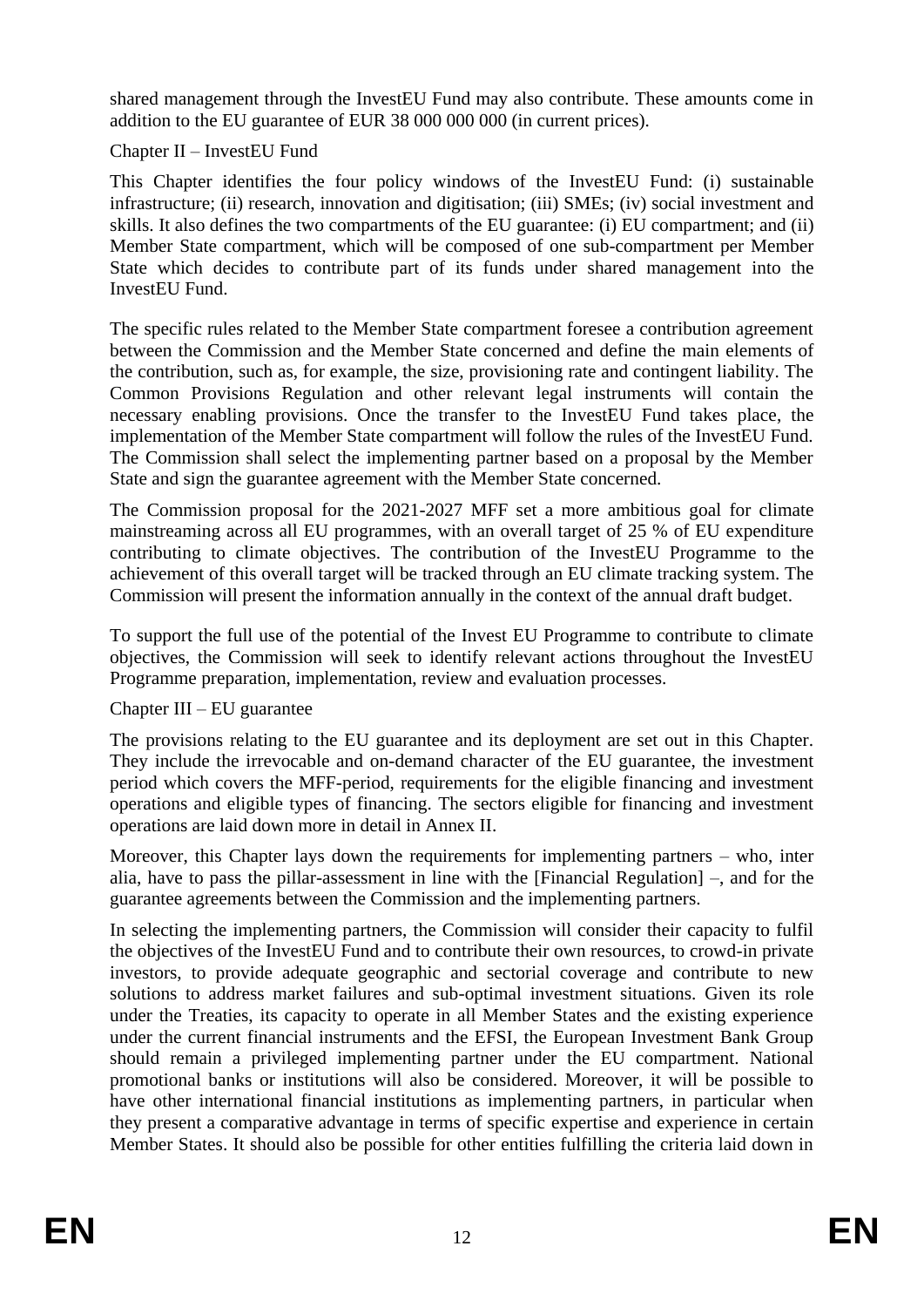the Financial Regulation to act as implementing partners. Implementing partners will need to cover at least three Member States but may form a group for that purpose.

It is expected that around 75 % of the EU guarantee under the EU compartment would be allocated to implementing partner or partners that can offer financial products in all Member States.

It also includes the detailed coverage of the EU guarantee in function of the different nature of the financing that can be provided under it.

#### Chapter IV – Governance

The InvestEU Fund will have an advisory board meeting in two configurations: (i) representatives of the implementing partners; and (ii) representatives of the Member States. Its tasks include advising the Commission on the design of financial products to be implemented under the InvestEU Fund and giving advice on market failures and sub-optimal investment situations, as well as on market conditions in the configuration with the implementing partners. The Advisory Board will also inform Member States about the implementation of the InvestEU Fund and allow for a regular exchange of views on market developments as well as the sharing of best practices.

A project team composed of experts put at the disposal of the Commission by the implementing partners will prepare the scoreboard on potential financing and investment operations for the assessment of the Investment Committee whether to grant the benefit of the EU guarantee to these operations or not. The Commission has to confirm that a proposed financing or investment operation is compliant with EU law in order for a proposal to be submitted to the project team.

The Investment Committee approves the use of the EU guarantee for financing and investment operations. Its members will be external experts with expertise from the relevant sectors. The Committee will meet in four different configurations which correspond to the policy windows. Each configuration has six members out of which four are permanent members who take part in all configurations. The remaining two members are selected to take more specifically into account the areas covered by that particular policy window.

Chapter V – InvestEU Advisory Hub

The InvestEU Advisory Hub will provide advisory support for the identification, preparation, development, structuring, procuring and implementation of projects, including related capacity building. It will be available for public and private project promoters as well as for financial and other intermediaries.

#### Chapter VI – InvestEU Portal

The InvestEU Portal will be established, building on the experience with the Project Portal under the Investment Plan for Europe. It will include systematic checks of the consistency of the projects received with Union law and policies and an obligation on implementing partners to consider projects meeting the consistency test falling within their scope of action. Its objective is to provide visibility on investable projects in the EU that are in search of funding. However, a project does not have to be posted on the Portal in order to benefit from EU funding. Similarly, a submission to the Portal does not mean that the project will in the end benefit from the EU guarantee.

Chapter VII – Monitoring and reporting, evaluation and control

It is proposed that the use of the EU guarantee will be evaluated through an interim and a final evaluation in line with the requirements of the [Financial Regulation]. This Chapter also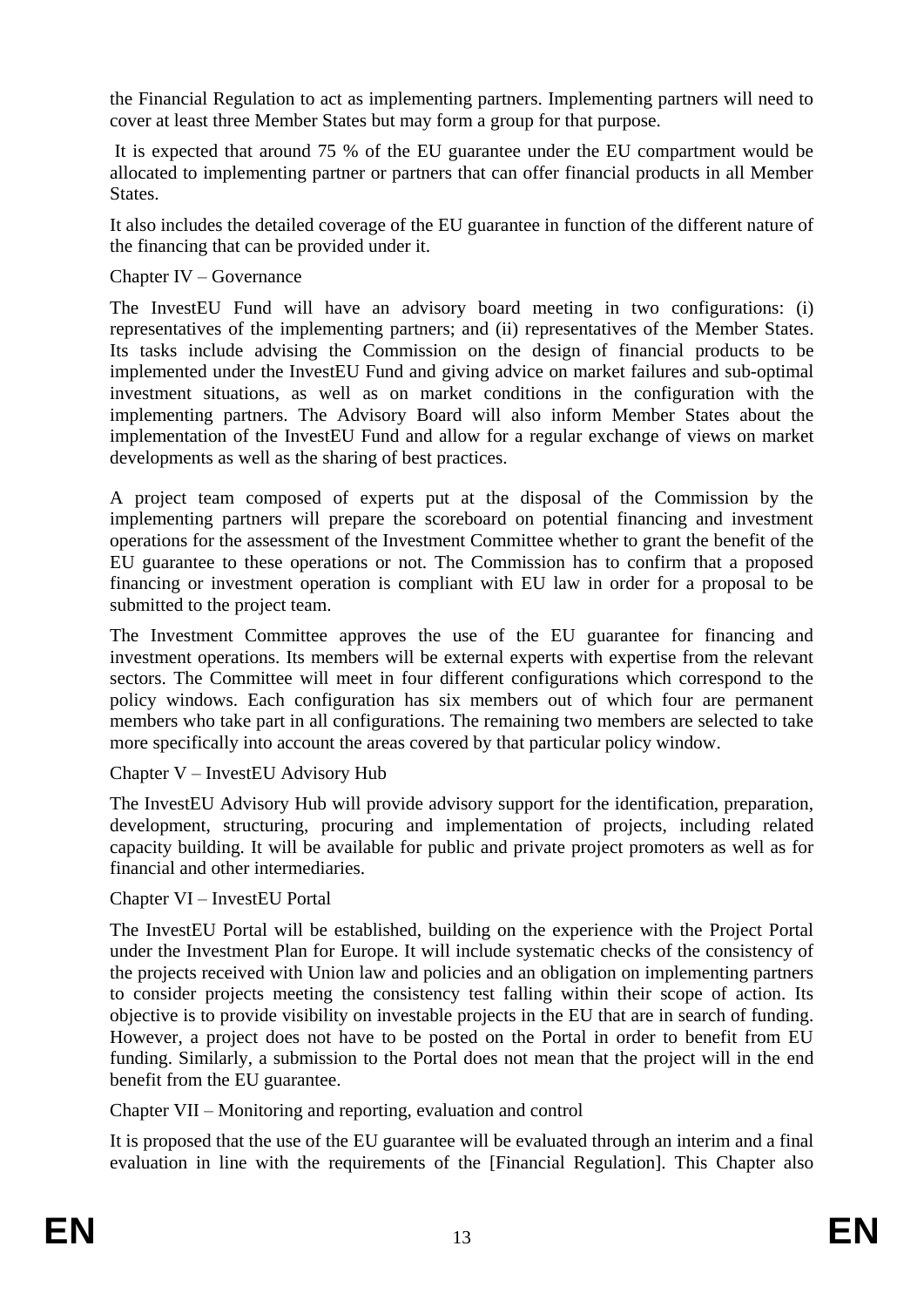provides for regular monitoring and reporting while laying down the indicators against which performance will be measured in Annex III. Moreover, it contains provisions on audit and on OLAF's rights with regard to financing and investment operations in third countries.

Finally this Chapter lays down the procedure for the delegated acts and foresees an application of the Regulation as of 1 January 2021.

Chapter VIII – Transparency and visibility

The standard provisions are included to ensure adequate transparency and visibility.

Chapter IX – Transitional and final provisions

This final Chapter includes provisions in relation to the use of revenues, repayments and recovery from the predecessor programmes. A list of those programmes, in addition to the EFSI, is in Annex IV.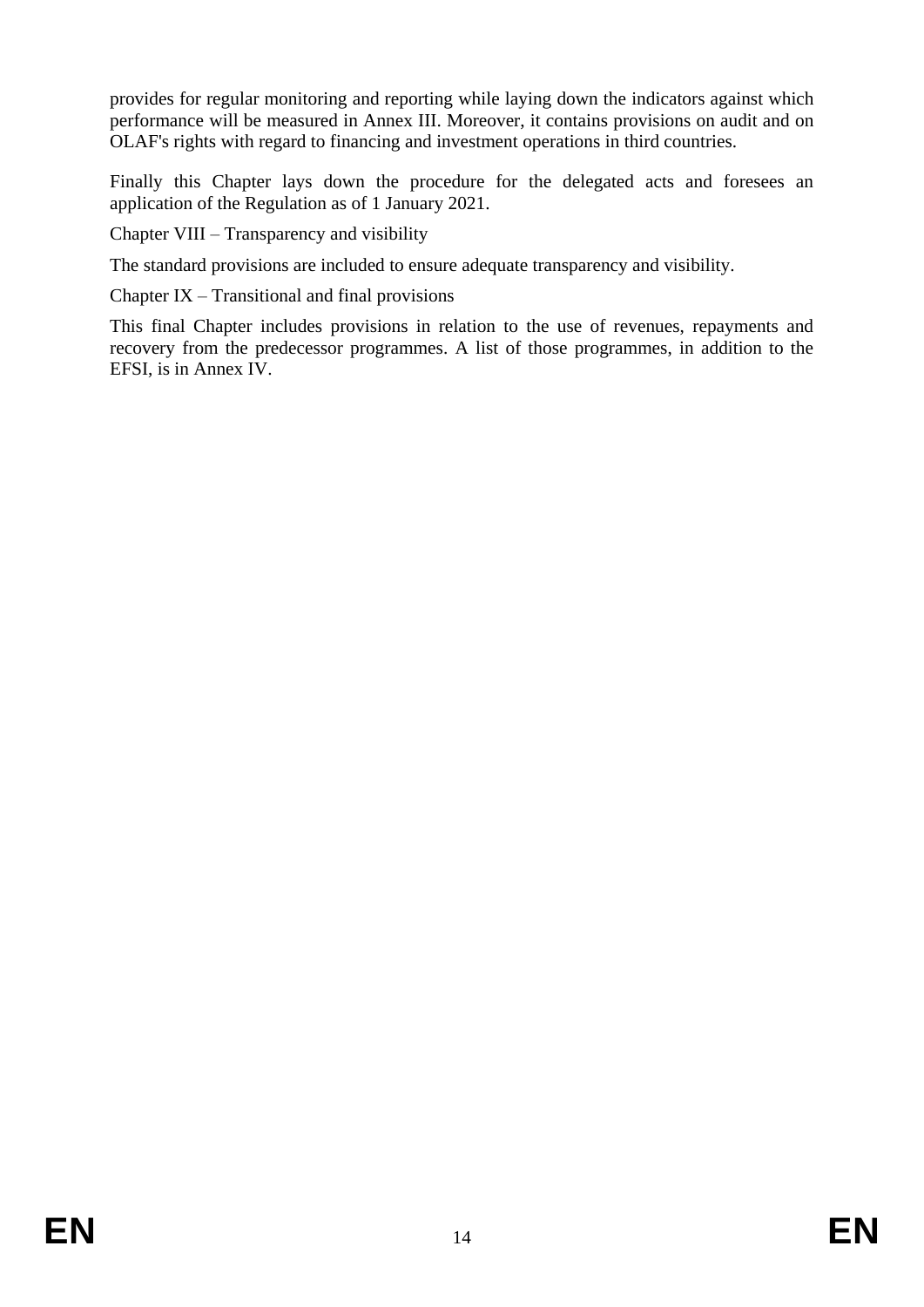#### 2018/0229 (COD)

#### Proposal for a

### **REGULATION OF THE EUROPEAN PARLIAMENT AND OF THE COUNCIL**

#### **establishing the InvestEU Programme**

#### THE EUROPEAN PARLIAMENT AND THE COUNCIL OF THE EUROPEAN UNION,

Having regard to the Treaty on the Functioning of the European Union, and in particular Article 173 and the third paragraph of Article 175 thereof,

Having regard to the proposal from the European Commission,

After transmission of the draft legislative act to the national parliaments,

Having regard to the opinion of the European Economic and Social Committee $^{11}$ ,

Having regard to the opinion of the Committee of the Regions $^{12}$ ,

Acting in accordance with the ordinary legislative procedure,

Whereas:

- (1) With 1.8% of EU GDP, down from 2.2% in 2009, infrastructure investment activities in the Union in 2016 were about 20% below investment rates before the global financial crisis. Thus, while a recovery in investment-to-GDP ratios in the Union can be observed, it remains below what might be expected in a strong recovery period and is insufficient to compensate years of underinvestment. More importantly, the current investment levels and forecasts do not cover the Union's structural investment needs in the face of technological change and global competitiveness, including for innovation, skills, infrastructure, small and medium-sized enterprises ('SMEs') and the need to address key societal challenges such as sustainability or population ageing. Consequently, continued support is necessary to address market failures and suboptimal investment situations to reduce the investment gap in targeted sectors to achieve the Union's policy objectives.
- (2) Evaluations have underlined that the variety of financial instruments delivered under the 2014-2020 Multiannual Financial Framework period has led to some overlaps. That variety has also produced complexity for intermediaries and final recipients who were confronted with different eligibility and reporting rules. Absence of compatible rules also hampered the combination of several Union funds although such combination would have been beneficial to support projects in need of different types of funding. Therefore, a single fund, the InvestEU Fund, should be set up in order to achieve a more efficiently functioning support to final recipients by integrating and simplifying the financial offer under a single budgetary guarantee scheme, thereby improving the impact of Union intervention while reducing the cost to the Union budget.

 $11$  $\frac{11}{12}$  OJ C […], […], p. […].

OJ C  $[...]$ ,  $[...]$ , p.  $[...]$ .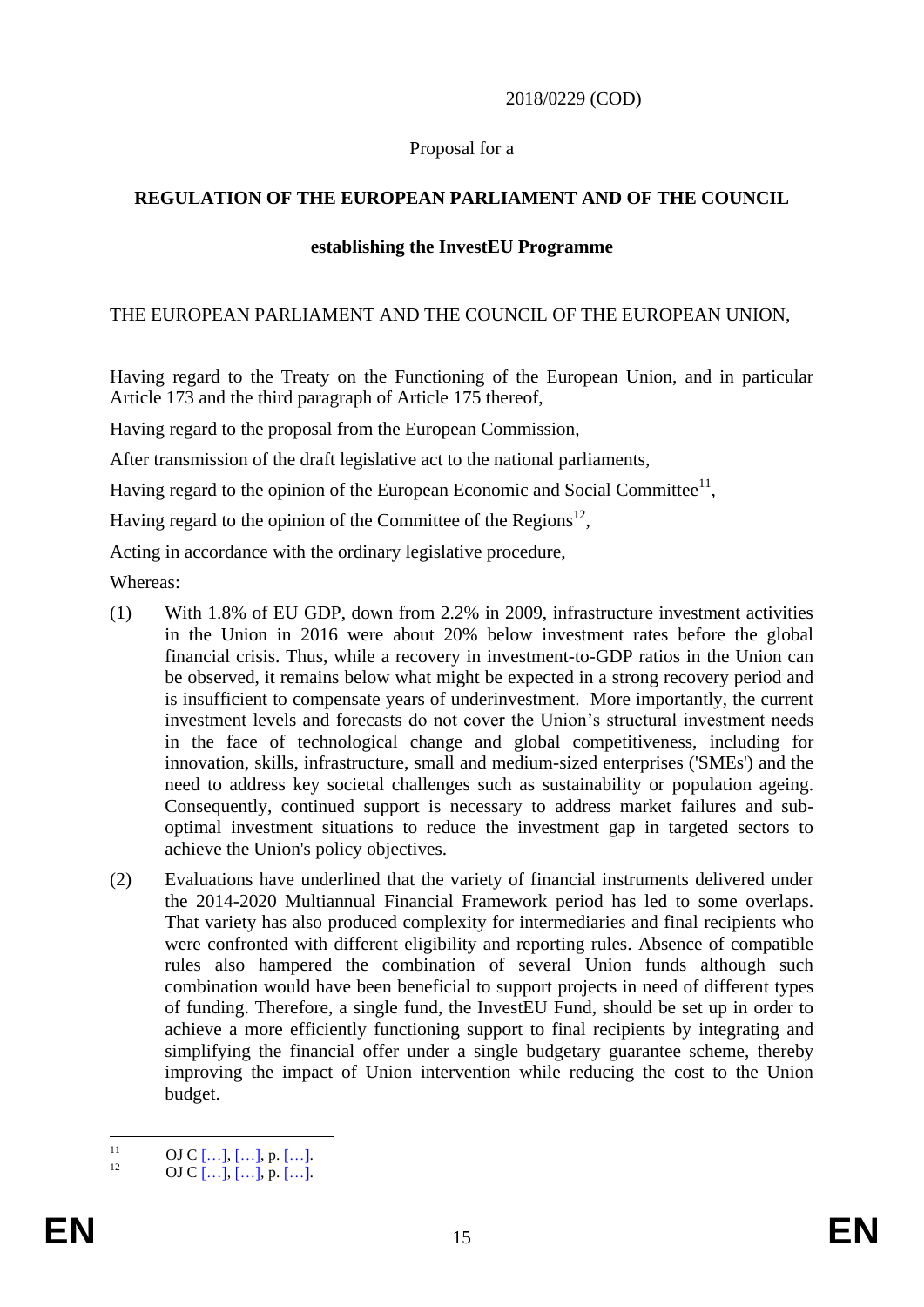- (3) In the last years, the Union has adopted ambitious strategies to complete the Single Market and to stimulate sustainable growth and jobs, such as the Capital Markets Union, the Digital Single Market Strategy, the Clean Energy for all Europeans package, the Union Action Plan for the Circular Economy, the Low-Emission Mobility Strategy, the Defence and the Space Strategy for Europe. The InvestEU Fund should exploit and reinforce synergies between those mutually reinforcing strategies through providing support to investment and access to financing.
- (4) At Union level, the European Semester of economic policy coordination is the framework to identify national reform priorities and monitor their implementation. Member States develop their own national multiannual investment strategies in support of those reform priorities. The strategies should be presented alongside the yearly National Reform Programmes as a way to outline and coordinate priority investment projects to be supported by national or Union funding, or by both. They should also serve to use Union funding in a coherent manner and to maximise the added value of the financial support to be received notably from the European Structural and Investment Funds, the European Investment Stabilisation Function and the InvestEU Fund, where relevant.
- (5) The InvestEU Fund should contribute to improving the competitiveness of the Union, including in the field of innovation and digitisation, the sustainability of the Union's economic growth, the social resilience and inclusiveness and the integration of the Union capital markets, including solutions addressing their fragmentation and diversifying sources of financing for the Union enterprises. To that end, it should support projects that are technically and economically viable by providing a framework for the use of debt, risk sharing and equity instruments underpinned by a guarantee from the Union's budget and by contributions from implementing partners. It should be demand-driven while support under the InvestEU Fund should at the same time focus on contributing to meeting policy objectives of the Union.
- (6) The InvestEU Fund should support investments in tangible and intangible assets to foster growth, investment and employment, and thereby contributing to improved well-being and fairer income distribution in the Union. Intervention through the InvestEU Fund should complement Union support delivered through grants.
- (7) The Union endorsed the objectives set out in the United Nations Agenda 2030 and its Sustainable Development Goals and the Paris Agreement in 2015 as well as the Sendai Framework for Disaster Risk Reduction 2015-2030. To achieve the agreed objectives, including those embedded in the environmental policies of the Union, action pursuing sustainable development is to be stepped up significantly. Therefore, the principles of sustainable development should feature prominently in the design of the InvestEU Fund.
- (8) The InvestEU Programme should contribute to building a sustainable finance system in the Union which supports the re-orientation of private capital towards sustainable investments in accordance with the objectives set out in the Commission Action Plan for Financing Sustainable Growth<sup>13</sup>.
- (9) Reflecting the importance of tackling climate change in line with the Union's commitments to implement the Paris Agreement and the United Nations Sustainable Development Goals, the InvestEU Programme will contribute to mainstream climate actions and to the achievement of an overall target of 25 % of the Union budget

 $13$ COM(2018)97 final.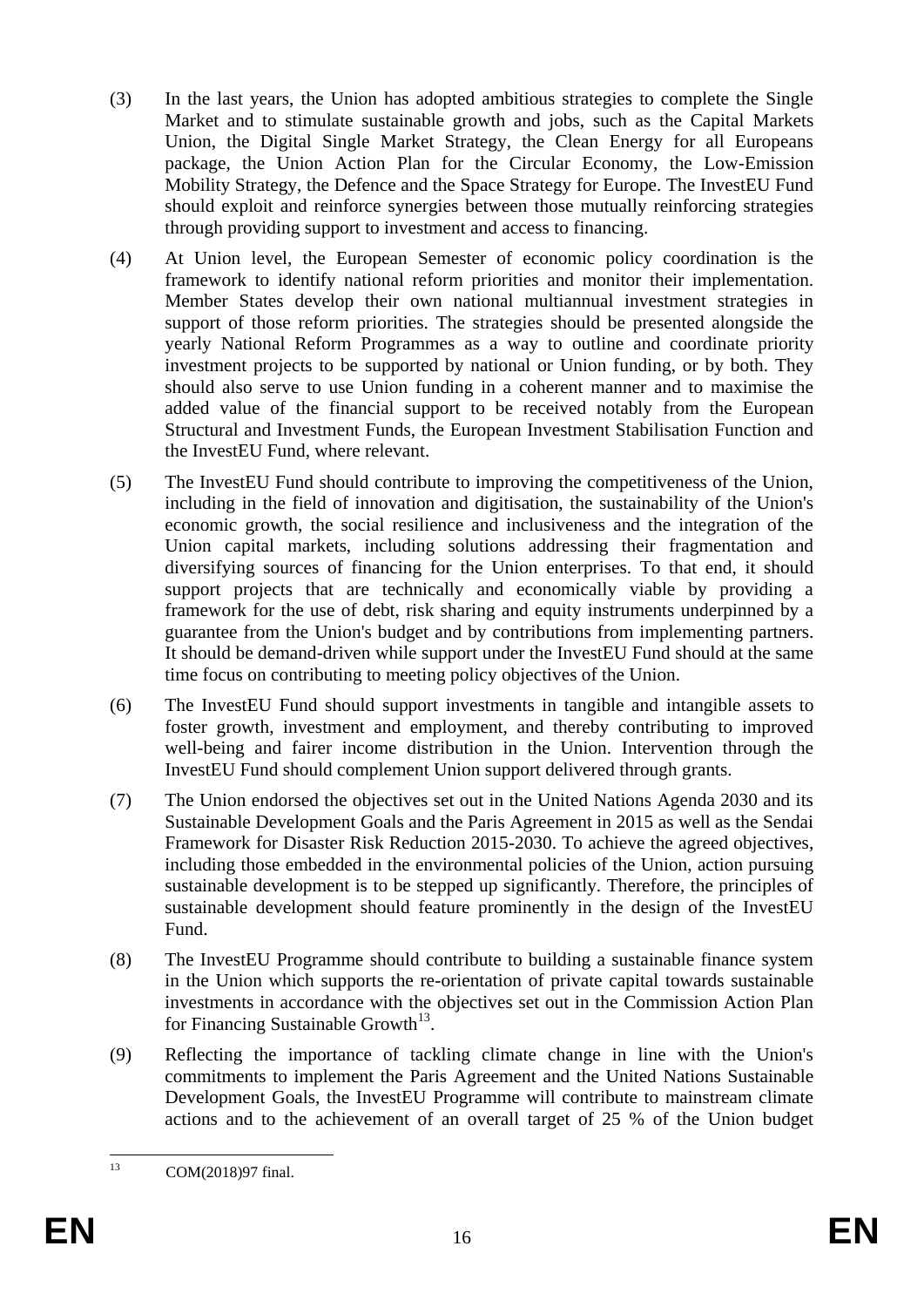expenditures supporting climate objectives. Actions under the InvestEU Programme are expected to contribute 30 % of the overall financial envelope of the InvestEU Programme to climate objectives. Relevant actions will be identified during the InvestEU Programme's preparation and implementation and reassessed in the context of the relevant evaluations and review processes.

- (10) The contribution of the InvestEU Fund to the achievement of the climate target will be tracked through an EU climate tracking system developed by the Commission in cooperation with implementing partners and using in an appropriate way the criteria established by [Regulation on the establishment of a framework to facilitate sustainable investment<sup>14</sup> for determining whether an economic activity is environmentally sustainable.
- (11) According to the 2018 Global Risks Report issued by the World Economic Forum, half of the ten most critical risks threatening the global economy relate to the environment. Such risks include air, soil and water pollution, extreme weather events, biodiversity losses and failures of climate-change mitigation and adaptation. Environmental principles are strongly embedded in the Treaties and many of the Union's policies. Therefore, the mainstreaming of environmental objectives should be promoted in the InvestEU Fund related operations. Environmental protection and related risk prevention and management should be integrated in the preparation and implementation of investments. The EU should also track its biodiversity-related and air pollution control-related expenditure in order to fulfil the reporting obligations under the Convention on Biological Diversity and Directive (EU) 2016/2284 of the European Parliament and of the Council<sup>15</sup> Investment allocated to environmentally sustainability objectives should therefore be tracked using common methodologies coherent with that developed under other Union programmes applying to climate, biodiversity and air pollution management in order to allow assessing the individual and combined impact of investments on the key components of the natural capital, including air, water, land and biodiversity.
- (12) Investment projects receiving substantial Union support, notably in the area of infrastructure, should be subject to sustainability proofing in accordance with guidance that should be developed by the Commission in cooperation with implementing partners under the InvestEU Programme and, using in an appropriate way the criteria established by [Regulation on establishment of a framework to facilitate sustainable investment] for determining whether an economic activity is environmentally sustainable and coherently with the guidance developed for other programmes of the Union. Such guidance should include adequate provisions to avoid undue administrative burden.
- (13) Low infrastructure investment rates in the Union during the financial crisis undermined the Union's ability to boost sustainable growth, competitiveness and convergence. Sizeable investments in the European infrastructure are fundamental to meet the Union's sustainability targets, including the 2030 energy and climate targets. Accordingly, support from the InvestEU Fund should target investments into transport, energy, including energy efficiency and renewable energy, environmental, climate action, maritime and digital infrastructure. To maximise the impact and the value

 $14$  $14 \text{ COM}(2018)353.$ <br>15 Directive (EU) 2

Directive (EU) 2016/2284 of the European Parliament and of the Council of 14 December 2016 on the reduction of national emissions of certain atmospheric pollutants, amending Directive 2003/35/EC and repealing Directive 2001/81/EC (OJ L 344, 17.12.2016, p. 1).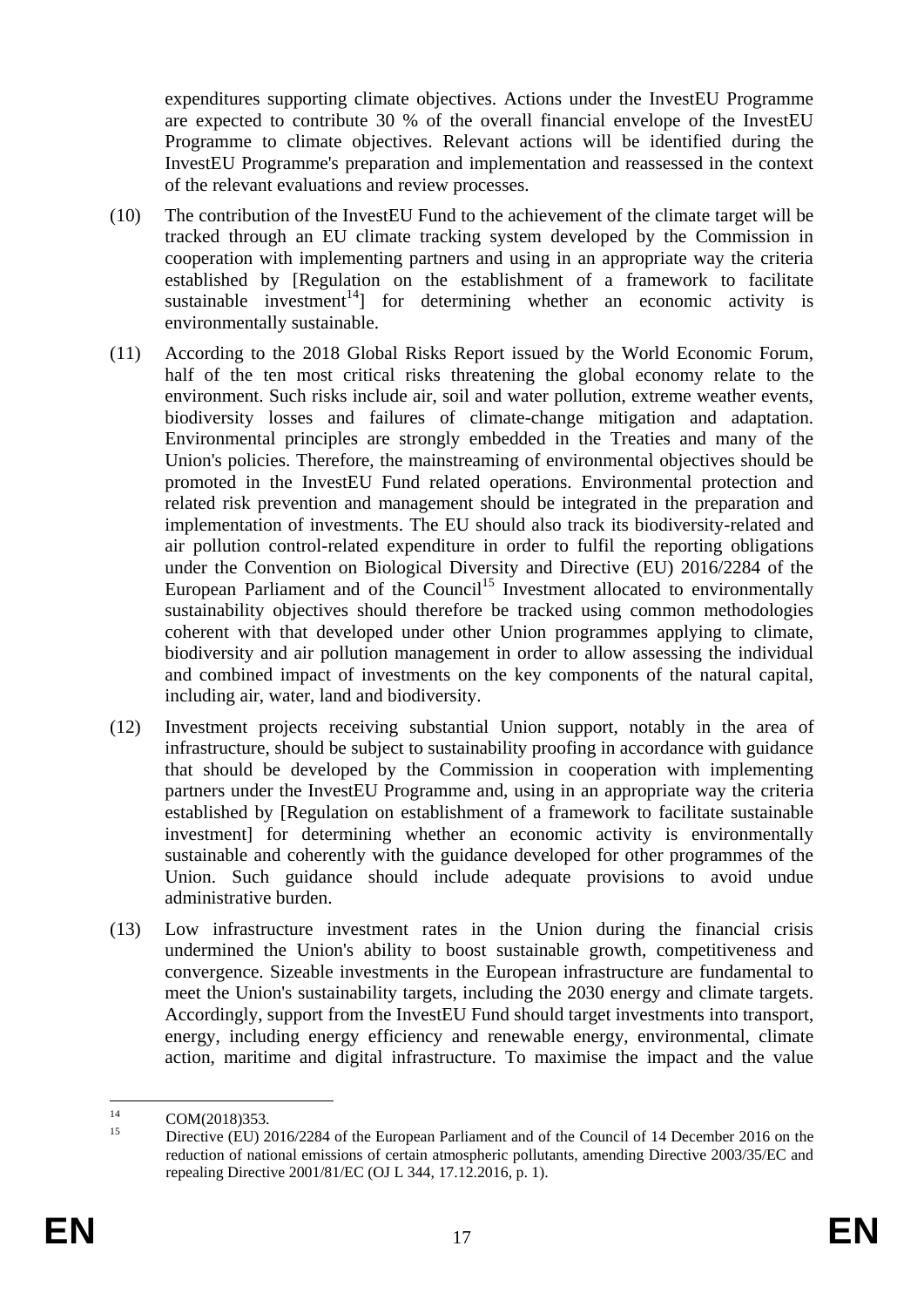added of Union financing support, it is appropriate to promote a streamlined investment process enabling visibility of the project pipeline and consistency across relevant Union programmes. Bearing in mind security threats, investment projects receiving Union support should take into account principles for the protection of citizens in public spaces. This should be complementary to the efforts made by other Union funds such as the European Regional Development Fund providing support for security components of investments in public spaces, transport, energy and other critical infrastructure.

- (14) Whereas the level of overall investment in the Union is increasing, investment in higher-risk activities such as research and innovation is still inadequate. The resulting underinvestment in research and innovation is damaging to the industrial and economic competitiveness of the Union and the quality of life of its citizens. The InvestEU Fund should provide the appropriate financial products to cover different stages in the innovation cycle and a wide range of stakeholders, in particular to allow the upscaling of and deployment of solutions at a commercial scale in the Union, in order to make such solutions competitive on world markets.
- (15) A significant effort is urgently needed to invest in digital transformation and to distribute the benefits of it to all Union citizens and businesses. The strong policy framework of the Digital Single Market Strategy should now be matched by investment of a similar ambition, including in artificial intelligence.
- (16) Small and medium-sized enterprises (SMEs) play a crucial role in the Union. However, they face challenges when accessing finance because of their perceived high risk and lack of sufficient collateral. Additional challenges arise from SMEs' need to stay competitive by engaging in digitisation, internationalisation and innovation activities and skilling up their workforce. Moreover, compared to larger enterprises, they have access to a more limited set of financing sources: they typically do not issue bonds, have only limited access to stock exchanges or large institutional investors. The challenge in accessing finance is even greater for those SMEs whose activities focus on intangible assets. SMEs in the Union rely heavily on banks and debt financing in the form of bank overdrafts, bank loans or leasing. Supporting SMEs that face the above challenges and providing more diversified sources of funding is necessary for increasing the ability of SMEs to finance their creation, growth and development, withstand economic downturns, and for making the economy and the financial system more resilient during economic downturn or shocks. This is also complementary to the initiatives already undertaken in the context of the Capital Markets Union. The InvestEU Fund should provide an opportunity to focus on specific, more targeted financial products.
- (17) As set out in the reflection paper on the social dimension of Europe<sup>16</sup> and the European Pillar of Social Rights<sup>17</sup>, building a more inclusive and fairer Union is a key priority for the Union to tackle inequality and foster social inclusion policies in Europe. Inequality of opportunities affects in particular access to education, training and health. Investment in the social, skills and human capital-related economy, as well as in the integration of vulnerable populations in the society, can enhance economic opportunities, especially if coordinated at Union level. The InvestEU Fund should be used to support investment in education and training, help increase employment, in particular among the unskilled and long-term unemployed, and improve the situation

<sup>16</sup>  $^{16}$  COM(2017) 206.

COM(2017) 250.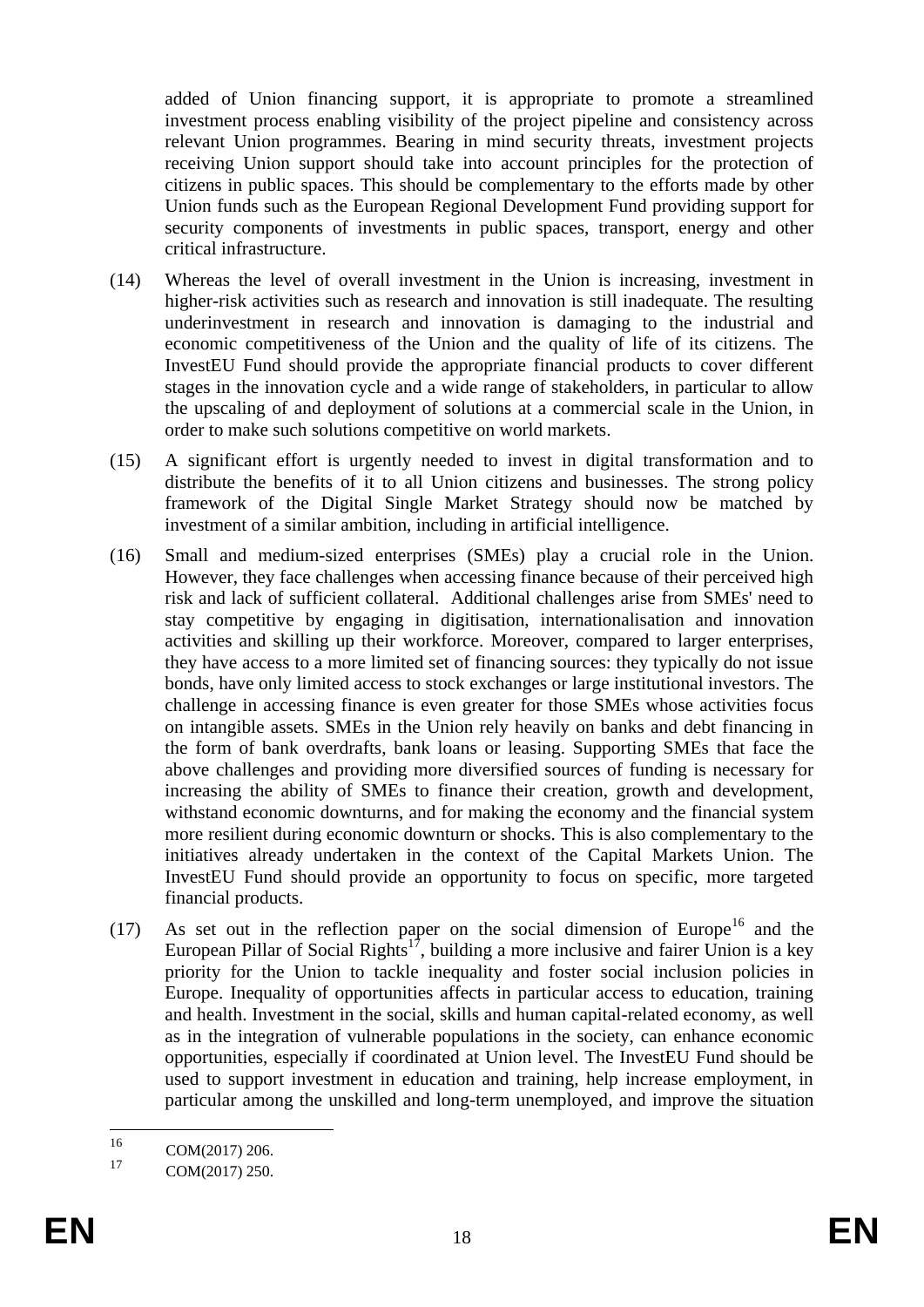with regard to intergenerational solidarity, the health sector, homelessness, digital inclusiveness, community development, the role and place of young people in society as well as vulnerable people, including third country nationals. The InvestEU Programme should also contribute to the support of European culture and creativity. To counter the profound transformations of societies in the Union and of the labour market in the coming decade, it is necessary to invest in human capital, microfinance, social enterprise finance and new social economy business models, including social impact investment and social outcomes contracting. The InvestEU Programme should strengthen nascent social market eco-system, increasing the supply of and access to finance to micro- and social enterprises, to meet the demand of those who need it the most. The report of the High-Level Task-Force on Investing in Social Infrastructure in Europe<sup>18</sup> has identified investment gaps in social infrastructure and services, including for education, training, health and housing, which call for support, including at the Union level. Therefore, the collective power of public, commercial and philanthropic capital, as well as support from foundations, should be harnessed to support the social market value chain development and a more resilient Union.

- (18) The InvestEU Fund should operate under four policy windows, mirroring the key Union policy priorities, namely sustainable infrastructure; research, innovation and digitisation: SMEs; and social investment and skills.
- (19) Each policy window should be composed of two compartments, that is to say an EU compartment and a Member State compartment. The EU compartment should address Union-wide market failures or sub-optimal investment situations in a proportionate manner; supported actions should have a clear European added value. The Member State compartment should give Member States the possibility to contribute a share of their resources of Funds under shared management to the provisioning of the EU guarantee to use the EU guarantee for financing or investment operations to address specific market failures or sub-optimal investment situations in their own territory, including in vulnerable and remote areas such as the outermost regions of the Union, to deliver objectives of the Fund under shared management. Actions supported from the InvestEU Fund through either EU or Member State compartments should not duplicate or crowd out private financing or distort competition in the internal market.
- (20) The Member State compartment should be specifically designed to allow the use of funds under shared management to provision a guarantee issued by the Union. That combination aims at mobilising the high credit rating of the Union to promote national and regional investments while ensuring a consistent risk management of the contingent liabilities by implementing the guarantee given by the Commission under indirect management. The Union should guarantee the financing and investment operations foreseen by the guarantee agreements concluded between the Commission and implementing partners under the Member State compartment, the Funds under shared management should provide the provisioning of the guarantee, following a provisioning rate determined by the Commission based on the nature of the operations and the resulting expected losses, and the Member State would assume losses above the expected losses by issuing a back-to-back guarantee in favour of the Union. Such arrangements should be concluded in a single contribution agreement with each Member State that voluntarily chooses such option. The contribution agreement should encompass the one or more specific guarantee agreements to be implemented within the Member State concerned. The setting out of the provisioning rate on a case

18

<sup>18</sup> Published as **European Economy Discussion Paper** 074 in January 2018.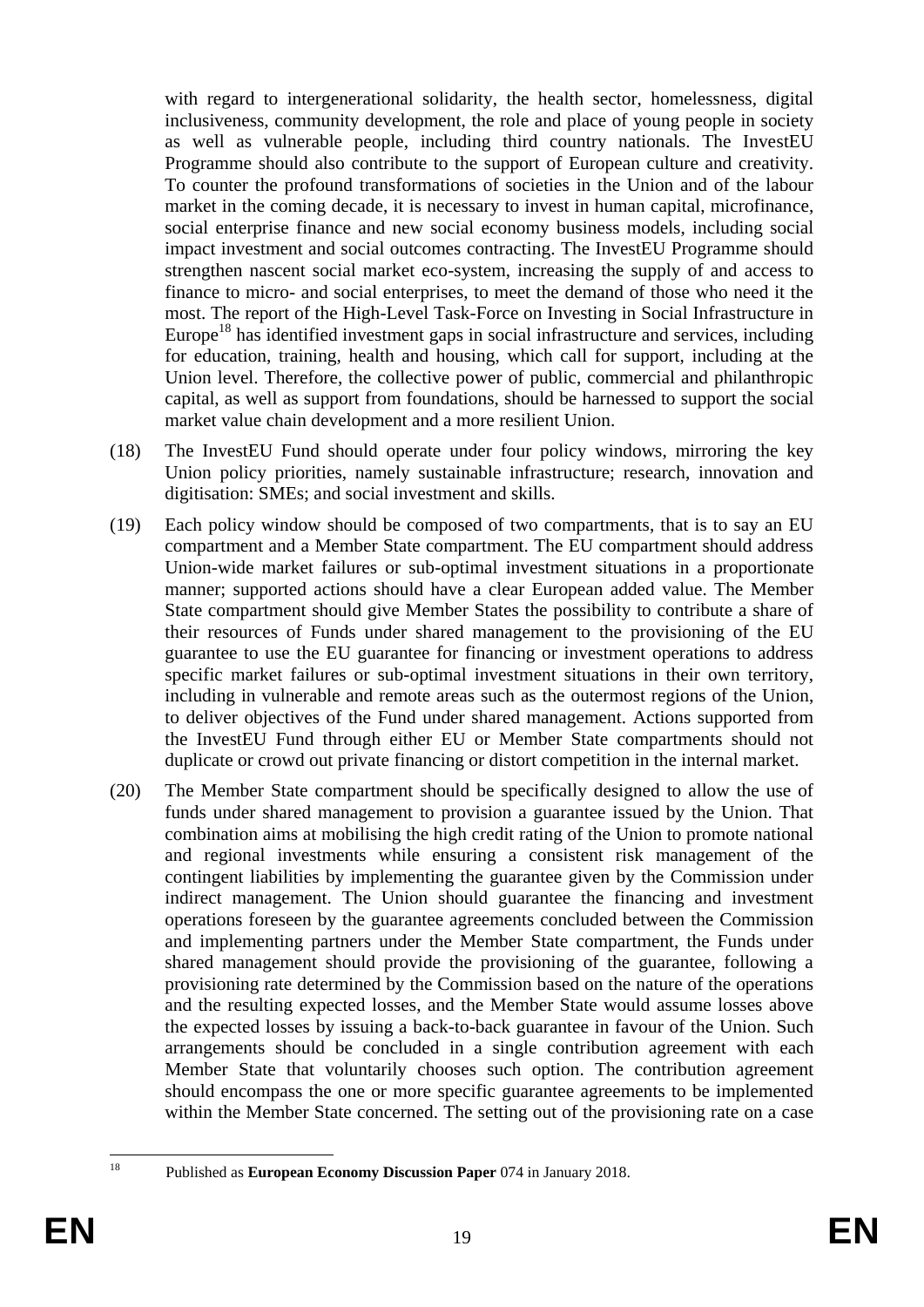by case basis requires a derogation from [Article 211(1)] of Regulation (EU, Euratom) No  $\text{XXX}^{19}$  (the 'Financial Regulation'). This design provides also a single set of rules for budgetary guarantees supported by funds managed centrally or by funds under shared management, which would facilitate their combination.

- (21) The InvestEU Fund should be open to contributions from third countries that are members of the European Free Trade Association, acceding countries, candidates and potential candidates, countries covered by the Neighbourhood policy and other countries, in accordance with the conditions laid down between the Union and those countries. This should allow continuing cooperating with the relevant countries, where appropriate, in particular in the fields of research and innovation as well as SMEs.
- (22) This Regulation lays down a financial envelope for other measures of the InvestEU Programme than the provisioning of the EU guarantee, which is to constitute the prime reference amount, within the meaning of [*reference to be updated as appropriate according to the new inter-institutional agreement:* point 17 of the Interinstitutional Agreement of 2 December 2013 between the European Parliament, the Council and the Commission on budgetary discipline, on cooperation in budgetary matters and on sound financial management<sup>20</sup>], for the European Parliament and the Council during the annual budgetary procedure.
- (23) The EU guarantee of EUR 38 000 000 000 (current prices) at Union level is expected to mobilise more than EUR 650 000 000 000 of additional investment across the Union and should be indicatively allocated between the policy windows.
- (24) The EU guarantee underpinning the InvestEU Fund should be implemented indirectly by the Commission relying on implementing partners with outreach to final recipients. A guarantee agreement allocating guarantee capacity from the InvestEU Fund should be concluded by the Commission with each implementing partner, to support its financing and investment operations meeting the InvestEU Fund objectives and eligibility criteria. The InvestEU Fund should be provided with a specific governance structure to ensure the appropriate use of the EU guarantee.
- (25) An Advisory Board consisting of representatives of the implementing partners and of representatives of Member States should be established in order to exchange information and for exchanges on the take-up of the financial products deployed under the InvestEU Fund and to discuss on evolving needs and new products, including specific territorial market gaps.
- (26) The Commission should assess the compatibility of investment and financing operations submitted by the implementing partners with Union law and policies whereas the decisions on financing and investment operations should ultimately be taken by an implementing partner.
- (27) A Project Team consisting of experts put at the disposal of the Commission by the implementing partners in order to provide professional expertise in financial and technical assessment of proposed financing and investment operations should score those submitted by the implementing partners to be assessed by the Investment Committee.

 $\frac{1}{19}$ 

<sup>&</sup>lt;sup>20</sup> Reference to be updated: OJ C 373, 20.12.2013, p. 1. The agreement is available at: [http://eur](http://eur-lex.europa.eu/legal-content/EN/TXT/?uri=uriserv:OJ.C_.2013.373.01.0001.01.ENG&toc=OJ:C:2013:373:TOC)[lex.europa.eu/legal](http://eur-lex.europa.eu/legal-content/EN/TXT/?uri=uriserv:OJ.C_.2013.373.01.0001.01.ENG&toc=OJ:C:2013:373:TOC)[content/EN/TXT/?uri=uriserv:OJ.C\\_.2013.373.01.0001.01.ENG&toc=OJ:C:2013:373:TOC](http://eur-lex.europa.eu/legal-content/EN/TXT/?uri=uriserv:OJ.C_.2013.373.01.0001.01.ENG&toc=OJ:C:2013:373:TOC)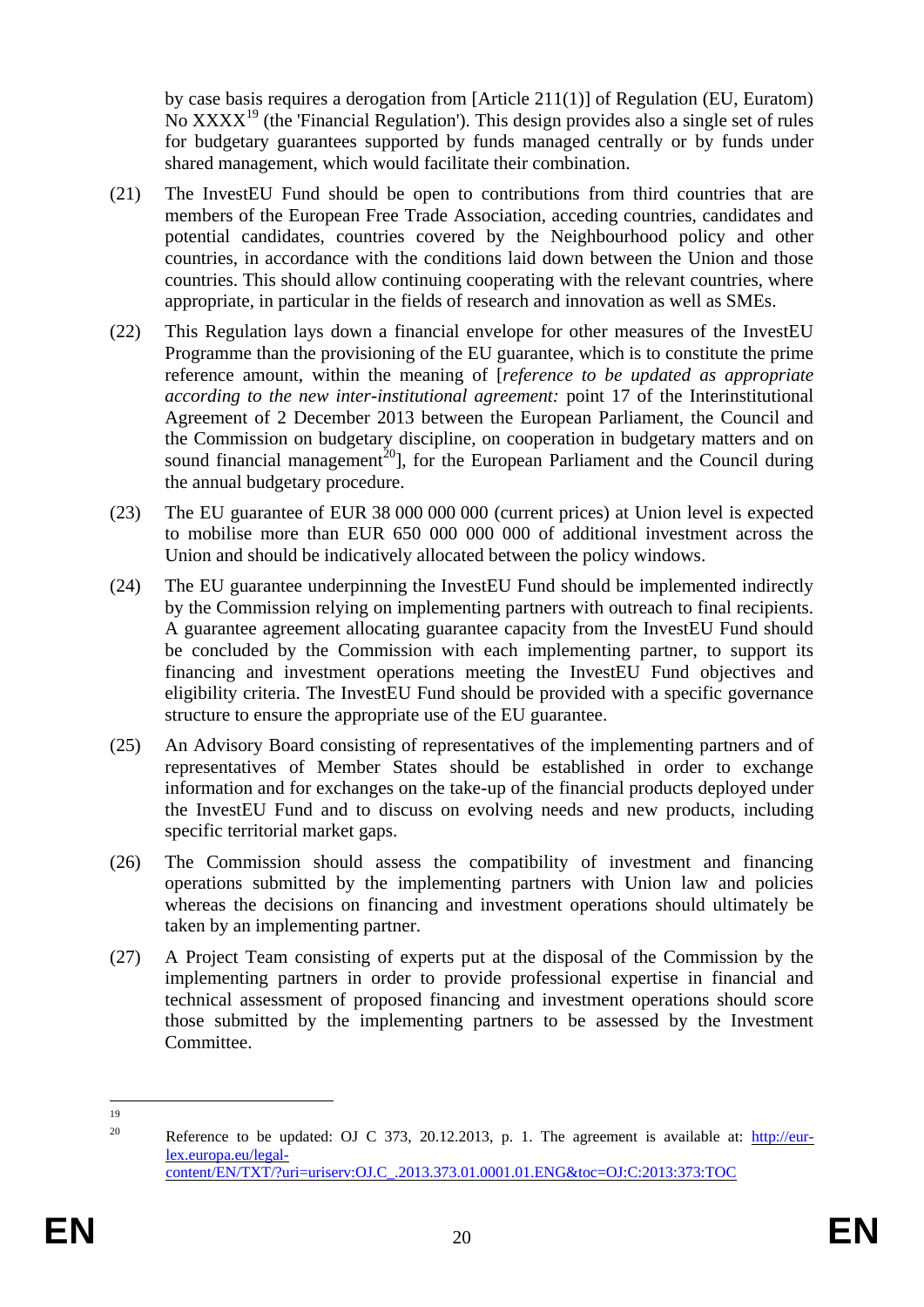- (28) An Investment Committee composed of independent experts should conclude on the granting of the support from the EU guarantee to financing and investment operations fulfilling the eligibility criteria, thereby providing external expertise in investment assessments in relation to projects. The Investment Committee should have different configurations to best cover different policy areas and sectors.
- (29) In selecting implementing partners for the deployment of the InvestEU Fund, the Commission should consider the counterpart's capacity to fulfil the objectives of the InvestEU Fund and contribute its own resources, in order to ensure adequate geographical coverage and diversification, to crowd-in private investors and to provide sufficient risk diversification as well as new solutions to address market failures and sub-optimal investment situations. Given its role under the Treaties, its capacity to operate in all Member States and the existing experience under the current financial instruments and the EFSI, the European Investment Bank ('EIB') Group should remain a privileged implementing partner under the InvestEU Fund's EU compartment. In addition to the EIB Group, national promotional banks or institutions should be able to offer a complementary financial product range given that their experience and capabilities at regional level could be beneficial for the maximisation of the impact of public funds on the territory of the Union. Moreover, it should be possible to have other international financial institutions as implementing partners, in particular when they present a comparative advantage in terms of specific expertise and experience in certain Member States. It should also be possible for other entities fulfilling the criteria laid down in the Financial Regulation to act as implementing partners.
- (30) In order to ensure that interventions under the EU compartment of the InvestEU Fund focus on market failures and sub-optimal investment situations at Union level, but, at the same time, satisfy the objectives of best possible geographic outreach, the EU guarantee should be allocated to implementing partners, which alone or together with other implementing partners, can cover at least three Member States. However, it is expected that around 75 % of the EU guarantee under the EU compartment would be allocated to implementing partner or partners that can offer financial products under the InvestEU Fund in all Member States.
- (31) The EU guarantee under the Member State compartment should be allocated to any implementing partner eligible according to  $[Article 62(1)(c)]$  of the  $[Financial]$ Regulation], including national or regional promotional banks or institutions, the EIB, the European Investment Fund and other multilateral development banks. When selecting implementing partners under the Member State compartment, the Commission should take into account the proposals made by each Member State. In accordance with [Article 154] of the [Financial Regulation], the Commission must carry out an assessment of the rules and procedures of the implementing partner to ascertain that they provide a level of protection of the financial interest of the Union equivalent to the one provided by the Commission.
- (32) Financing and investment operations should ultimately be decided by an implementing partner in its own name, implemented in accordance with its internal rules and procedures and accounted for in its own financial statements. Therefore, the Commission should exclusively account for any financial liability arising from the EU guarantee and disclose the maximum guarantee amount, including all relevant information on the guarantee provided.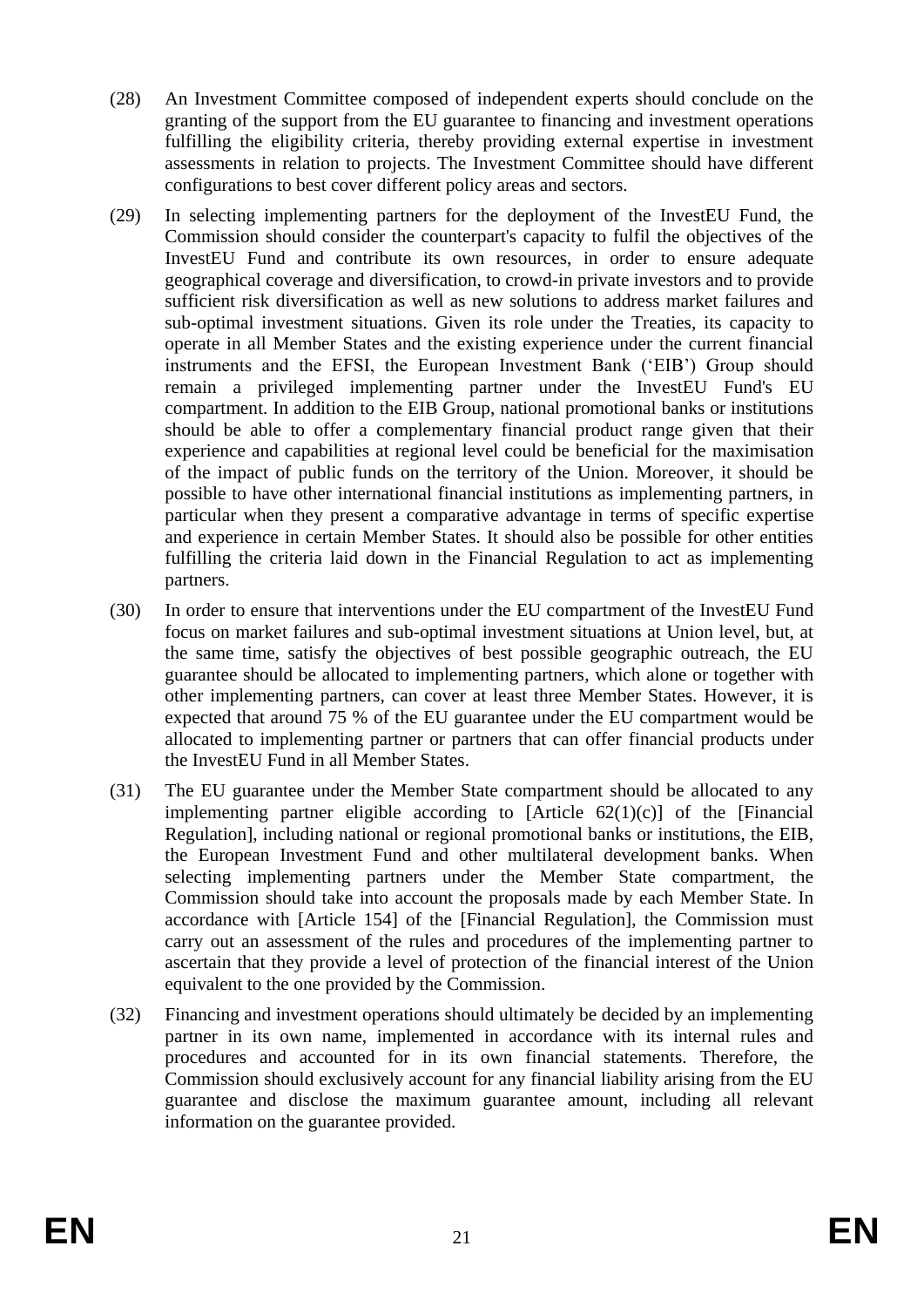- (33) The InvestEU Fund should, where appropriate, allow for a smooth and efficient blending of grants or financial instruments, or both, funded by the Union budget or by the EU Emissions Trading System (ETS) Innovation Fund with that guarantee in situations where this is necessary to best underpin investments to address particular market failures or sub-optimal investment situations.
- (34) Projects submitted by implementing partners for support under the InvestEU Programme, which include blending with support from another Union programmes, should as a whole also be consistent with the objectives and eligibility criteria contained in the rules of the relevant Union programmes. The use of the EU guarantee should be decided under the rules of the InvestEU Programme.
- (35) The InvestEU Advisory Hub should support the development of a robust pipeline of investment projects in each policy window. In addition, a cross-sectoral component under the InvestEU Programme should be foreseen to ensure a single-entry point and cross-policy project development assistance for centrally managed Union programmes.
- (36) In order to ensure a wide geographic outreach of the advisory services across the Union and to successfully leverage local knowledge about the InvestEU Fund, a local presence of the InvestEU Advisory Hub should be ensured, where needed, taking into account existing support schemes, with a view to provide tangible, proactive, tailormade assistance on the ground.
- (37) In the context of the InvestEU Fund, there is a need for capacity building support to develop the organisational capacities and market making activities needed to originate quality projects. Moreover, the aim is to create the conditions for the expansion of the potential number of eligible recipients in nascent market segments, in particular where the small size of individual projects raises considerably the transaction cost at the project level, such as for the social finance ecosystem. The capacity building support should therefore be complementary and additional to actions undertaken under other Union programmes that cover a specific policy area.
- (38) The InvestEU Portal should be established to provide for an easily accessible and userfriendly project database to promote visibility of investment projects searching for financing with enhanced focus on the provision of a possible pipeline of investment projects, compatible with Union law and policies, to the implementing partners.
- (39) Pursuant to paragraphs 22 and 23 of the Inter-institutional agreement for Better Law-Making of  $13$  April  $2016^{21}$ , there is a need to evaluate the InvestEU Programme on the basis of information collected through specific monitoring requirements, while avoiding overregulation and administrative burdens, in particular on Member States. These requirements, where appropriate, can include measurable indicators, as a basis for evaluating the effects of the InvestEU Programme on the ground.
- (40) A solid monitoring framework, based on output, outcome and impact indicators should be implemented to track progress towards the Union's objectives. In order to ensure accountability to European citizens, the Commission should report annually to the European Parliament and the Council on the progress, impact and operations of the InvestEU Programme.
- (41) Horizontal financial rules adopted by the European Parliament and the Council on the basis of Article 322 of the Treaty on the Functioning of the European Union apply to

 $21$ <sup>21</sup> Interinstitutional Agreement between the European Parliament, the Council of the European Union and the European Commission on Better Law-Making of 13 April 2016 (OJ L 123, 12.5.2016, p. 1).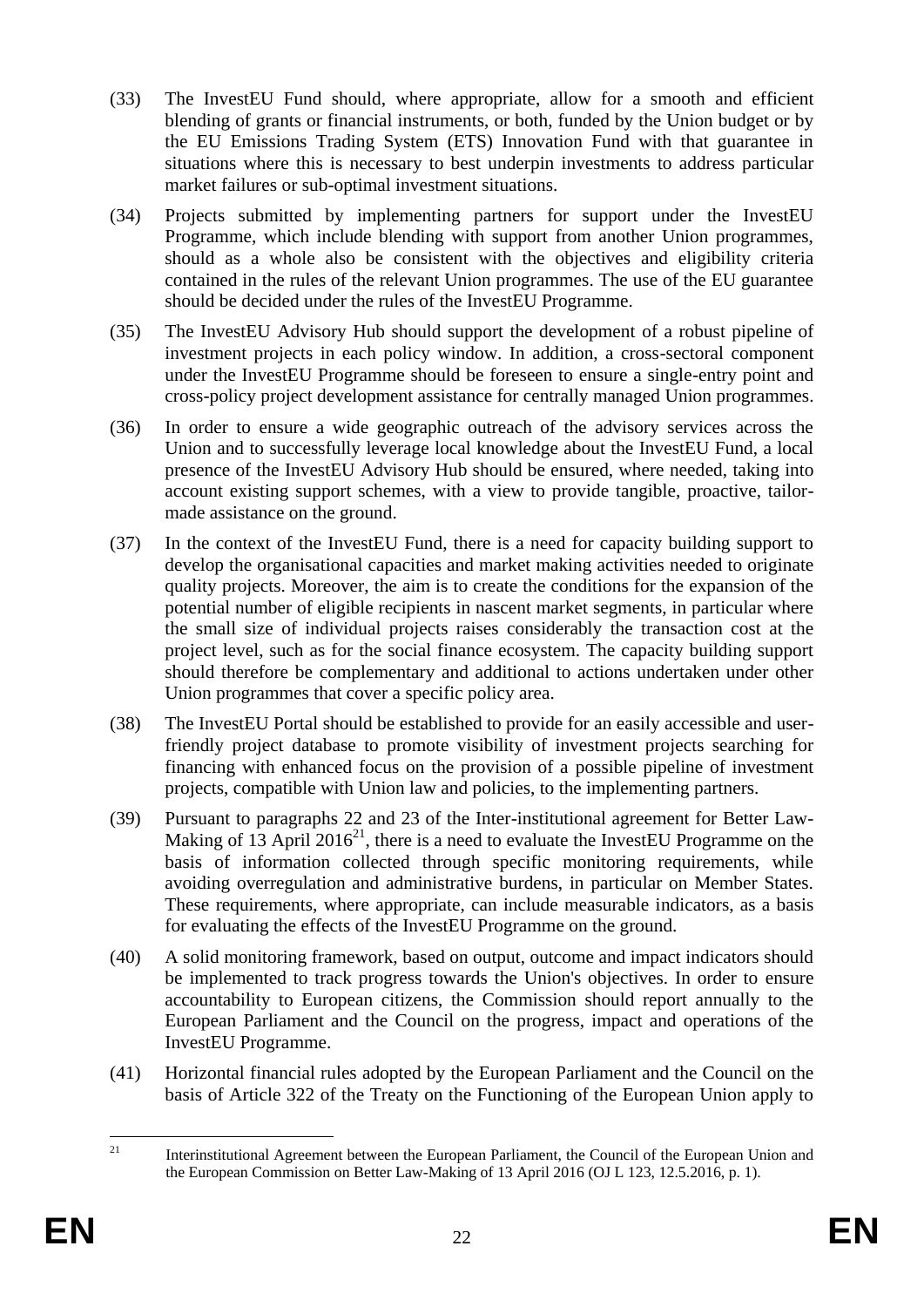this Regulation. These rules are laid down in the Financial Regulation and determine in particular the procedure for establishing and implementing the budget through grants, procurement, prizes, indirect implementation, and provide for checks on the responsibility of financial actors. Rules adopted on the basis of Article 322 TFEU also concern the protection of the Union's budget in case of generalised deficiencies as regards the rule of law in the Member States, as the respect for the rule of law is an essential precondition for sound financial management and effective EU funding.

- (42) Regulation (EU, Euratom) No [*the new FR*] applies to InvestEU Programme. It lays down rules on the implementation of the Union budget, including the rules on budgetary guarantees.
- (43) In accordance with the Financial Regulation, Regulation (EU, Euratom) No 883/2013 of the European Parliament and of the Council<sup>22</sup>, Council Regulation (Euratom, EC) No 2988/95<sup>23</sup>, Council Regulation (Euratom, EC) No  $2185/96^{24}$  and Council Regulation (EU)  $2017/1939^{25}$ , the financial interests of the Union are to be protected through proportionate measures, including the prevention, detection, correction and investigation of irregularities and fraud, the recovery of funds lost, wrongly paid or incorrectly used and, where appropriate, the imposition of administrative sanctions. In particular, in accordance with Regulation (EU, Euratom) No 883/2013 and Regulation (Euratom, EC) No 2185/96 the European Anti-Fraud Office (OLAF) may carry out administrative investigations, including on-the-spot checks and inspections, with a view to establishing whether there has been fraud, corruption or any other illegal activity affecting the financial interests of the Union. In accordance with Regulation (EU) 2017/1939, the European Public Prosecutor's Office (EPPO) may investigate and prosecute fraud and other criminal offences affecting the financial interests of the Union as provided for in Directive (EU) 2017/1371 of the European Parliament and of the Council<sup>26</sup>. In accordance with the Financial Regulation, any person or entity receiving Union funds is to fully cooperate in the protection of the Union's financial interests, to grant the necessary rights and access to the Commission, OLAF, the EPPO and the European Court of Auditors and to ensure that any third parties involved in the implementation of Union funds grant equivalent rights.
- (44) Third countries which are members of the European Economic Area (EEA) may participate in Union programmes in the framework of the cooperation established under the EEA agreement, which provides for the implementation of the programmes by a decision under that agreement. Third countries may also participate on the basis of other legal instruments. A specific provision should be introduced in this Regulation to grant the necessary rights for and access to the authorising officer

<sup>22</sup> <sup>22</sup> Regulation (EU, Euratom) No 883/2013 of the European Parliament and of the Council of 11 September 2013 concerning investigations conducted by the European Anti-Fraud Office (OLAF) and repealing Regulation (EC) No 1073/1999 of the European Parliament and of the Council and Council Regulation (Euratom) No 1074/1999 (OJ L248, 18.9.2013, p. 1).

<sup>&</sup>lt;sup>23</sup> Council Regulation (EC, Euratom) No 2988/95 of 18 December 1995 on the protection of the European Communities financial interests (OJ L 312, 23.12.95, p.1).

 $24$  Council Regulation (Euratom, EC) No 2185/96 of 11 November 1996 concerning on-the-spot checks and inspections carried out by the Commission in order to protect the European Communities' financial interests against fraud and other irregularities (OJ L 292,15.11.96, p.2).

<sup>&</sup>lt;sup>25</sup> Council Regulation (EU) 2017/1939 of 12 October 2017 implementing enhanced cooperation on the establishment of the European Public Prosecutor's Office ('the EPPO') (OJ L 283, 31.10.2017, p.1)

<sup>&</sup>lt;sup>26</sup> Directive (EU) 2017/1371 of the European Parliament and of the Council of 5 July 2017 on the fight against fraud to the Union's financial interests by means of criminal law (OJ L 198, 28.7.2017, p. 29).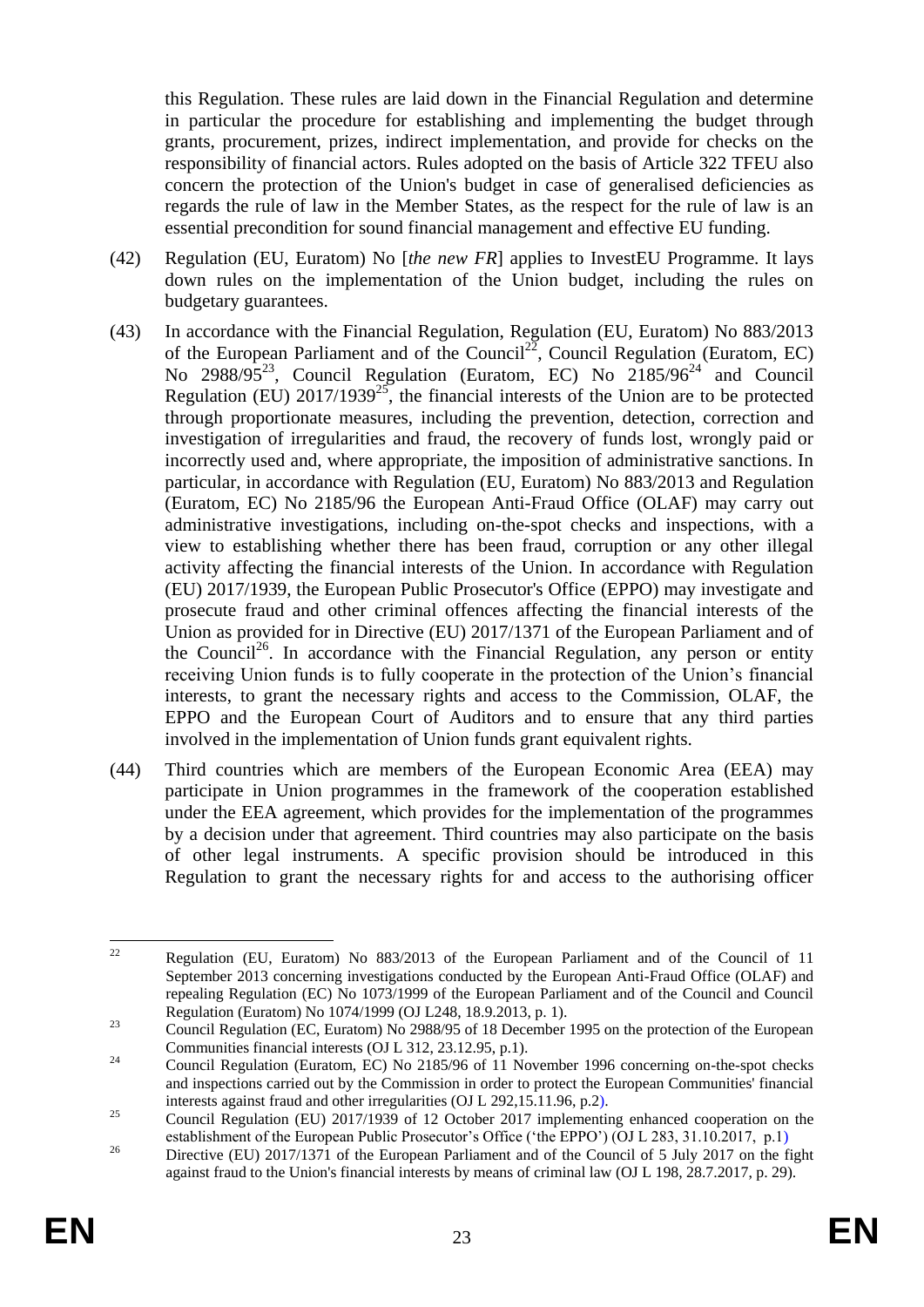responsible, the European Anti-Fraud Office (OLAF) as well as the European Court of Auditors to comprehensively exert their respective competences.

- (45) Pursuant to [*reference to be updated as appropriate according to a new decision on OCTs: Article 88 of Council Decision 2013/755/EU*], persons and entities established in overseas countries and territories (OCTs) are eligible for funding subject to the rules and objectives of InvestEU Programme and possible arrangements applicable to the Member State to which the relevant OCT is linked.
- (46) In order to supplement the non-essential elements of this Regulation with investment guidelines with which financing and investment operations should comply, to facilitate a prompt and flexible adaptation of the performance indicators and to adjust of the provisioning rate, the power to adopt acts in accordance with Article 290 of the TFEU should be delegated to the Commission in respect of drawing-up the investment guidelines for the financing and investment operations under different policy windows, the amendment of Annex III to this Regulation to review or complement the indicators and the adjustment of the provisioning rate. It is of particular importance that the Commission carry out appropriate consultations during its preparatory work, including at expert level, and that those consultations be conducted in accordance with the principles laid down in the Interinstitutional Agreement on Better Law-Making of 13 April 2016. In particular, to ensure equal participation in the preparation of delegated acts, the European Parliament and the Council receive all documents at the same time as Member States' experts, and their experts systematically have access to meetings of Commission expert groups dealing with the preparation of delegated acts.
- (47) The InvestEU Programme should address EU-wide market failures and sub-optimal investment situations and provide for Union-wide market testing of innovative financial products, and systems to spread them, for new or complex market failures. Therefore, action at Union level is warranted,

HAVE ADOPTED THIS REGULATION:

# *CHAPTER I*

# *GENERAL PROVISIONS*

*Article 1*

### *Subject matter*

This Regulation establishes the InvestEU Fund providing for an EU guarantee for financing and investment operations carried out by the implementing partners in support of the Union's internal policies.

This Regulation also establishes an advisory support mechanism to support the development of investable projects and access to financing and to provide related capacity building ('InvestEU Advisory Hub'). It also establishes a database granting visibility to projects for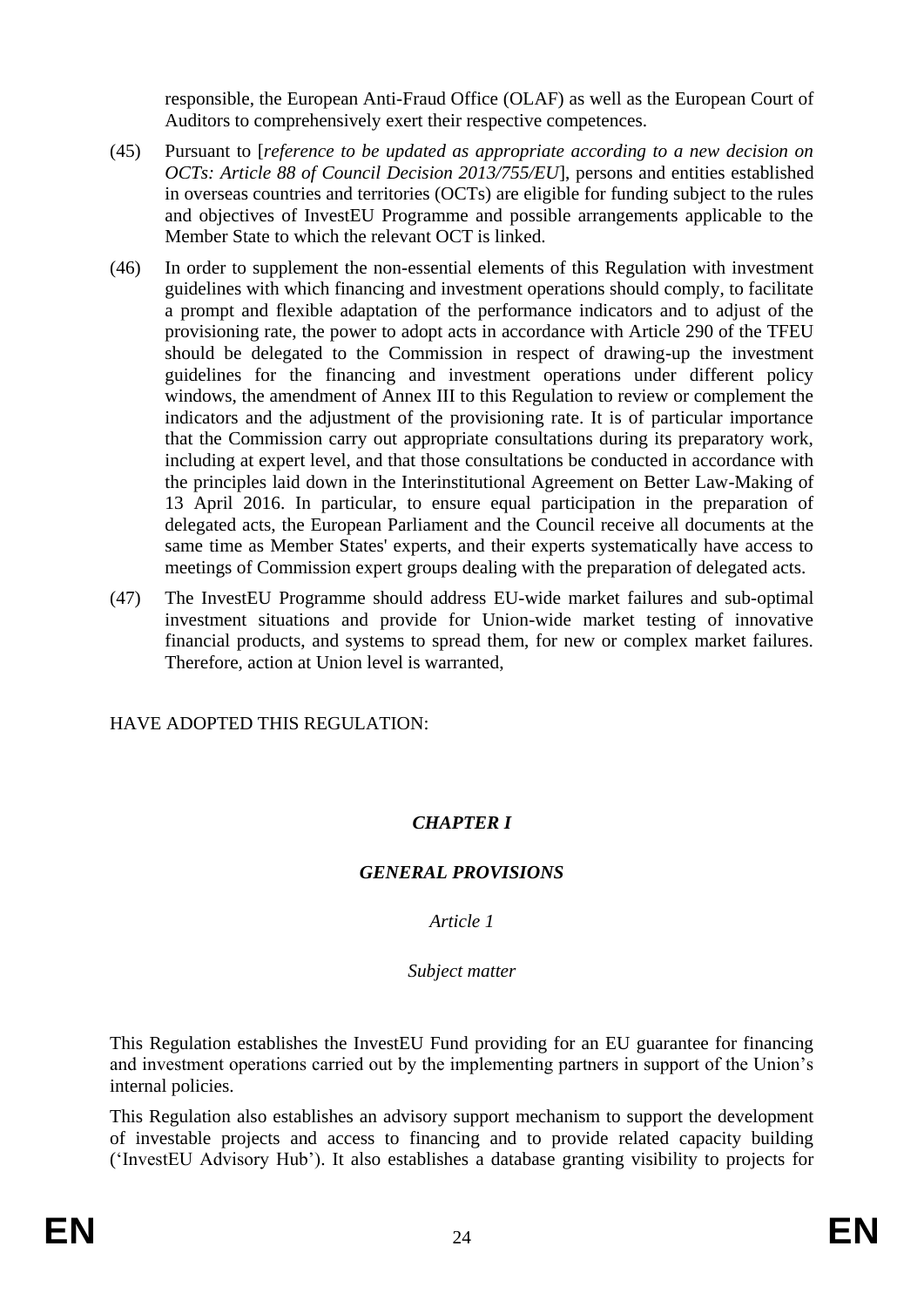which project promoters seek financing and which provides investors with information about investment opportunities ('InvestEU Portal').

It lays down the objectives of the InvestEU Programme, the budget and the amount of the EU guarantee for the period 2021 to 2027, the forms of Union funding and the rules for providing such funding.

### *Article 2*

### *Definitions*

For the purposes of this Regulation, the following definitions apply:

- (1) 'blending operations' means operations supported by the Union budget combining non-repayable forms of support or repayable support or both from the Union budget with repayable forms of support from development or other public finance institutions, as well as from commercial finance institutions and investors; for the purposes of this definition, Union programmes financed from sources other than the Union budget, such as the EU Emissions Trading System (ETS) Innovation Fund, can be assimilated to Union programmes financed by the Union budget;
- (2) 'EU guarantee' means an overall guarantee provided by the Union budget under which the budgetary guarantees in accordance with [Article 219(1) of the [Financial] Regulation] take effect through the signature of individual guarantee agreements with implementing partners;
- (3) 'financial product' means a financial mechanism or arrangement agreed between the Commission and the implementing partner under the terms of which the implementing partner provides direct or intermediated financing to final recipients in in any of the forms referred to in Article 13;
- (4) 'financing and/or investment operations' means operations to provide finance directly or indirectly to final recipients in the form of financial products, carried out by an implementing partner in its own name, provided by it in accordance with its internal rules and accounted for in its own financial statements;
- (5) 'Funds under shared management' means funds that foresee the possibility of allocating an amount thereof to the provisioning of a budgetary guarantee under the Member State compartment of the InvestEU Fund, namely the European Regional Development Fund (ERDF), the European Social Fund+ (ESF+), the Cohesion Fund, the European Maritime and Fisheries Fund (EMFF) and the European Agriculture Fund for Rural Development (EAFRD);
- (6) 'guarantee agreement' means the legal instrument whereby the Commission and an implementing partner specify the conditions for proposing financing or investment operations to be granted the benefit of the EU guarantee, for providing the budgetary guarantee for those operations and for implementing them in accordance with the provisions of this Regulation;
- (7) 'implementing partner' means the eligible counterpart such as a financial institution or other intermediary with whom the Commission signs a guarantee agreement and/or an agreement to implement the InvestEU Advisory Hub;
- (8) 'InvestEU Advisory Hub' means the technical assistance defined in Article 20;
- (9) 'InvestEU Portal' means the database defined in Article 21;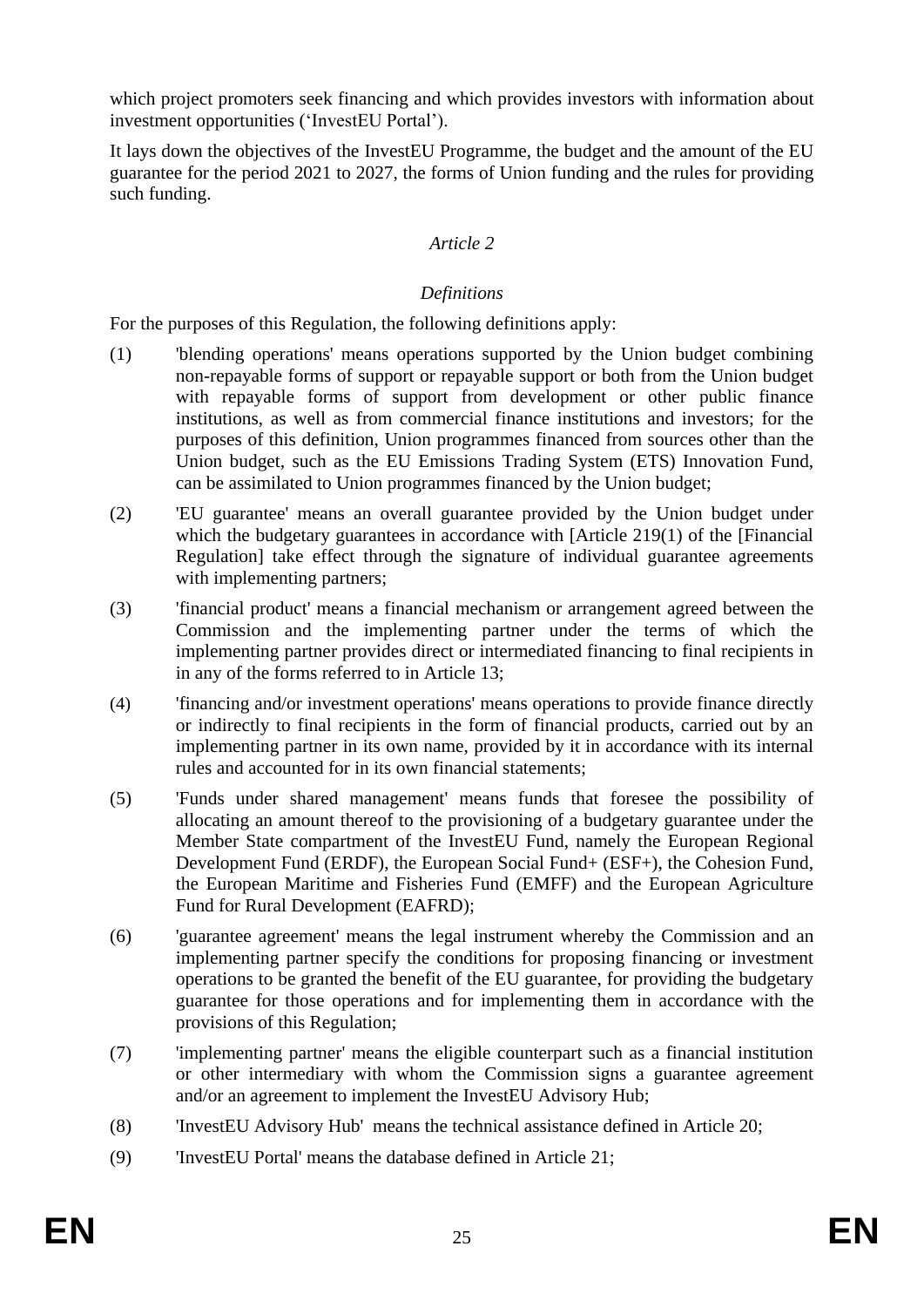- (10) 'InvestEU Programme' means the InvestEU Fund, the InvestEU Advisory Hub, the InvestEU Portal and blending operations, collectively;
- (11) 'microfinance' means microfinance as defined in Regulation [[ESF+] number];
- (12) 'midcap companies' means entities employing up to 3 000 employees that are not SMEs or small midcap companies;
- (13) 'national promotional banks or institutions' means legal entities carrying out financial activities on a professional basis which are given mandate by a Member State or a Member State's entity at central, regional or local level, to carry out development or promotional activities;
- (14) 'small and medium-sized enterprises (SMEs)' means micro, small and mediumsized enterprises as defined in the Annex to Commission Recommendation  $2003/361/EC^{27}$ ;
- (15) 'small midcap companies' means entities employing up to 499 employees that are not SMEs;
- (16) 'social enterprise' means a social enterprise as defined in Regulation [[ESF+] *number*];
- (17) 'third country' means a country that is not a member of the Union.

### *Article 3*

### *Objectives of the InvestEU Programme*

- 1. The general objective of the InvestEU Programme is to support the policy objectives of the Union by means of financing and investment operations contributing to:
	- (a) the competitiveness of the Union, including innovation and digitisation;
	- (b) the sustainability of the Union economy and its growth;
	- (c) the social resilience and inclusiveness of the Union;
	- (d) the integration of the Union capital markets and the strengthening of the Single Market, including solutions addressing the fragmentation of the Union capital markets, diversifying sources of financing for Union enterprises and promoting sustainable finance.
- 2. The InvestEU Programme has the following specific objectives:
	- (a) to support financing and investment operations in sustainable infrastructure in the areas referred to in point (a) of Article  $7(1)$ ;
	- (b) to support financing and investment operations in research, innovation and digitisation;
	- (c) to increase the access to and the availability of finance for SMEs and, in duly justified cases, for small mid-cap companies;

<sup>27</sup> <sup>27</sup> Commission Recommendation 2003/361/EC of 6 May 2003 concerning the definition of micro, small and medium-sized enterprises (OJ L 124, 20.5.2003, p. 36).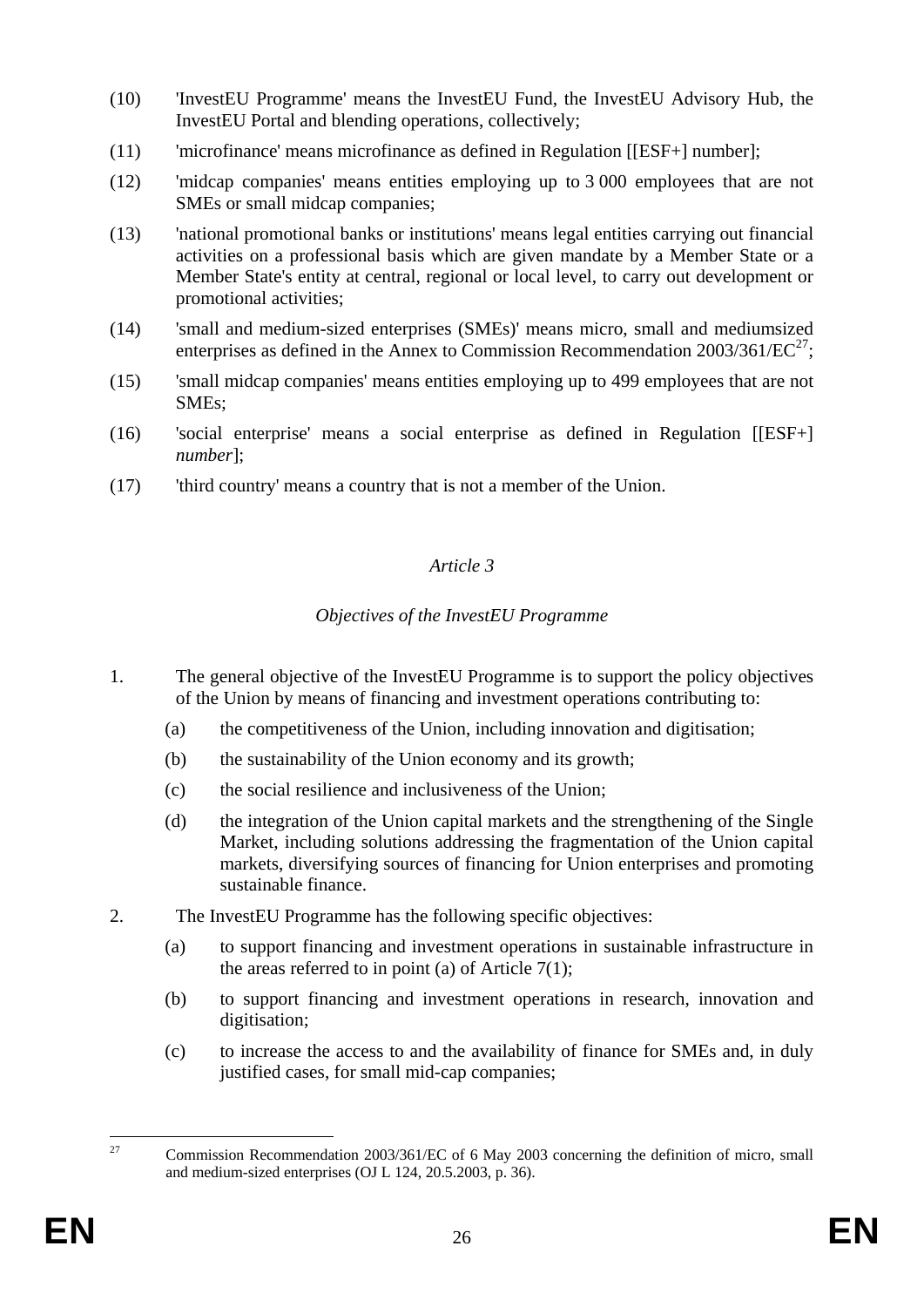(d) to increase the access to and the availability of microfinance and finance to social enterprises, support financing and investment operations related to social investment and skills and develop and consolidate social investment markets, in the areas referred to in point (d) of Article 7(1).

#### *Article 4*

#### *Budget and amount of the EU guarantee*

1. The EU guarantee for the purposes of the EU compartment referred to in point (a) of Article 8(1) shall be EUR 38 000 000 000 (current prices). It shall be provisioned at the rate of 40 %.

An additional amount of the EU guarantee may be provided for the purposes of the Member State compartment referred to in point (b) of Article 8(1), subject to the allocation by Member States, pursuant to  $[Article 10(1)]$  of Regulation  $[[CPR]$ *number*]<sup>28</sup> and Article [75(1)] of Regulation [[CAP plan] *number*]<sup>29</sup>, of the corresponding amounts.

The contributions from third countries referred to in Article 5 shall also increase the EU guarantee referred to in the first subparagraph, providing a provisioning in cash in full in accordance with [Article 218(2] of the [Financial Regulation].

- 2. The indicative distribution of the amount referred to in the first subparagraph of paragraph 1 is set out in Annex I to this Regulation. The Commission may modify the amounts referred to in that Annex I, where appropriate, by up to 15 % for each objective. It shall inform the European Parliament and the Council of any modification.
- 3. The financial envelope for the implementation of the measures provided in Chapters V and VI shall be EUR 525 000 000 (current prices).
- 4. The amount referred to in paragraph 3 may also be used for technical and administrative assistance for the implementation of the InvestEU Programme, such as preparatory, monitoring, control, audit and evaluation activities including corporate information technology systems.

### *Article 5*

### *Third countries associated to the InvestEU Fund*

The EU compartment of the InvestEU Fund referred to in point (a) of Article 8(1) and each of the policy windows referred to in Article 7(1) may receive contributions from the following third countries in order to participate in certain financial products pursuant to [Article 218(2)] of the [Financial Regulation]:

 $\frac{1}{28}$ 29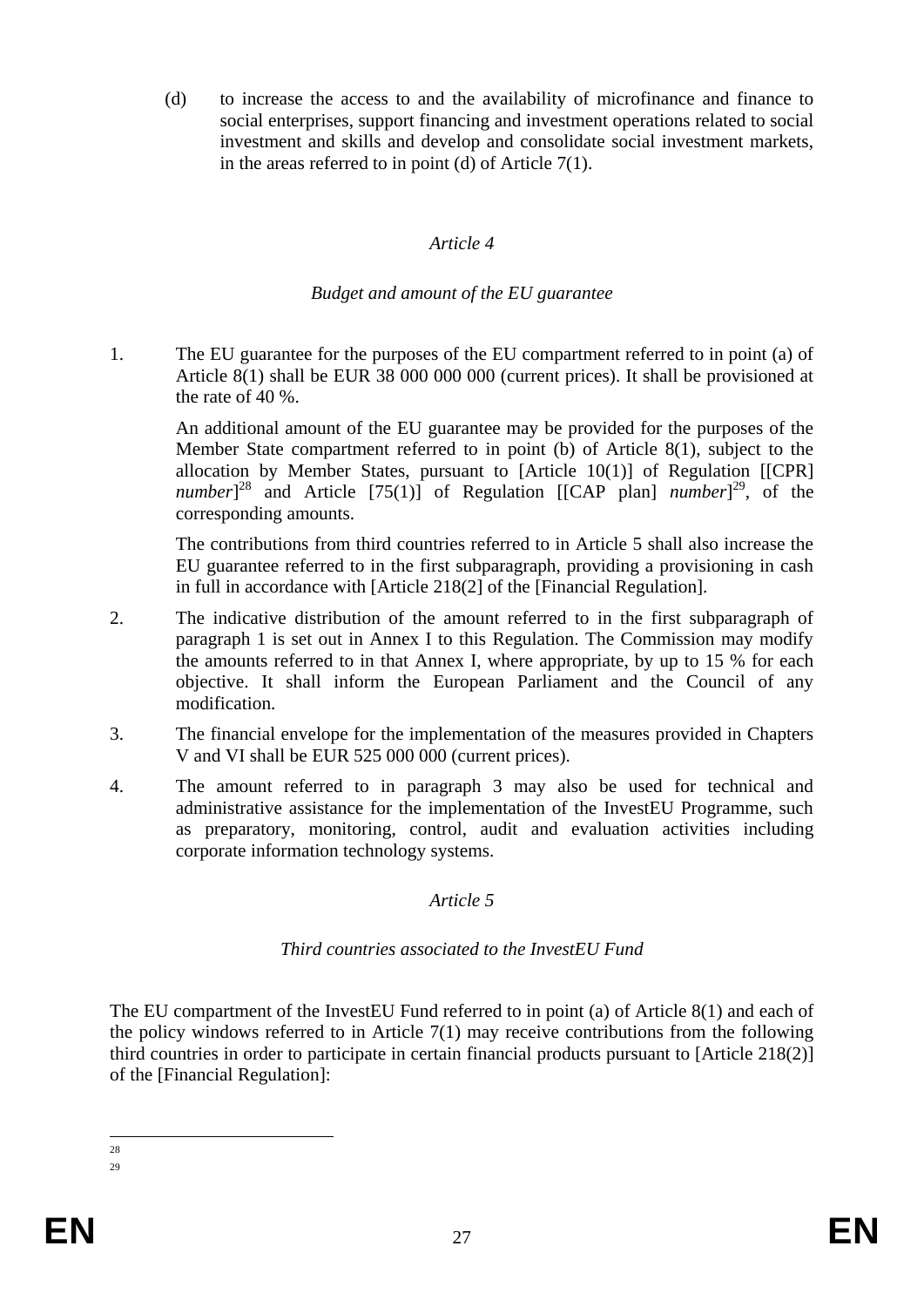- (a) European Free Trade Association (EFTA) members which are members of the European Economic Area (EEA), in accordance with the conditions laid down in the EEA agreement;
- (b) acceding countries, candidate countries and potential candidates, in accordance with the general principles and general terms and conditions for their participation in Union programmes established in the respective framework agreements and Association Council decisions, or similar agreements, and in accordance with the specific conditions laid down in agreements between the Union and them;
- (c) countries covered by the European Neighbourhood Policy, in accordance with the general principles and general terms and conditions for the participation of those countries in Union programmes established in the respective framework agreements and association council decisions, or similar agreements, and in accordance with the specific conditions laid down in agreements between the Union and those countries;
- (d) third countries, in accordance with the conditions laid down in a specific agreement covering the participation of the third country to any Union programme, provided that the agreement:
	- (i) ensures a fair balance as regards the contributions and benefits of the third country participating in the Union programmes;
	- (ii) lays down the conditions of participation in the programmes, including the calculation of financial contributions to individual programmes and their administrative costs. These contributions shall constitute assigned revenues in accordance with Article [21(5)] of the [Financial Regulation];
	- (iii) does not confer to the third country a decisional power on the programme;
	- (iv) guarantees the rights of the Union to ensure sound financial management and to protect its financial interests.

### *Article 6*

### *Implementation and forms of Union funding*

- 1. The EU guarantee shall be implemented in indirect management with bodies referred to in [Article  $62(1)(c)(ii)$  to (vii)] of the [Financial Regulation]. Other forms of EU funding under this Regulation shall be implemented in direct or indirect management in accordance with the [Financial Regulation], including grants implemented in accordance with its [Title VIII].
- 2. Financing and investment operations covered by the EU guarantee which form part of the blending operation combining support under this Regulation with support provided under one or more other Union programmes or by the EU Emissions Trading System (ETS) Innovation Fund shall: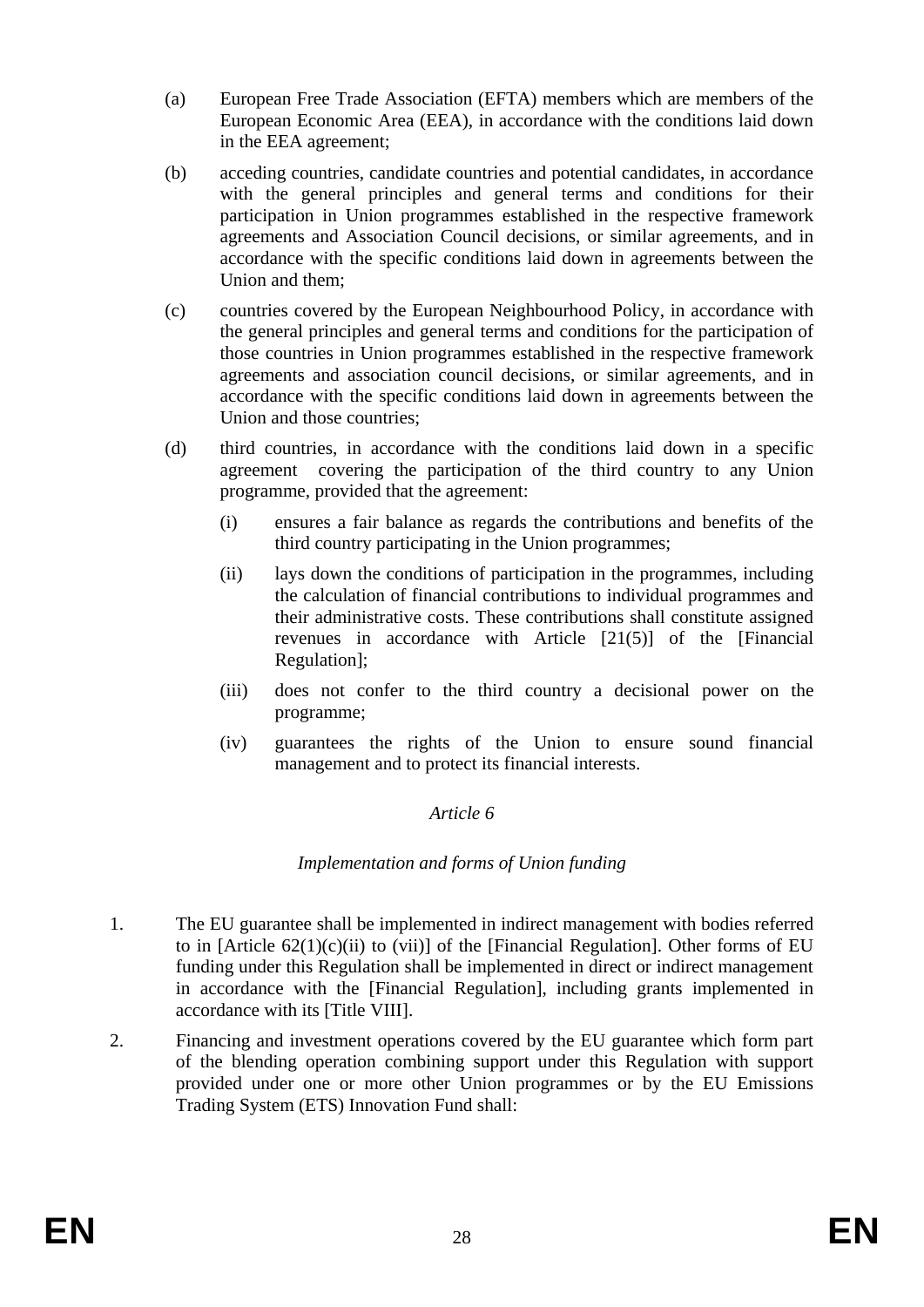- (a) be consistent with the policy objectives and comply with the eligibility criteria set out in the rule on the Union programme under which the support is decided;
- (b) comply with this Regulation.
- 3. Blending operations including a financial instrument fully financed by other Union programmes or by the ETS Innovation Fund without use of the EU guarantee under this Regulation shall comply with the policy objectives and eligibility criteria set out in the rules of the Union programme under which the support is provided.
- 4. In accordance with Article 6(2), the non-repayable forms of support and/or financial instruments from the Union budget forming part of the blending operation referred to in paragraphs 2 and 3 shall be decided under the rules of the relevant Union programme and shall be implemented within the blending operation in accordance with this Regulation and with [Title X] of the [Financial Regulation].

The reporting shall also include the elements on the consistency with the policy objectives and eligibility criteria set out in the rules of the Union programme under which support is decided as well on the compliance with this Regulation.

# *CHAPTER II*

### *InvestEU Fund*

*Article 7*

### *Policy windows*

- 1. The InvestEU Fund shall operate through the following four policy windows that shall address market failures or sub-optimal investment situations within their specific scope:
	- (a) sustainable infrastructure policy window: comprises sustainable investment in the areas of transport, energy, digital connectivity, supply and processing of raw materials, space, oceans and water, waste, nature and other environment infrastructure, equipment, mobile assets and deployment of innovative technologies that contribute to the environmental or social sustainability objectives of the Union, or to both, or meet the environmental or social sustainability standards of the Union;
	- (b) research, innovation and digitisation policy window: comprises research and innovation activities, transfer of research results to the market, demonstration and deployment of innovative solutions and support to scaling up of innovative companies other than SMEs as well as digitisation of Union industry;
	- (c) SMEs policy window: access to and availability of finance for SMEs and, in duly justified cases, for small mid-cap companies;
	- (d) social investment and skills policy window: comprises microfinance, social enterprise finance and social economy; skills, education, training and related services; social infrastructure (including social and student housing); social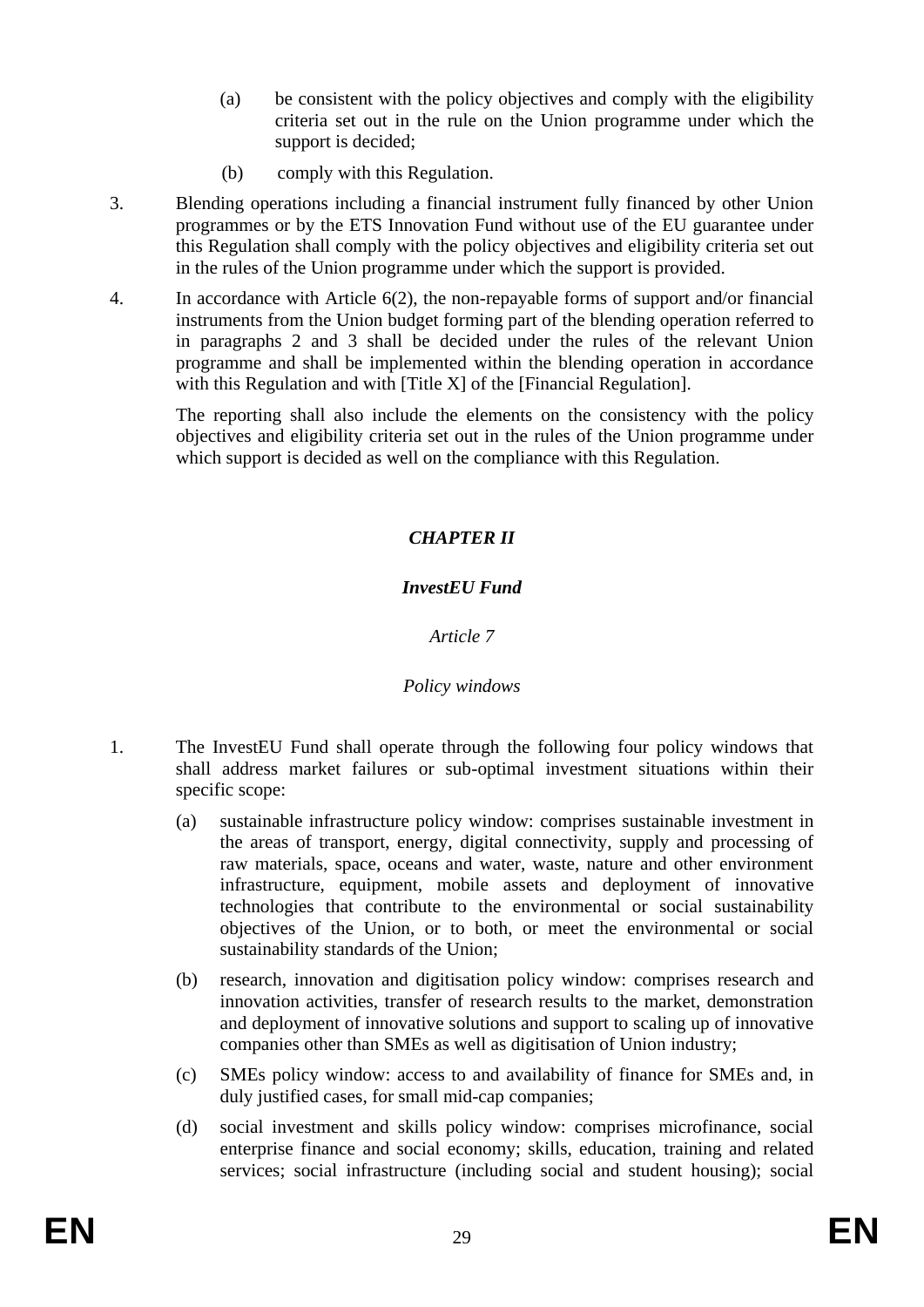innovation; health and long-term care; inclusion and accessibility; cultural activities with a social goal; integration of vulnerable people, including third country nationals.

- 2. Where a financing or investment operation proposed to the Investment Committee referred to in Article 19 falls under more than one policy window, it shall be attributed to the window under which its main objective or the main objective of most of its sub-projects fall, unless the investment guidelines define otherwise.
- 3. Financing and investment operations under the sustainable infrastructure policy window referred to in point (a) of paragraph (1) shall be subject to climate, environmental and social sustainability proofing with a view to minimise detrimental impacts and maximise benefits on climate, environment and social dimension. For that purpose, promoters requesting financing shall provide adequate information based on guidance to be developed by the Commission. Projects below a certain size defined in the guidance shall be excluded from the proofing.

The Commission guidance shall allow to:

- a) as regards adaptation, ensure the resilience to the potential adverse impacts of climate change through a climate vulnerability and risk assessment, including relevant adaptation measures, and, as regards mitigation, integrate the cost of greenhouse gas emissions and the positive effects of climate mitigation measures in the cost-benefit analysis;
- b) account for consolidated project impact in terms of the principal components of the natural capital relating to air, water, land and biodiversity;
- c) estimate the impact on the social inclusion of certain areas or populations.
- 4. Implementing partners shall provide the information necessary to allow the tracking of investment that contributes to meeting the Union objectives on climate and environment, based on guidance to be provided by the Commission.
- 5. Implementing partners shall target that at least 50 % of the investment under the sustainable infrastructure policy window contribute to meeting the Union objectives on climate and environment.
- 6. The Commission is empowered to adopt delegated acts in accordance with Article 26 to define the investment guidelines for each of the policy windows.

### *Article 8*

### *Compartments*

- 1. Each policy window referred to in Article 7(1) shall consist of two compartments addressing specific market failures or sub-optimal investment situations as follows:
	- (a) the EU compartment shall address any of the following situations:
		- (i) market failures or sub-optimal investment situations related to Union policy priorities and addressed at the Union level;
		- (ii) Union wide market failures or sub-optimal investment situations; or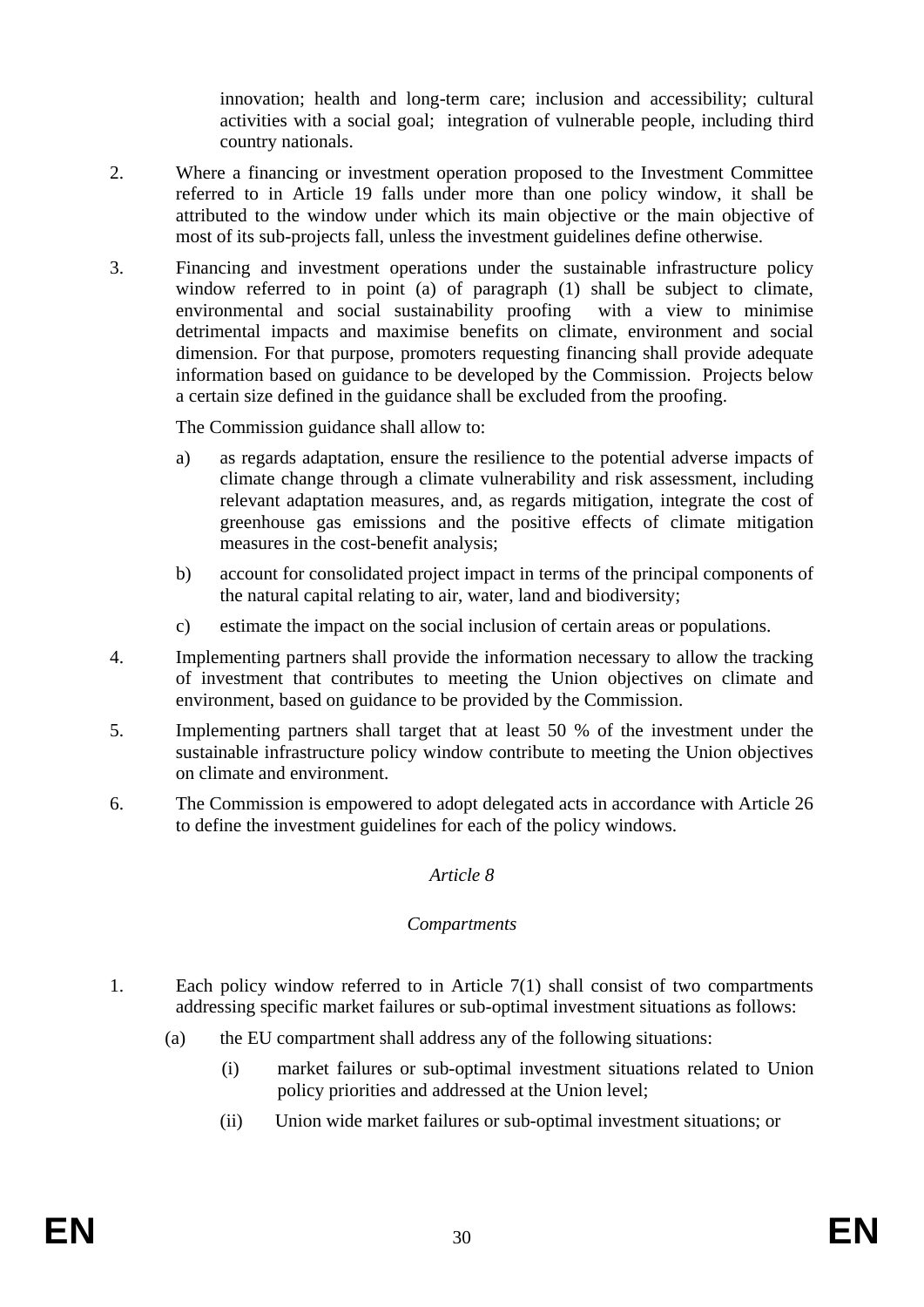- (iii) new or complex market failures or sub-optimal investment situations with a view to developing new financial solutions and market structures;
- (b) the Member State compartment shall address specific market failures or suboptimal investment situations in one or several Member States to deliver objectives of the contributing Funds under shared management.
- 2. The compartments referred to in paragraph 1 may be used in a complementary manner to support a financing or investment operation, including by combining support from both compartments.

### *Article 9*

#### *Specific provisions applicable to the Member State compartment*

- 1. Amounts allocated by a Member State under Article [10(1)] of Regulation [[CPR] number] or Article [75(1)] of Regulation [[CAP plan] number] shall be used for the provisioning of the part of the EU guarantee under the Member State compartment covering financing and investment operations in the Member State concerned.
- 2. The establishment of that part of the EU guarantee under the Member State compartment shall be subject to the conclusion of a contribution agreement between the Member State and the Commission.

The Member State and the Commission shall conclude the contribution agreement or an amendment to it within four months following the Commission Decision adopting the Partnership Agreement or the CAP plan or simultaneously to the Commission Decision amending a programme or a CAP plan.

Two or more Member States may conclude a joint contribution agreement with the Commission.

By derogation from  $[Article 211(1)]$  of the  $[Financial Regulation]$ , the provisioning rate of the EU guarantee under the Member State compartment shall be set at 40 % and maybe adjusted downwards or upwards in each contribution agreement to take account of the risks attached to the financial products intended to be used.

- 3. The contribution agreement shall at least contain the following elements:
	- a) the overall amount of the part of the EU guarantee under the Member State compartment pertaining to the Member State, its provisioning rate, the amount of the contribution from Funds under shared management, the constitution phase of the provisioning in accordance with an annual financial plan and the amount of the resulting contingent liability to be covered by a back-to-back guarantee provided by the Member State concerned;
	- b) the strategy consisting of the financial products and their minimum leverage, the geographical coverage, the investment period and, where applicable, the categories of final recipients and of eligible intermediaries;
	- c) the implementing partner or partners which have expressed their interest and the obligation of the Commission to inform the Member State about the implementing partner or partners selected;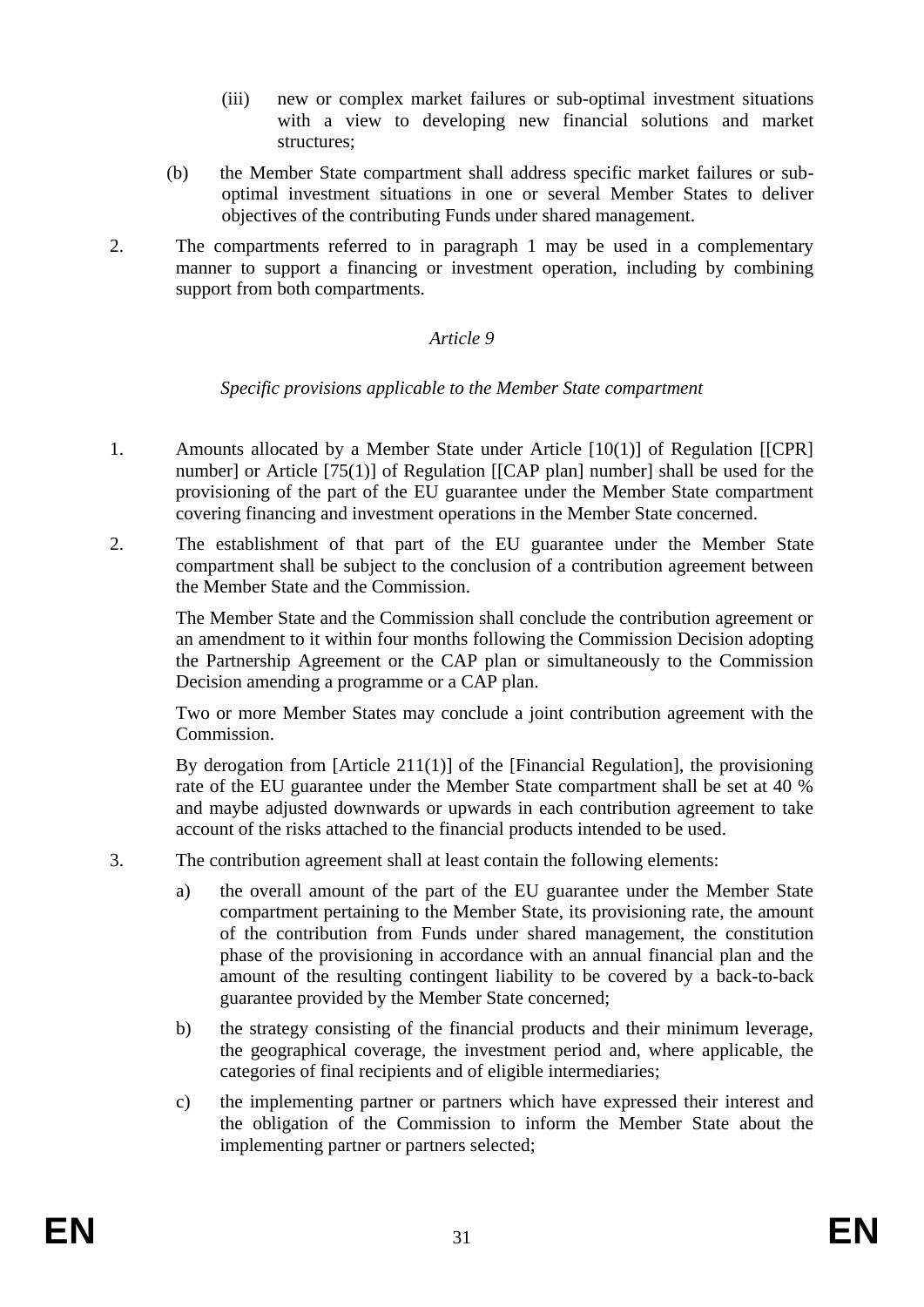- d) the possible contribution from Funds under shared management to the InvestEU Advisory Hub;
- e) the annual reporting obligations towards the Member State, including reporting in accordance with the indicators referred to in the contribution agreement;
- f) provisions on the remuneration of the part of the EU guarantee under the Member State compartment;
- g) possible combination with resources under the EU compartment, including in a layered structure to achieve better risk coverage in accordance with Article 8(2).
- 4. The contribution agreements shall be implemented by the Commission through guarantee agreements signed with implementing partners pursuant to Article 14.

Where, within nine months from the signature of the contribution agreement, no guarantee agreement has been concluded or the amount of a contribution agreement is not fully committed through one or more guarantee agreements, the contribution agreement shall be terminated in the first case or amended accordingly in the second case and the unused amount of provisioning re-used pursuant to [Article 10(5)] of Regulation [[CPR] *number*] and Article [75(5)] of Regulation [[CAP plan] *number*].

Where the guarantee agreement has not been duly implemented within a period specified in Article [10(6)] of Regulation [[CPR] *number*] or in Article [75(6)] of Regulation [[CAP plan] *number*], the contribution agreement shall be amended and the unused amount of provisioning re-used pursuant to [Article 10(6)] of the [[CPR] *number*] and Article [75(6)] of Regulation [[CAP plan]] *number*].

- 5. The following rules shall apply to the provisioning for the part of the EU guarantee under the Member State compartment established by a contribution agreement:
	- (a) after the constitution phase referred to in point (a) of paragraph 3 of this Article, any annual surplus of provisions, calculated by comparing the amount of provisions required by the provisioning rate and the actual provisions, shall be re-used pursuant to [Article 10(6)] of the [CPR] and to Article [75(6)] of the [[CAP plan] *number*];
	- (b) by derogation from [Article 213(4)] of the [Financial Regulation], after the constitution phase referred to in point (a) of paragraph 3 of this Article, the provisioning shall not give rise during the availability of that part of the EU guarantee under the Member State compartment to annual replenishments;
	- (c) the Commission shall immediately inform the Member State where, as a result of calls on that part of the EU guarantee under the Member State compartment, the level of provisions for that part of the EU guarantee falls below 20 % of the initial provisioning;
	- (d) if the level of provisions for that part of the EU guarantee under the Member State compartment reaches 10 % of the initial provisioning, the Member State concerned shall provide to the common provisioning fund up to 5 % of the initial provisioning upon request by the Commission.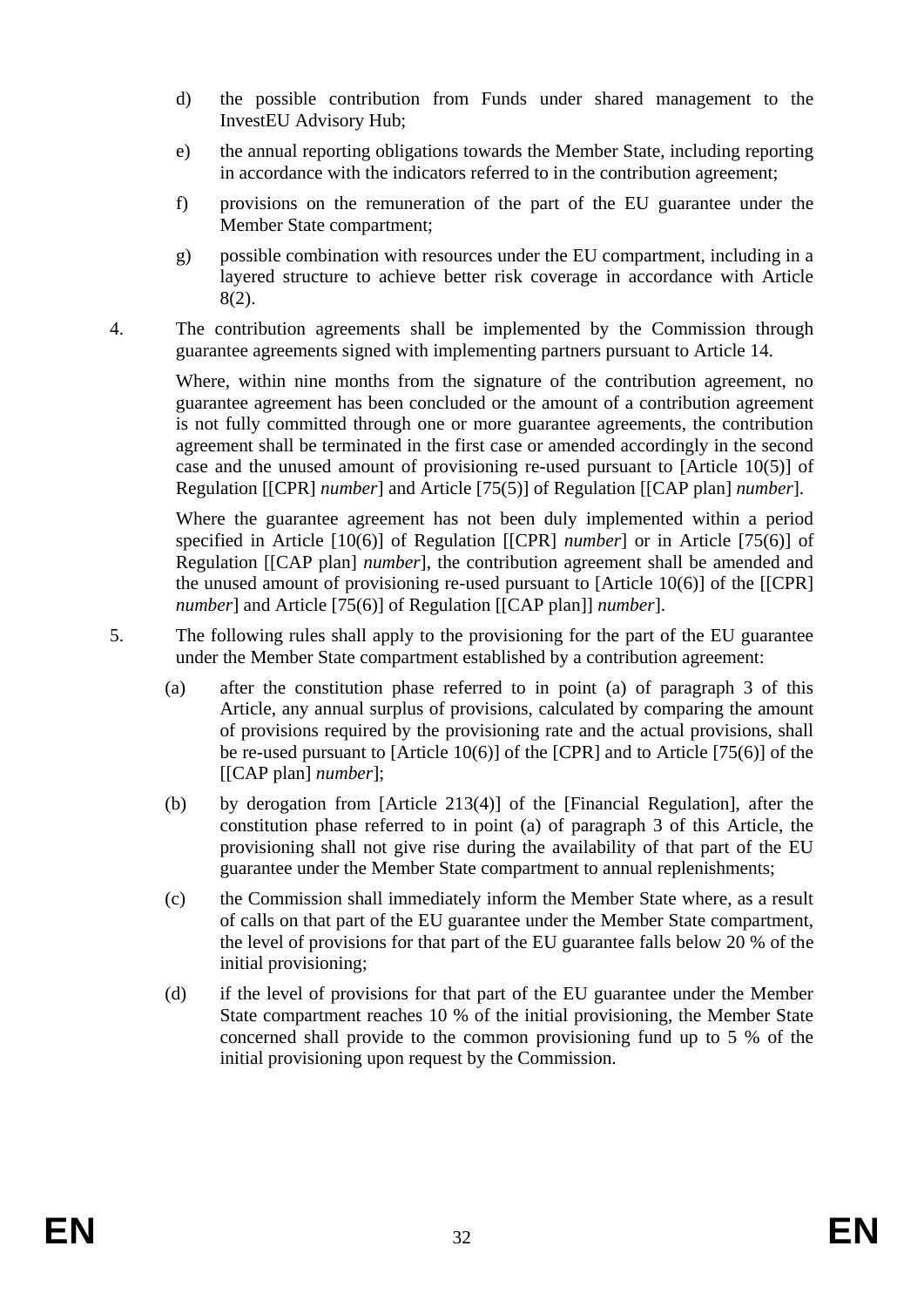### *CHAPTER III*

# *EU GUARANTEE*

# *Article 10*

### *EU guarantee*

- 1. The EU guarantee shall be granted to the implementing partners in accordance with [Article 219(1)] of the [Financial Regulation] and managed in accordance with [Title X] of the [Financial Regulation].
- 2. Support of the EU guarantee may be granted for financing and investment operations covered by this Regulation for an investment period ending on 31 December 2027. Contracts between the implementing partner and the final recipient or the financial intermediary or other entity referred to in Article 13(1)(a) shall be signed by 31 December 2028.

### *Article 11*

### *Eligible financing and investment operations*

- 1. The InvestEU Fund shall only support financing and investment operations that
	- (a) comply with the conditions set out in [points (a) to (e) of Article 209(2)] of [the Financial Regulation], in particular with the additionality requirement set out in [point (b) of Article 209(2)] of [the Financial Regulation] and, where appropriate, maximising private investment in accordance with [point (d) of Article 209(2)] of the [Financial Regulation];
	- (b) contribute to the Union policy objectives and fall under the scope of the areas eligible for financing and investment operations under the appropriate window in accordance with Annex II to this Regulation; and
	- (c) are consistent with the investment guidelines.
- 2. In addition to projects situated in the Union, the InvestEU Fund may support the following projects and operations through financing and investment operations:
	- (a) cross-border projects between entities located or established in one or more Member States and extending to one or more third countries, including acceding countries, candidate countries and potential candidates, countries covered by the European Neighbourhood Policy, the European Economic Area or the European Free Trade Association, or to an overseas country or territory as set out in Annex II to the TFEU, or to an associated third country, whether or not there is a partner in those third countries or overseas countries or territories;
	- (b) financing and investment operations in countries referred to in Article 5 which have contributed to a specific financial product.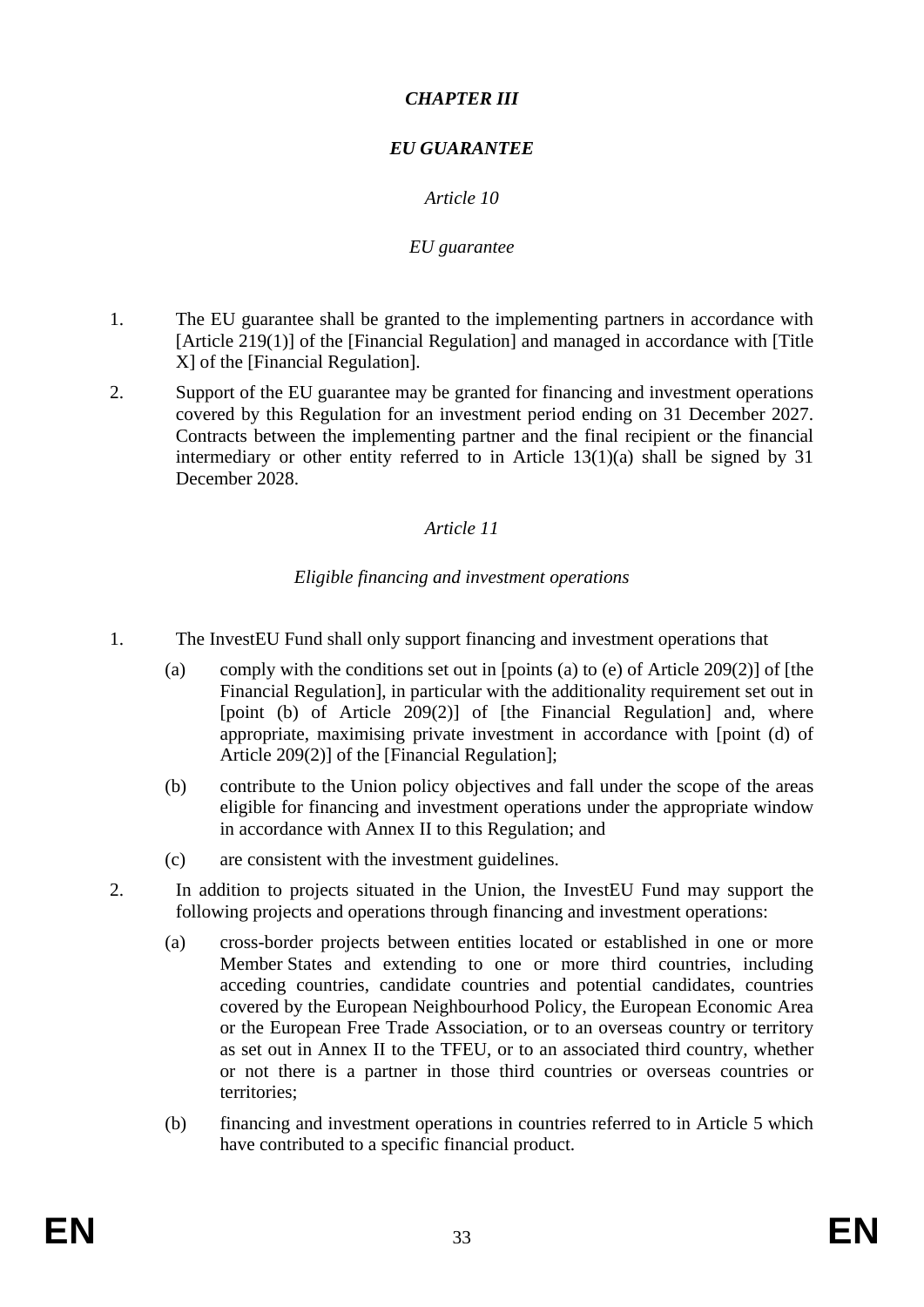- 3. The InvestEU Fund may support financing and investment operations providing finance to recipients which are legal entities established in any of the following countries:
	- (a) a Member State or an overseas country or territory linked to it;
	- (b) a third country or territory associated to the InvestEU Programme in accordance with Article 5;
	- (c) a third country referred to in point (a) of paragraph 2, where applicable;
	- (d) other countries where needed for financing a project in a country or territory referred to in points (a) to (c).

### *Article 12*

#### *Selection of implementing partners*

1. The Commission shall select, in accordance with [Article 154] of the [Financial Regulation], the implementing partners or a group of them, as referred to in the second subparagraph of this paragraph, from among eligible counterparts.

For the EU compartment, the eligible counterparts shall have expressed their interest and shall be able to cover financing and investment operations in at least three Member States. The implementing partners may also cover together financing and investment operations in at least three Member States by forming a group.

For the Member State compartment, the Member State concerned may propose one or more eligible counterparts as implementing partners from among those that have expressed their interest pursuant to Article 9(3)(c).

Where the Member State concerned does not propose an implementing partner, the Commission shall proceed in accordance with the second subparagraph of this paragraph among those implementing partners that can cover financing and investment operations in the geographical areas concerned.

- 2. When selecting implementing partners, the Commission shall ensure that the portfolio of financial products under the InvestEU Fund:
	- (a) maximises the coverage of the objectives laid down in Article 3;
	- (b) maximises the impact of the EU guarantee through the own resources committed by the implementing partner;
	- (c) maximises, where appropriate, private investment;
	- (d) achieves geographical diversification;
	- (e) provides sufficient risk diversification;
	- (f) promotes innovating financial and risk solutions to address market failures and sub-optimal investment situations.
- 3. When selecting the implementing partners, the Commission shall also take into account:
	- (a) the possible cost and remuneration to the Union budget;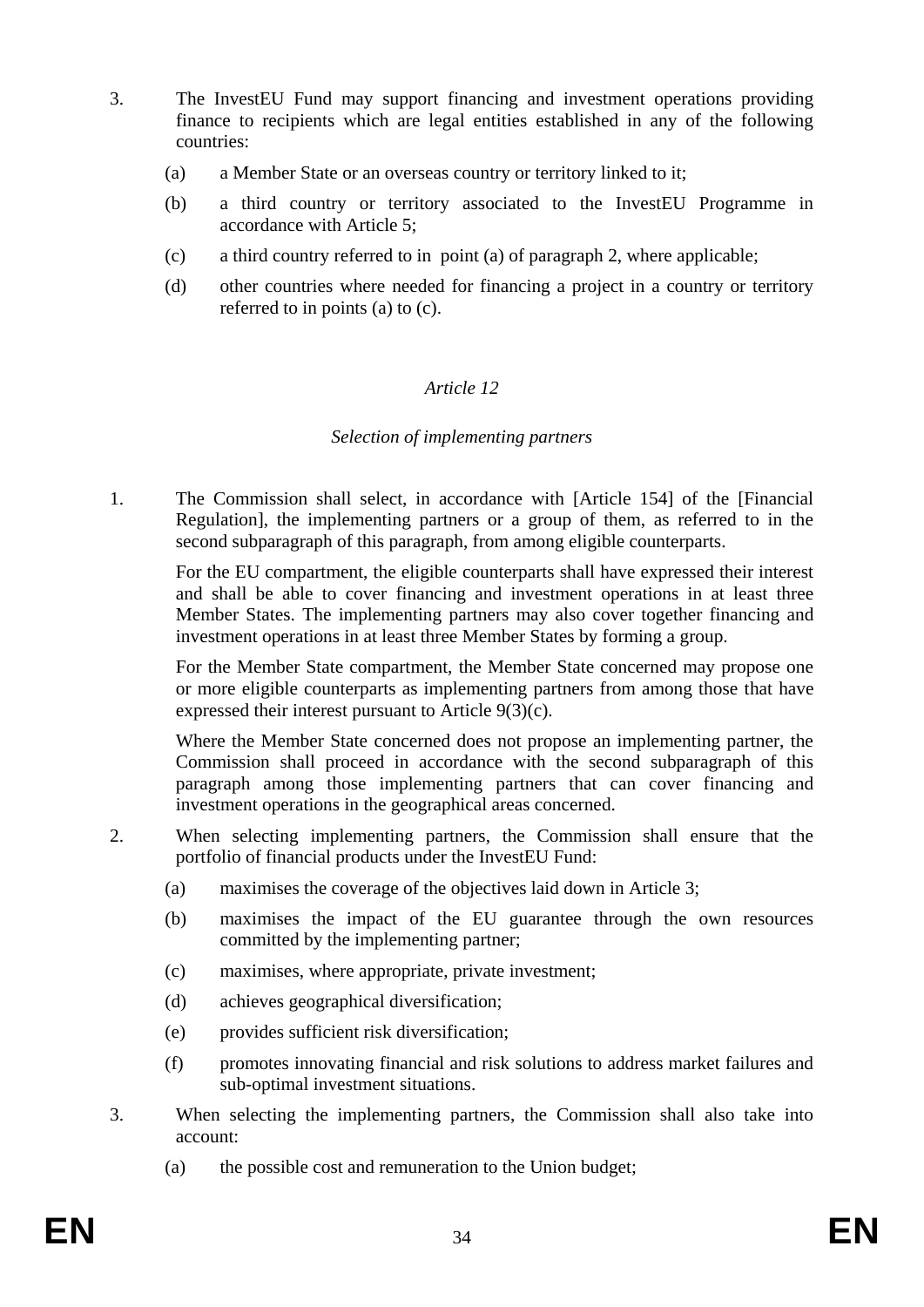- (b) the capacity of the implementing partner to implement thoroughly the requirements of [Article 155(2)] of the [Financial Regulation] related to tax avoidance, tax fraud, tax evasion, money laundering, terrorism financing and non-cooperative jurisdictions.
- 4. National promotional banks or institutions may be selected as implementing partners, subject to fulfilling the requirements laid down in this Article and in the second subparagraph of Article 14(1).

#### *Article 13*

#### *Eligible types of financing*

- 1. The EU guarantee may be used towards risk coverage for the following types of financing provided by the implementing partners:
	- (a) loans, guarantees, counter-guarantees, capital market instruments, any other form of funding or credit enhancement, including subordinated debt, or equity or quasi-equity participations, provided directly or indirectly through financial intermediaries, funds, investment platforms or other vehicles to be channelled to final recipients;
	- (b) funding or guarantees by an implementing partner to another financial institution enabling the latter to undertake financing activities referred to in point (a).

In order to be covered by the EU guarantee, the financing referred to in points (a) and (b) of the first subparagraph of this paragraph shall be granted, acquired or issued for the benefit of financing or investment operations referred to in Article 11(1), where the financing by the implementing partner has been granted in accordance with a financing agreement or transaction signed or entered into by the implementing partner after the signature of the guarantee agreement between the Commission and the implementing partner and which has not expired or been cancelled.

2. Financing and investment operations through funds or other intermediate structures shall be covered by the EU guarantee in accordance with provisions to be laid down in the investment guidelines even if such structure invests a minority of its invested amounts outside the Union and in the countries referred to Article 11(2) or into assets other than those eligible under this Regulation.

#### *Article 14*

#### *Guarantee agreements*

1. The Commission shall conclude a guarantee agreement with each implementing partner on the granting of the EU guarantee in accordance with the requirements of this Regulation up to an amount to be determined by the Commission.

In case implementing partners form a group referred to in the second subparagraph of Article 12(1), a single guarantee agreement shall be concluded between the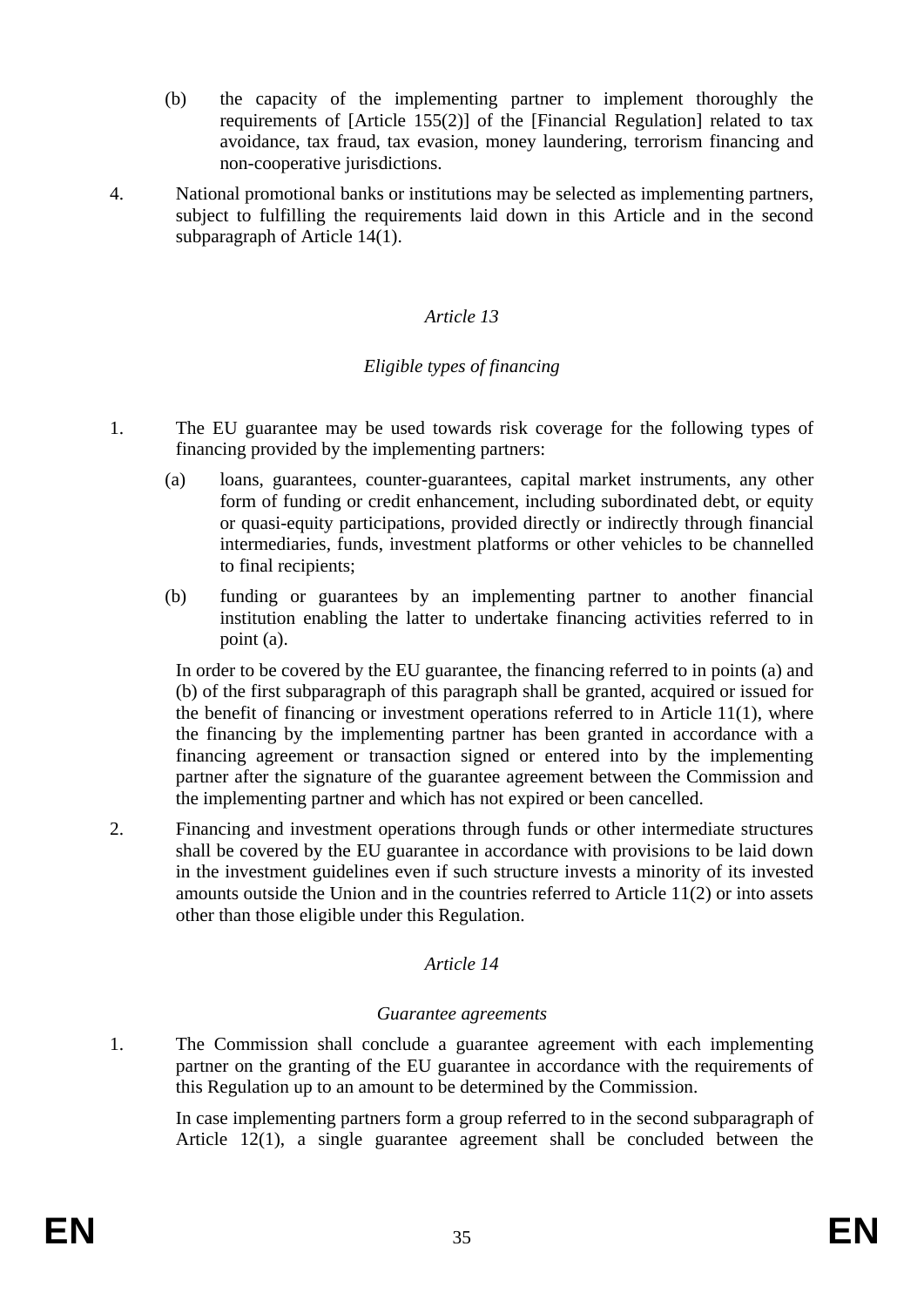Commission and each implementing partner within the group or with one implementing partner on behalf of the group.

- 2. The guarantee agreements shall contain, in particular, provisions concerning:
	- (a) the amount and the terms of the financial contribution which is to be provided by the implementing partner;
	- (b) the terms of the funding or the guarantees which are to be provided by the implementing partner to another legal entity participating in the implementation, whenever that is the case;
	- (c) in accordance with Article 16, detailed rules on the provision of the EU guarantee, including coverage of portfolios of specific types of instruments and the respective events triggering possible calls on the EU guarantee;
	- (d) the remuneration for risk-taking that is to be allocated in proportion to the respective share in the risk-taking of the Union and the implementing partner;
	- (e) the payment conditions;
	- (f) the commitment of the implementing partner to accept the decisions by the Commission and the Investment Committee as regards the use of the EU guarantee for the benefit of a proposed financing or investment operation, without prejudice to the decision-making of the implementing partner on the proposed operation without the EU guarantee;
	- (g) provisions and procedures relating to the recovery of claims that is to be entrusted to the implementing partner;
	- (h) financial and operational reporting and monitoring of the operations under the EU guarantee;
	- (i) key performance indicators, in particular as regards the use of the EU guarantee, the fulfilment of the objectives and criteria laid down in Articles 3, 7 and 11 as well as the mobilisation of private capital;
	- (j) where applicable, provisions and procedures relating to blending operations;
	- (k) other relevant provisions in compliance with the requirements of [Title X] of the [Financial Regulation].
- 3. A guarantee agreement shall also provide that remuneration attributable to the Union from financing and investment operations covered by this Regulation is to be provided after the deduction of payments due upon calls on the EU guarantee.
- 4. In addition, a guarantee agreement shall provide that any amount due to the implementing partner related to the EU guarantee shall be deducted from the overall amount of remuneration, revenues and repayments due by the implementing partner to the Union from financing and investment operations covered by this Regulation. Where this amount is not sufficient to cover the amount due to an implementing partner in accordance with Article 15(3), the outstanding amount shall be drawn from the provisioning of the EU guarantee.
- 5. Where the guarantee agreement is concluded under the Member State compartment, it may provide for the participation of representatives from the Member State or the regions concerned in the monitoring of the implementation of the guarantee agreement.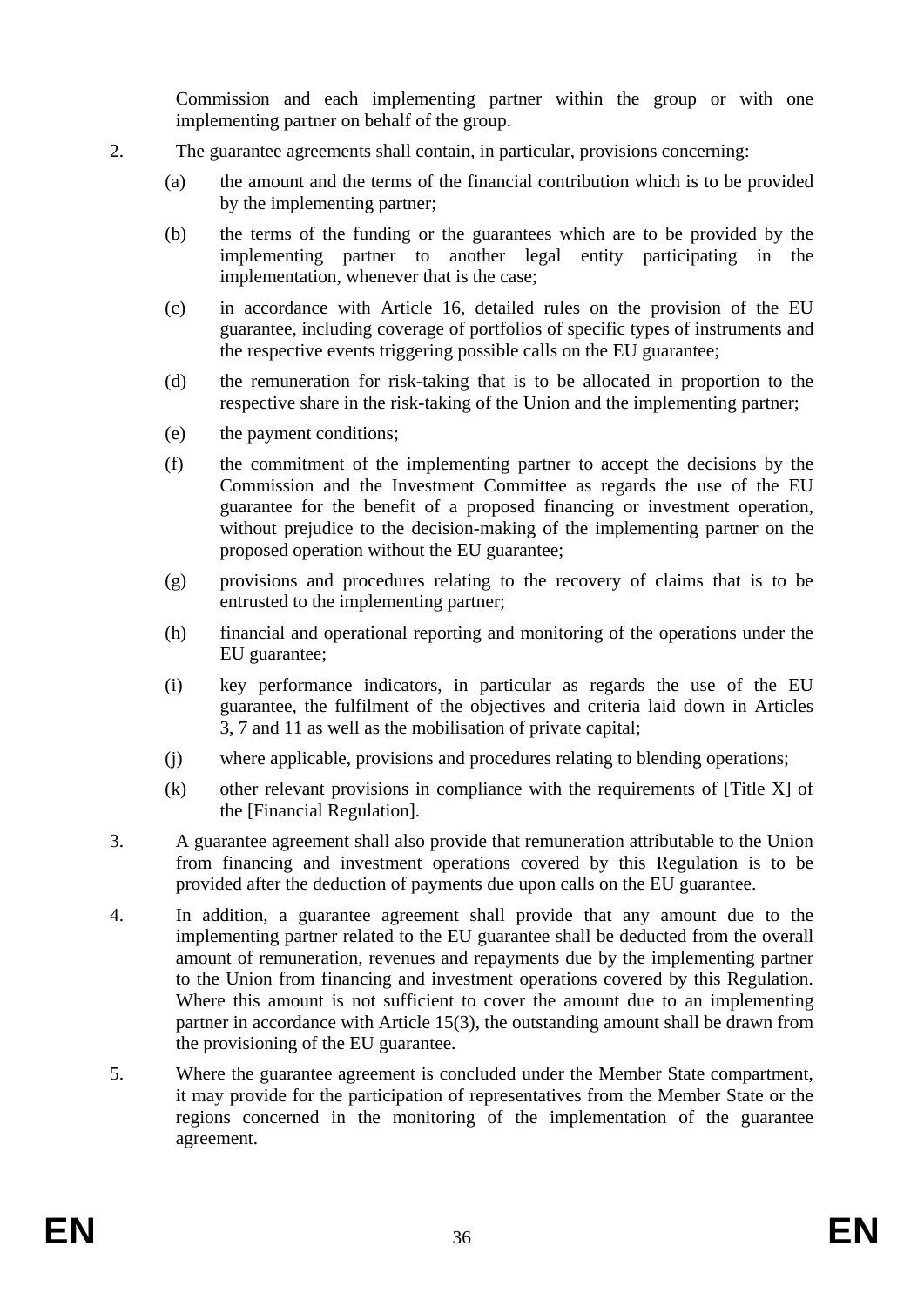### *Article 15*

### *Requirements for the use of the EU guarantee*

- 1. The granting of the EU guarantee shall be subject to the entry into force of the guarantee agreement with the relevant implementing partner.
- 2. Financing and investment operations shall be covered by the EU guarantee only where they fulfil the criteria laid down in this Regulation and in the relevant investment guidelines and where the Investment Committee has concluded that they fulfil the requirements for benefiting from the support of the EU guarantee. The implementing partners shall remain responsible for ensuring the compliance of the financing and investment operations with this Regulation and the relevant investment guidelines.
- 3. No administrative expenditure or fees related to the implementation of financing and investment operations under the EU guarantee shall be due to the implementing partner by the Commission, unless the nature of the policy objectives targeted by the financial product to be implemented allows the implementing partner to demonstrate the need for an exception. Coverage of such costs shall be laid down in the guarantee agreement and shall comply with [Article 209(2)(g)] of the [Financial Regulation].
- 4. In addition, the implementing partner may use the EU guarantee to meet the relevant share of any recovery costs, unless deducted from recovery proceeds, in accordance with Article 14(4).

#### *Article 16*

### *Coverage and terms of the EU guarantee*

- 1. The remuneration for risk-taking shall be allocated between the Union and an implementing partner in proportion to their respective share in the risk-taking of a portfolio of financing and investment operations or, where relevant, of individual operations. The implementing partner shall have an appropriate exposure at its own risk to financing and investment operations supported by the EU guarantee, unless exceptionally the policy objectives targeted by the financial product to be implemented are of such nature that the implementing partner could not reasonably contribute its own risk-bearing capacity to it.
- 2. The EU guarantee shall cover:
	- (a) for debt products referred to in Article  $13(1)(a)$ :
		- (i) the principal and all interest and amounts due to the implementing partner but not received by it in accordance with the terms of the financing operations until the event of default; for subordinated debt a deferral, reduction or required exit shall be considered to be an event of default;
		- (ii) restructuring losses;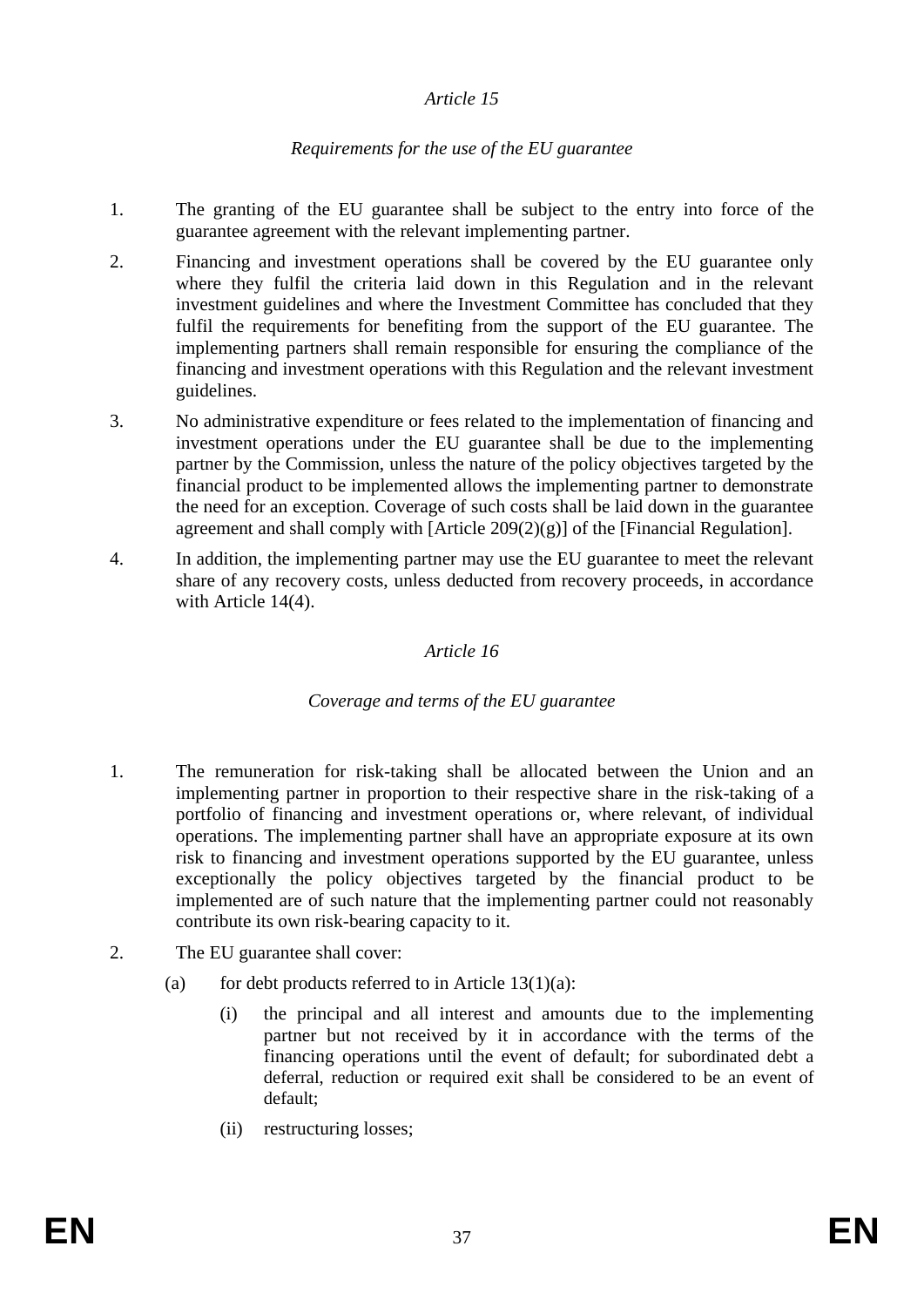- (iii) losses arising from fluctuations of currencies other than the euro in markets where possibilities for long-term hedging are limited;
- (b) for equity or quasi-equity investments referred to in Article  $13(1)(a)$ , the amounts invested and their associated funding cost and losses arising from fluctuations of currencies other than the euro;
- (c) for funding or guarantees by an implementing partner to another legal entity referred to in Article 13(1)(b), the amounts used and their associated funding costs.
- 3. Where the Union makes a payment to the implementing partner upon a call on the EU guarantee, it shall be subrogated into the relevant rights, to the extent they continue to exist, of the implementing partner relating to any of its financing or investment operations covered by the EU guarantee.

The implementing partner shall, on behalf of the Union, pursue the recovery of claims for the amounts subrogated and reimburse the Union from the sums recovered.

# *CHAPTER IV*

### *GOVERNANCE*

### *Article 17*

#### *Advisory Board*

- 1. The Commission shall be advised by an advisory board which shall have two configurations, namely representatives of implementing partners and representatives of Member States.
- 2. Each implementing partner and each Member State may nominate one representative to the configuration concerned.
- 3. The Commission shall be represented within both configurations of the advisory board.
- 4. The advisory board meeting of the representatives of the implementing partners shall be co-chaired by a representative of the Commission and the representative nominated by the European Investment Bank.

A representative of the Commission shall be the Chairperson of the advisory board meeting of the representatives of the Member States.

The advisory board shall meet regularly and at least twice a year at the request of the Chairperson. Joint meetings of the two configurations of the advisory board may also be organised at a joint request by their Chairpersons.

The Commission shall establish the operating rules and procedures and manage the secretariat of the advisory board.

- 5. The advisory board shall
	- (a) in its configuration of the representatives of the implementing partners: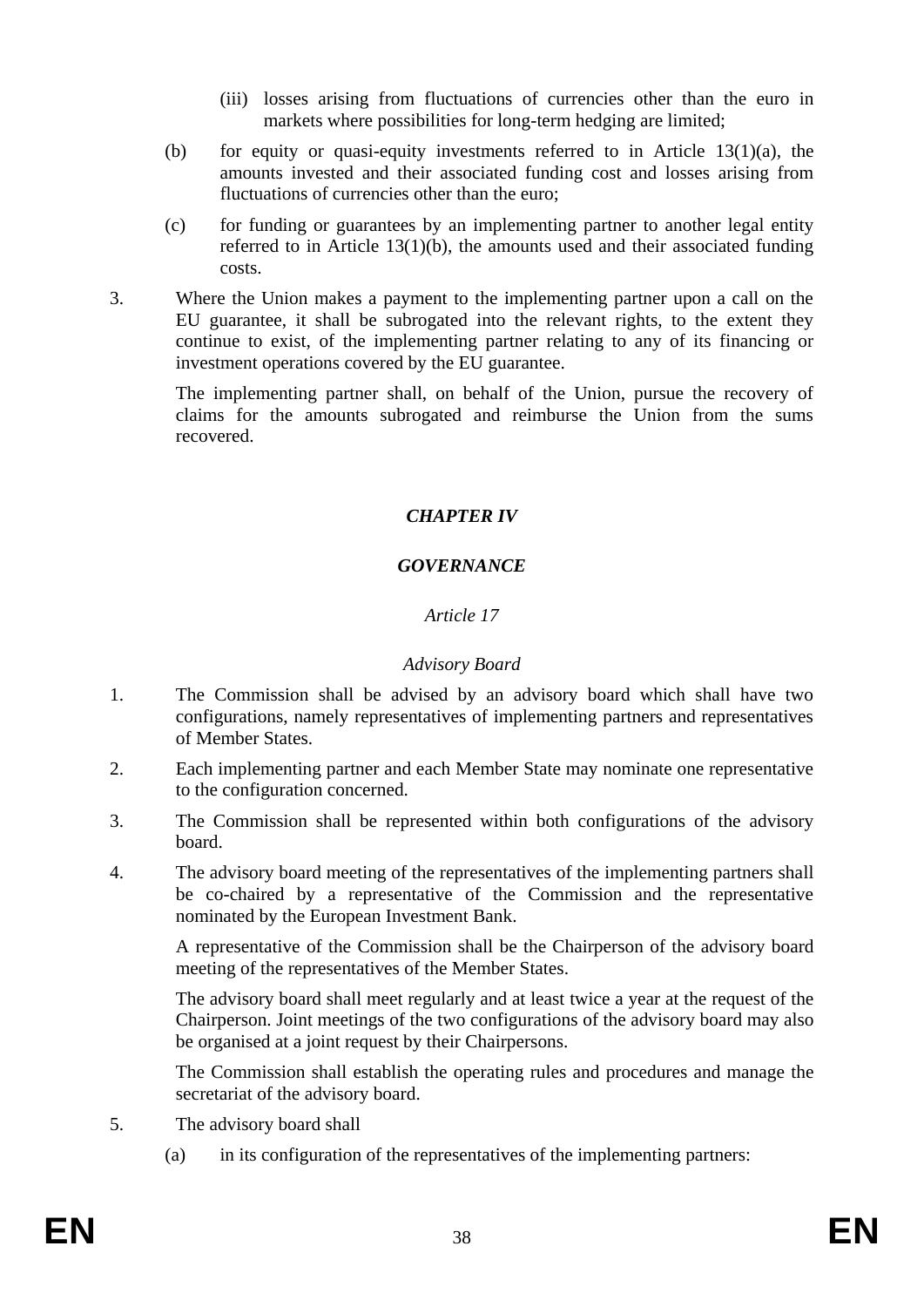- (i) provide advice on the design of financial products to be implemented under this Regulation;
- (ii) provide advice to the Commission about market failures and suboptimal investment situations and market conditions;
- (b) in its configuration of the representatives of Member States:
	- (i) inform Members States about implementation of the InvestEU Fund;
	- (ii) exchange views with Member States on market developments and share best practices.

### *Article 18*

#### *Project team*

- 1. A project team consisting of experts, put at the disposal of the Commission by the implementing partners free of charge for the Union budget, shall be established.
- 2. Each implementing partner shall assign experts to the project team. The number of the experts shall be established in the guarantee agreement.
- 3. The Commission shall confirm whether the proposed financing and investment operations by the implementing partners comply with Union law and policies.
- 4. Subject to the confirmation by the Commission referred to in paragraph 3, the project team shall perform a quality control of the due diligence of the proposed financing and investment operations carried out by the implementing partners. Financing and investment operations shall be then submitted to the Investment Committee for approval of the coverage by the EU guarantee.

The project team shall prepare the scoreboard on the proposed financing and investment operations for the Investment Committee.

The scoreboard shall, in particular, contain an assessment of:

- (a) the risk profile of the proposed financing and investment operations;
- (b) the benefit for final recipients;
- (c) the respect of the eligibility criteria.

Each implementing partner shall provide adequate and harmonised information to the project team in order for it to be able to carry out its risk analysis and prepare the scoreboard.

- 5. A project team expert shall not assess the due diligence or appraisal relating to a potential financing or investment operation submitted by the implementing partner that has put the expert at the disposal of the Commission. That expert shall also not prepare the scoreboard in relation to those proposals.
- 6. Each project team expert shall declare to the Commission any conflict of interest and shall communicate without delay to the Commission all information needed to check on an ongoing basis the absence of any conflict of interest.
- 7. The Commission shall lay down detailed rules for the functioning of the project team and for the verification of conflict of interest situations.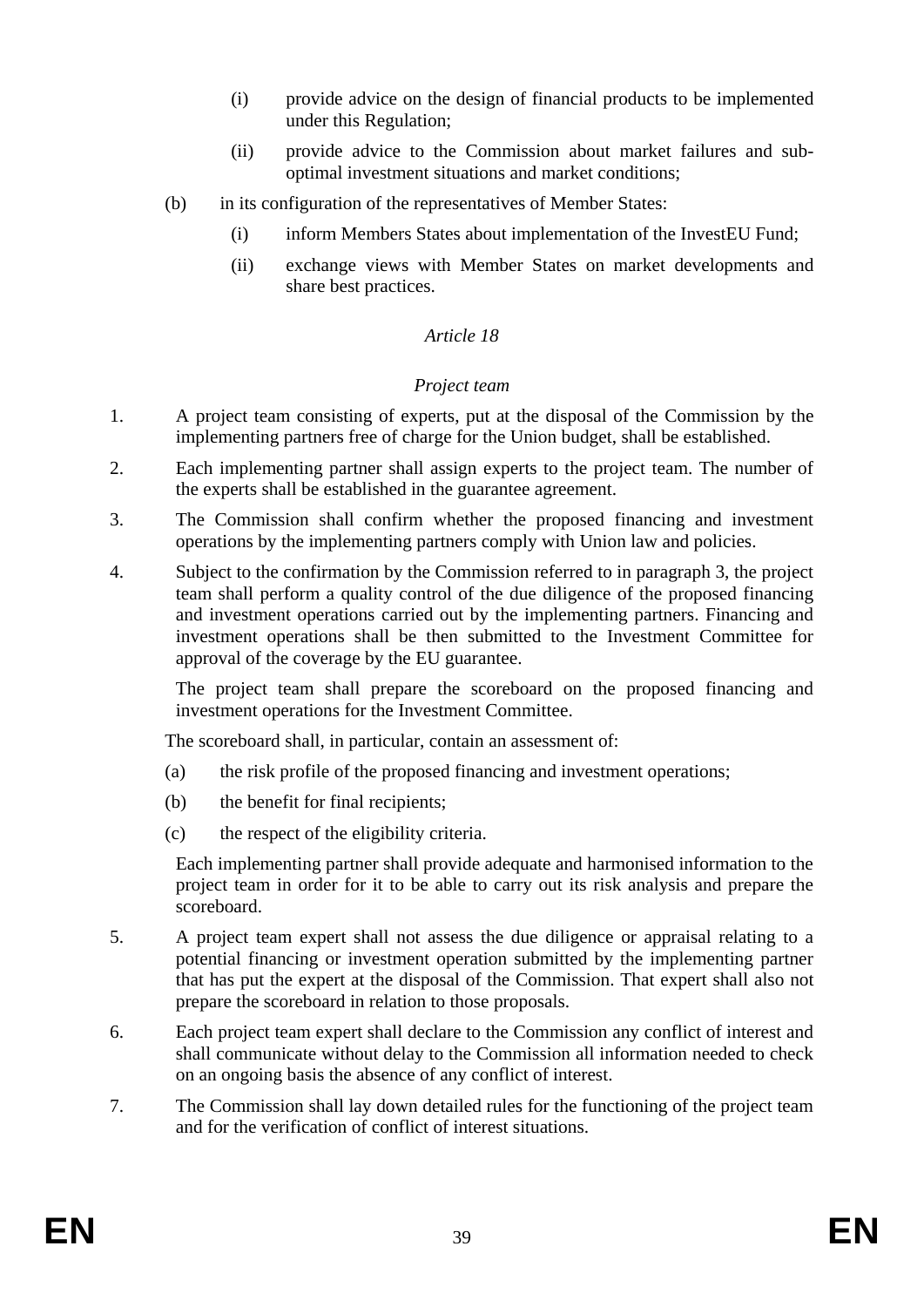8. The Commission shall lay down detailed rules for the scoreboard to enable the Investment Committee to approve the use of the EU guarantee for a proposed financing or investment operation.

#### *Article 19*

#### *Investment Committee*

- 1. An Investment Committee shall be established. It shall
	- (a) examine the proposals for financing and investment operations submitted by implementing partners for coverage under the EU guarantee;
	- (b) verify their compliance with this Regulation and the relevant investment guidelines, giving particular attention to the additionality requirement referred to in [Article 209(2)(b)] of the [Financial Regulation] and to the requirement to crowd in private investment referred to in [Article 209(2)(d)] of the [Financial Regulation]; and
	- (c) check whether the financing and investment operations that would benefit from the support of the EU guarantee comply with all the relevant requirements.
- 2. The Investment Committee shall meet in four different configurations, corresponding to the policy windows referred to in Article 7 (1).

Each configuration of the Investment Committee shall be composed of six remunerated external experts. The experts shall be selected in accordance with [Article 237] of the [Financial Regulation] and be appointed by the Commission for a fixed term of up to four years. Their term shall be renewable but shall not exceed seven years in total. The Commission may decide to renew the term of office of an incumbent member of the Investment Committee without availing itself of the procedure laid down in this paragraph.

The experts shall have a high level of relevant market experience in project structuring and financing or financing of SMEs or corporates.

The composition of the Investment Committee shall ensure that it has a wide knowledge of the sectors covered by the policy windows referred to in Article 7(1) and of the geographic markets in the Union and that it is gender-balanced as a whole.

Four members shall be permanent members of all four configurations of the Investment Committee. In addition, the four configurations shall each have two experts with experience in investment in sectors covered by that policy window. At least one of the permanent members shall have expertise in sustainable investment. The Commission shall assign the Investment Committee members to its appropriate configuration or configurations. The Investment Committee shall elect a chairperson from among its permanent members.

The Commission shall adopt the rules of procedure and manage the secretariat for the Investment Committee.

3. When participating in the activities of the Investment Committee, its members shall perform their duties impartially and in the sole interest of the InvestEU Fund. They shall not seek or take instructions from the implementing partners, the institutions of the Union, the Member States, or any other public or private body.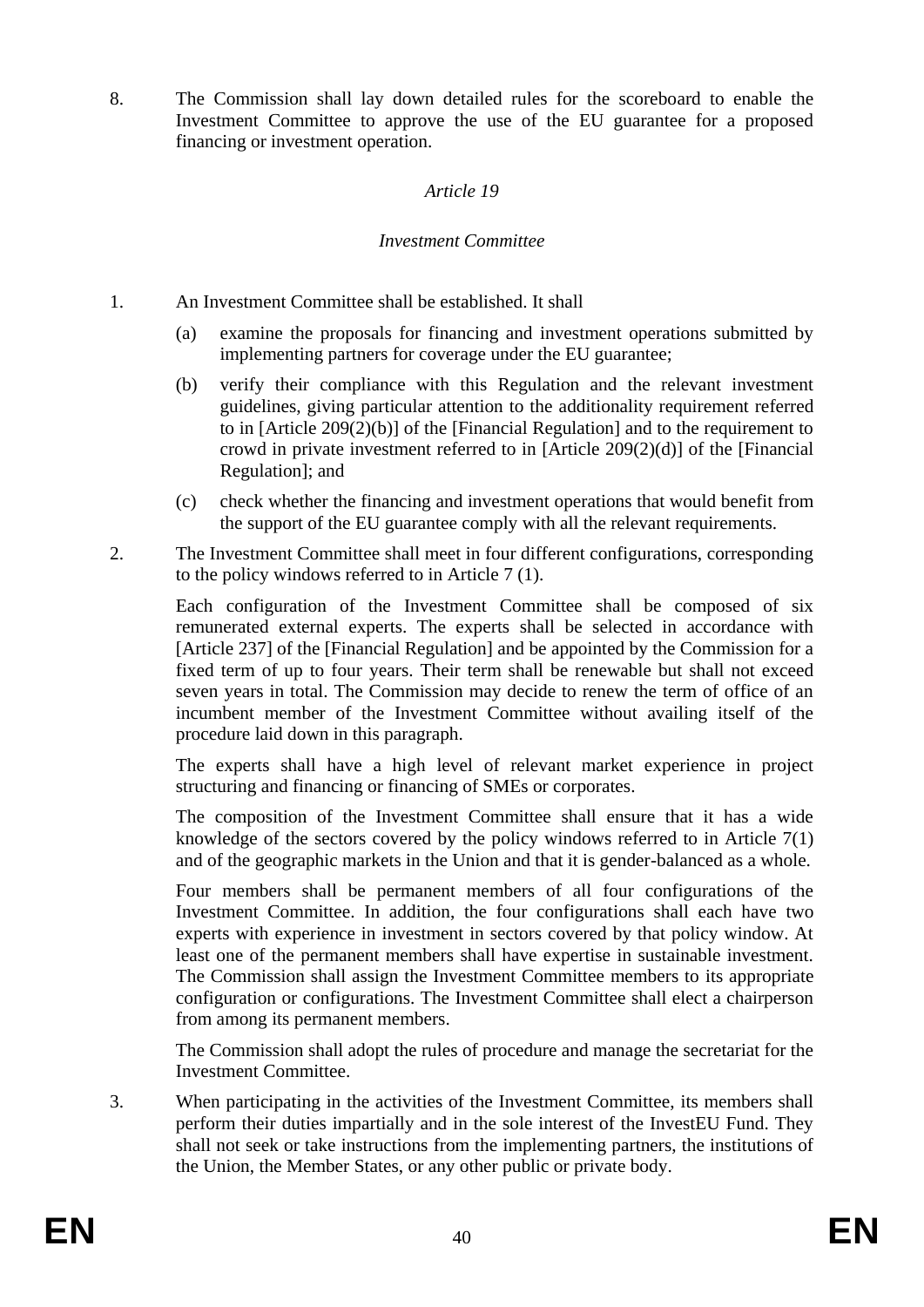CVs and declarations of interest of each member of the Investment Committee shall be made public and constantly updated. Each member of the Investment Committee shall communicate without delay to the Commission all information needed to check on an ongoing basis the absence of any conflict of interest.

The Commission may remove a member from his or her functions if he or she does not respect the requirements laid down in this paragraph or for other duly justified reasons.

4. When acting in accordance with this Article, the Investment Committee shall be supported by the documentation provided by the implementing partners and any other document the Investment Committee considers relevant. Any project assessment conducted by an implementing partner shall not be binding on the Investment Committee for the purposes of a financing or investment operation benefiting from the coverage by the EU guarantee.

The Investment Committee shall use in its assessment and verification of the proposals a scoreboard of indicators referred to in Article 18(3).

5. Conclusions of the Investment Committee shall be adopted by simple majority of all members. In case of a draw, the chair of the Investment Committee has the casting vote.

Conclusions of the Investment Committee approving the support of the EU guarantee to a financing or investment operation shall be publicly accessible and shall include the rationale for the approval. The publication shall not contain commercially sensitive information.

The scoreboard shall be publicly available after the signature of a financing or investment operation or sub-project, if applicable. The publication shall not contain commercially sensitive information or personal data not to be disclosed under the Union data protection rules.

Twice a year, the conclusions of the Investment Committee rejecting the use of the EU guarantee shall be transmitted to the European Parliament and to the Council, subject to strict confidentiality requirements.

6. Where the Investment Committee is requested to approve the use of the EU guarantee for a financing or investment operation that is a facility, programme or structure which has underlying sub-projects, that approval shall comprise the underlying sub-projects, unless the Investment Committee decides to retain the right to approve them separately.

# *CHAPTER V*

### *InvestEU Advisory Hub*

*Article 20*

*InvestEU Advisory Hub*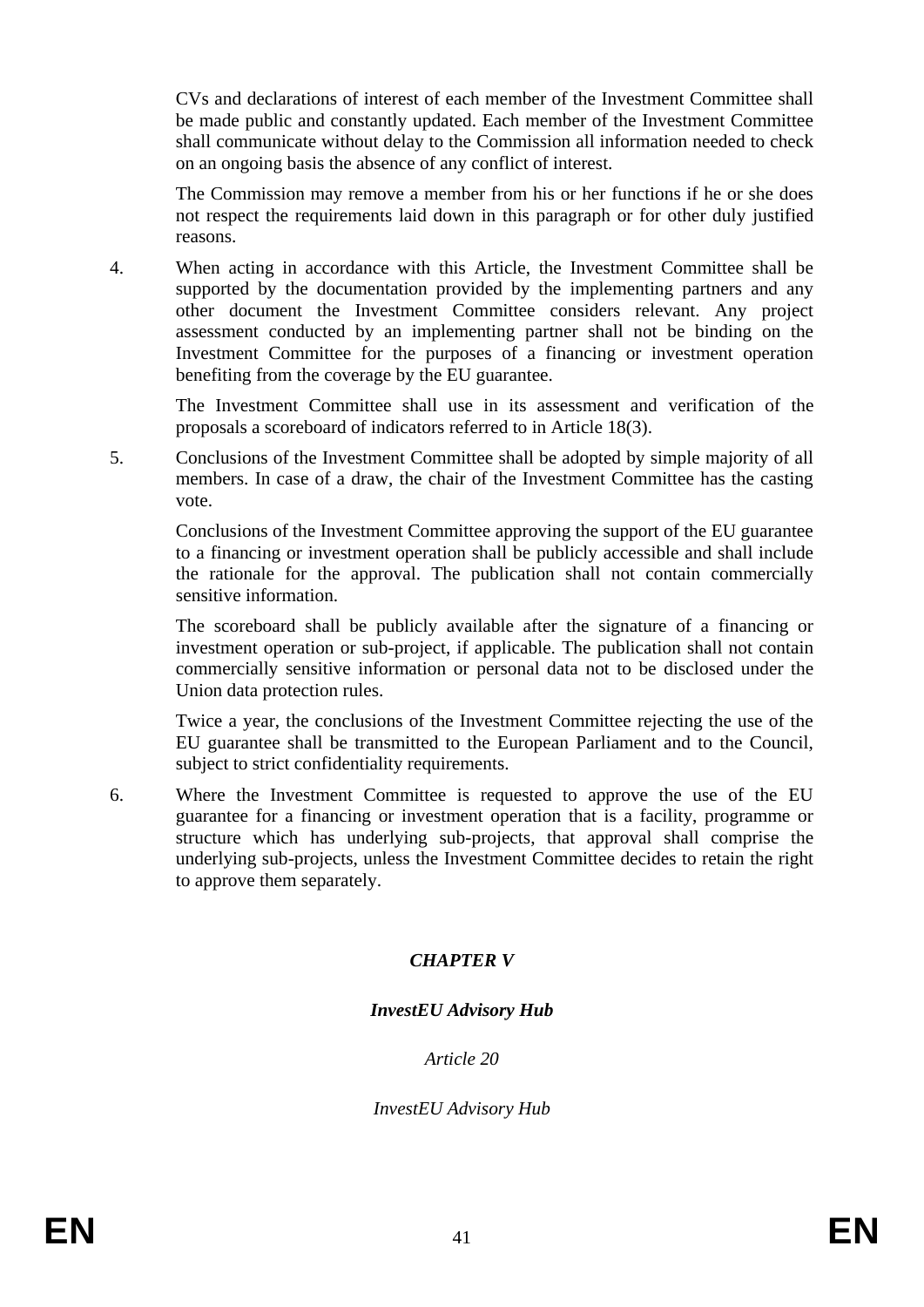1. The InvestEU Advisory Hub shall provide advisory support for the identification, preparation, development, structuring, procuring and implementation of investment projects, or enhance the capacity of promoters and financial intermediaries to implement financing and investment operations. Its support may cover any stage of the life-cycle of a project or financing of a supported entity, as appropriate.

The InvestEU Advisory Hub shall be available as a component under each policy window referred to in Article 7(1) covering all the sectors under that window. In addition, cross-sectoral advisory services shall be available.

- 2. The InvestEU Advisory Hub shall in particular provide the following services:
	- (a) providing a single point of entry for project development assistance for authorities and project promoters for centrally managed Union programmes;
	- (b) assisting project promoters, where appropriate, in developing their projects to fulfil the objectives and eligibility criteria set out in Articles 3, 7 and 11 and facilitating development of aggregators for small-scale projects; however, such assistance does not prejudge the conclusions of the Investment Committee on the coverage of the support of the EU guarantee to such projects;
	- (c) supporting actions and leveraging local knowledge to facilitate the use of the InvestEU Fund support across the Union and contributing actively where possible to the objective of sectorial and geographical diversification of the InvestEU Fund by supporting the implementing partners in originating and developing potential financing and investment operations;
	- (d) facilitating the establishment of collaborative platforms for peer-to-peer exchange and sharing of data, knowhow and best practices to support project pipeline and sector development;
	- (e) providing proactive advisory support on the establishment of investment platforms, in particular cross-border investment platforms involving several Member States;
	- (f) supporting actions for capacity building to develop organisational capacities, skills and processes and accelerate investment readiness of organisations in order for promoters and authorities to build investment project pipelines and to manage projects and for financial intermediaries to implement financing and investment operations for the benefit of entities that face difficulties in obtaining access to finance, including through support to develop risk assessment capacity or sector specific knowledge.
- 3. The InvestEU Advisory Hub shall be available for public and private project promoters and to financial and other intermediaries.
- 4. Fees may be charged for the services referred to in paragraph 2 to cover part of the costs for providing those services.
- 5. In order to achieve the objective referred to in paragraph 1 and to facilitate the provision of advisory support, the InvestEU Advisory Hub shall build upon the expertise of the Commission and the implementing partners.
- 6. The InvestEU Advisory Hub shall have local presence, where necessary. It shall be established in particular in Member States or regions that face difficulties in developing projects under the InvestEU Fund. The InvestEU Advisory Hub shall assist in the transfer of knowledge to the regional and local level with a view to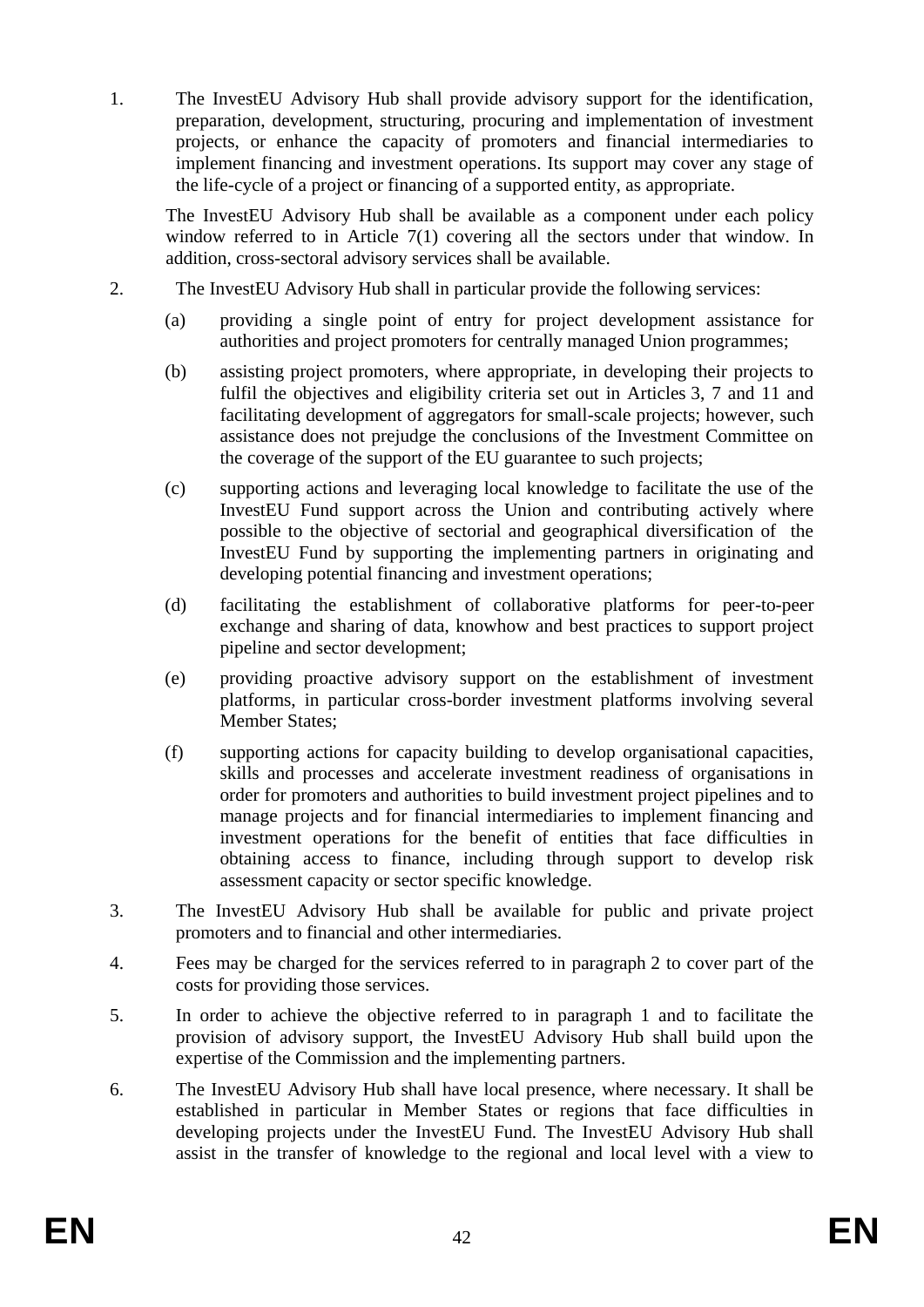building up regional and local capacity and expertise for support referred to in paragraph 1.

7. The implementing partners shall propose to project promoters applying for financing, including in particular smaller-sized projects, to refer their projects to request the InvestEU Advisory Hub support in order to enhance, where appropriate, the preparation of their projects and to allow for the assessment of the possibility of bundling projects.

The implementing partners shall also inform promoters, where relevant, of the possibility of listing their projects on the InvestEU Portal referred to in Article 21.

### *CHAPTER VI*

### *Article 21*

#### *InvestEU Portal*

- 1. The InvestEU Portal shall be established by the Commission. It shall be an easily accessible and user-friendly project database, providing relevant information for each project.
- 2. The InvestEU Portal shall provide a channel for project promoters to bring their projects for which they are seeking finance visible and thus provide information on them to investors. The inclusion of projects in the InvestEU Portal shall be without prejudice to the decisions on the final projects selected for support under this Regulation, under any other instrument of the Union, or for public funding.
- 3. Only projects that are compatible with Union law and policies shall be listed on the Portal.
- 4. Projects meeting the conditions set out in paragraph 3 shall be transmitted by the Commission to the relevant implementing partners.
- 5. Implementing partners shall examine projects falling within their geographic and activity scope.

### *CHAPTER VII*

### *MONITORING AND REPORTING, EVALUATION AND CONTROL*

*Article 22*

*Monitoring and reporting*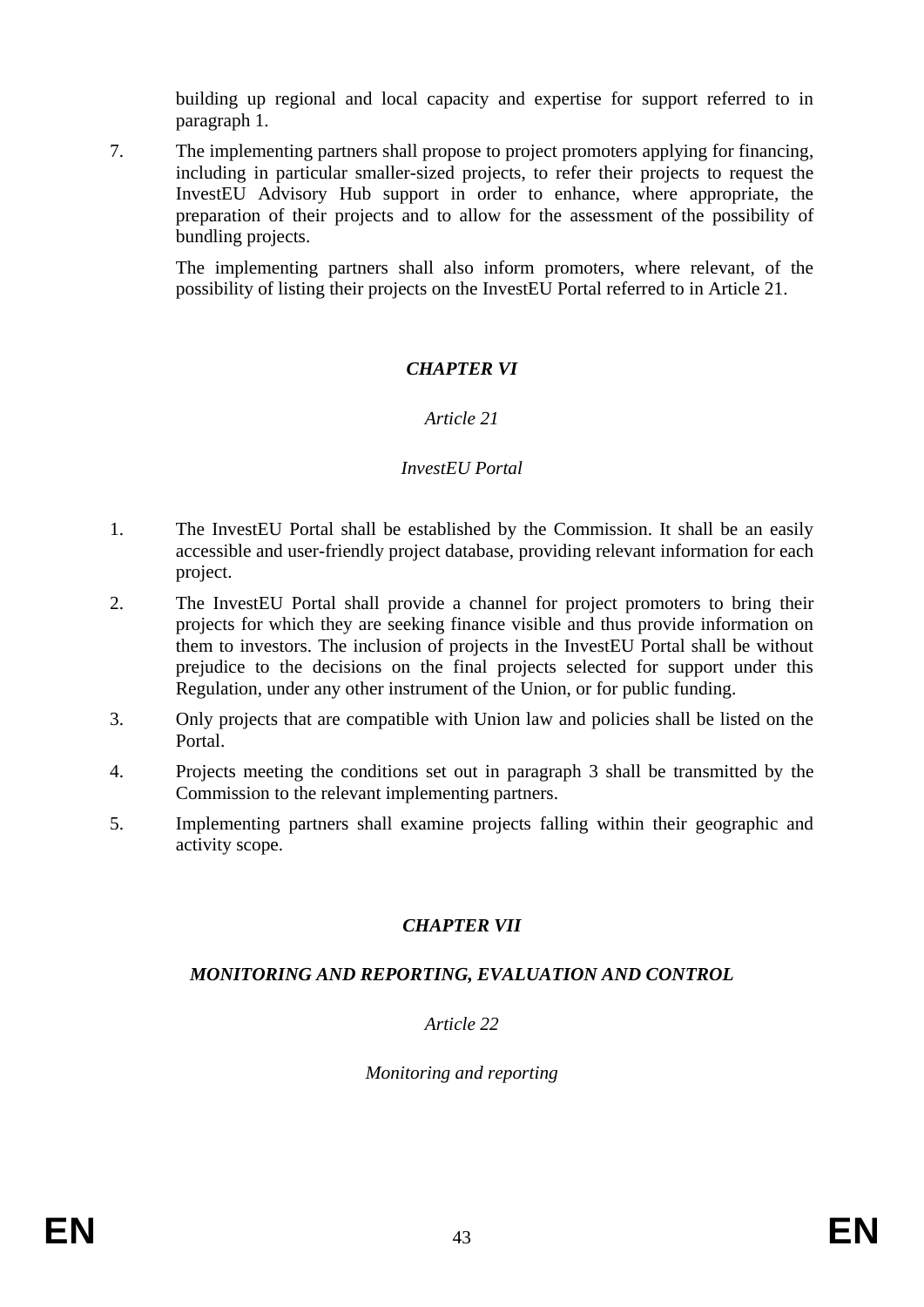- 1. Indicators to report on progress of the InvestEU Programme implementation towards the achievement of the general and specific objectives set out in Article 3 are set in Annex III to this Regulation.
- 2. To ensure effective assessment of progress of the InvestEU Programme towards the achievement of its objectives, the Commission is empowered to adopt delegated acts in accordance with Article 26 to amend Annex III to this Regulation to review or complement the indicators where considered necessary and to supplement this Regulation with provisions on the establishment of a monitoring and evaluation framework.
- 3. The performance reporting system shall ensure that data for monitoring implementation and results are collected efficiently, effectively and in a timely manner. To that end, proportionate reporting requirements shall be imposed on implementing partners and other recipients of Union funds, as appropriate.
- 4. The Commission shall report on the implementation of InvestEU Programme in accordance with [Articles 241 and 250] of the [Financial Regulation]. For that purpose, the implementing partners shall provide annually the information necessary to allow the Commission to comply with its reporting obligations.
- 5. In addition, each implementing partner shall submit every six months a report to the Commission on the financing and investment operations covered by this Regulation, broken down by the EU compartment and the Member State compartment by Member State, as appropriate. The report shall include an assessment of compliance with the requirements on the use of the EU guarantee and with the key performance indicators laid down in Annex III to this Regulation. The report shall also include operational, statistical, financial and accounting data on each financing and investment operation and at the compartment, policy window and the InvestEU Fund level. One of those reports shall contain the information the implementing partners shall provide in accordance with [Article 155(1)(a)] of the [Financial Regulation].

### *Article 23*

### *Evaluation*

- 1. Evaluations shall be done in a timely manner to feed into the decision-making process.
- 2. By 30 September 2025, the Commission shall carry out an interim evaluation on the InvestEU Programme, in particular on the use of the EU guarantee.
- 3. At the end of the implementation of the InvestEU Programme, but no later than four years after the end of the period specified in Article 1, the Commission shall carry out a final evaluation of the InvestEU Programme, in particular on the use of the EU guarantee.
- 4. The Commission shall communicate the conclusions of the evaluations, accompanied by its observations, to the European Parliament, the Council, the European Economic and Social Committee and the Committee of Regions.
- 5. The implementing partners shall contribute to and provide the Commission with the information necessary to perform the evaluations referred to in paragraphs 1 and 2.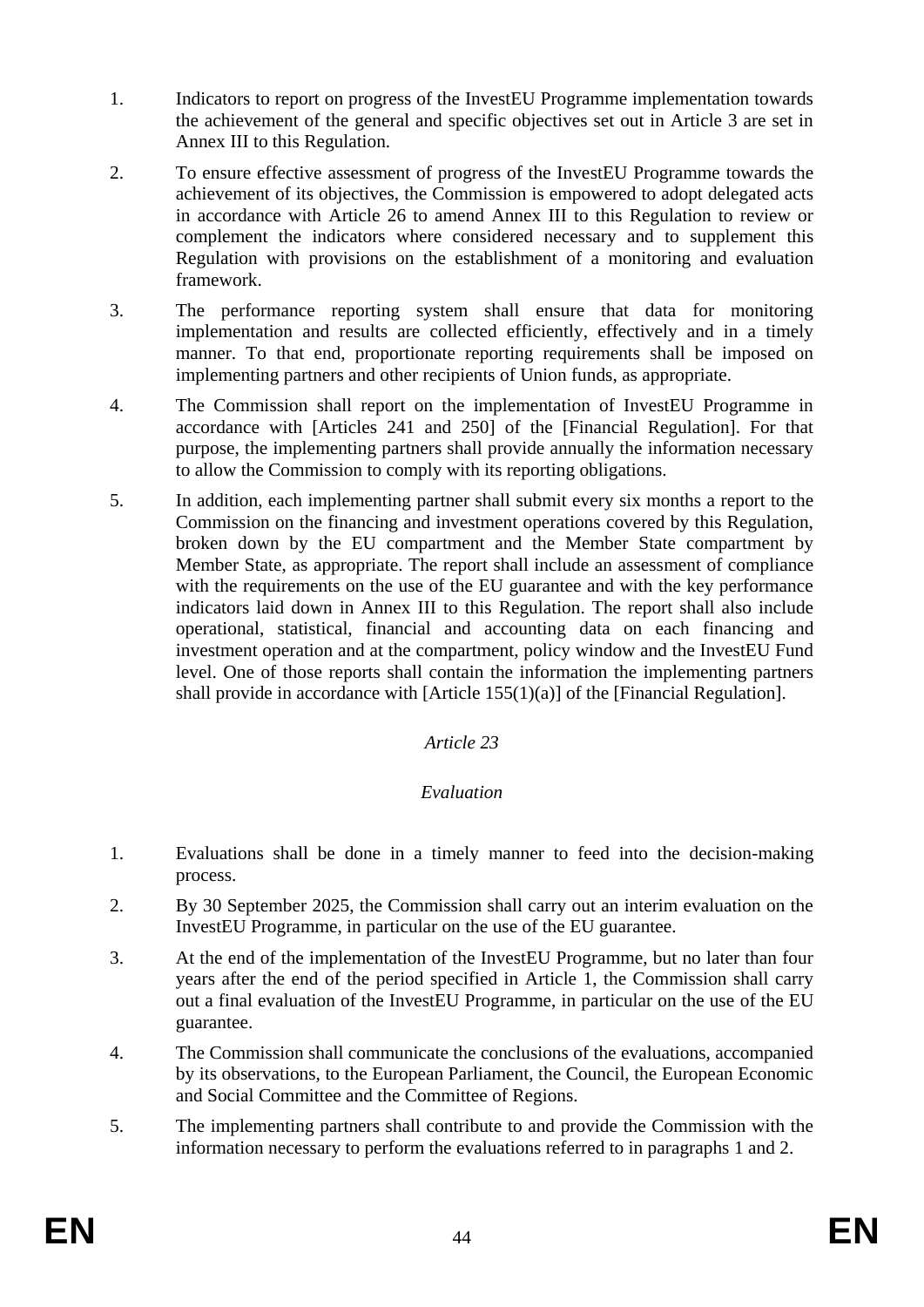6. In accordance with [Article 211(1)] of the [Financial Regulation], the Commission shall every three years include in the annual report referred to in [Article 250] of the [Financial Regulation] a review of the adequacy of the provisioning rate laid down in Article 4(1) of this Regulation against the actual risk profile of the financing and investment operations covered by the EU guarantee. The Commission is empowered to adopt delegated acts in accordance with Article 26 in order to adjust, on the basis of that review, the provisioning rate laid down in Article 4(1) of this Regulation by up to 15%.

#### *Article 24*

#### *Audits*

Audits on the use of the Union funding carried out by persons or entities, including by others than those mandated by the Union institutions or bodies, shall form the basis of the overall assurance pursuant to [Article 127] of the [Financial Regulation].

### *Article 25*

#### *Protection of the financial interests of the Union*

Where a third country participates in the InvestEU Programme by a decision under an international agreement or by virtue of any other legal instrument, the third country shall grant the necessary rights and access required for the authorizing officer responsible, the European Anti-Fraud Office (OLAF), the European Court of Auditors to comprehensively exert their respective competences. In the case of OLAF, such rights shall include the right to carry out investigations, including on-the-spot checks and inspections, provided for in Regulation (EU, Euratom) No 883/2013 of the European Parliament and of the Council concerning investigations conducted by the European Anti-Fraud Office (OLAF).

### *Article 26*

### *Exercise of delegation*

- 1. The power to adopt delegated acts is conferred on the Commission subject to the conditions laid down in this Article.
- 2. The power to adopt delegated acts referred to in Articles 7(6), 22(2) and 23(6) shall be conferred on the Commission for a period of five years from [entry into force of this Regulation]. The Commission shall draw up a report in respect of the delegation of power not later than nine months before the end of that five-year period. The delegation of power shall be tacitly extended for periods of an identical duration, unless the European Parliament or the Council opposes such extension not later than three months before the end of each period.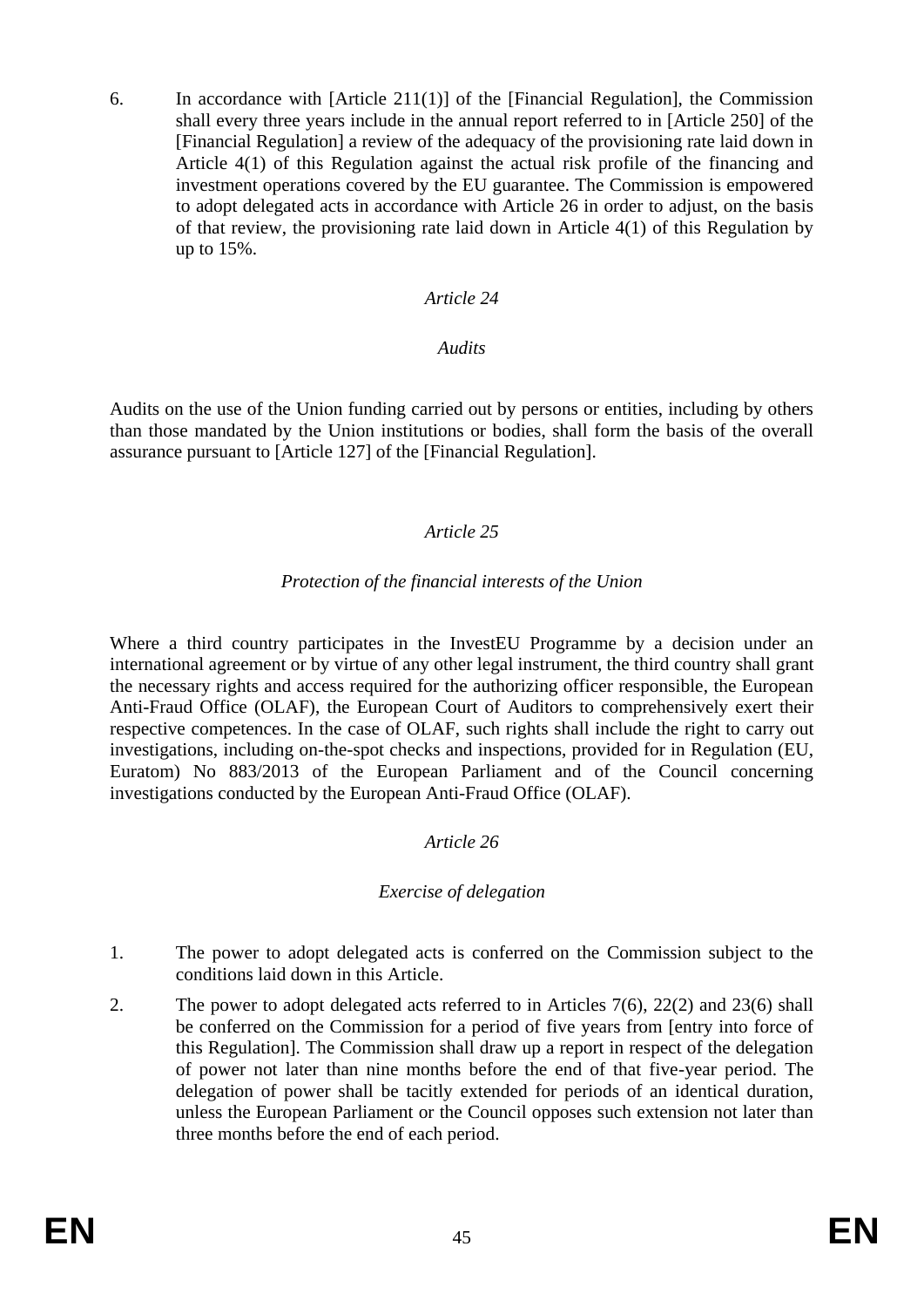- 3. The delegation of power referred to in Articles 7(6), 22(2) and 23(6) may be revoked at any time by the European Parliament or by the Council. A decision to revoke shall put an end to the delegation of the power specified in that decision. It shall take effect the day following the publication of the decision in the Official Journal of the European Union or at a later date specified therein. It shall not affect the validity of any delegated acts already in force.
- 4. Before adopting a delegated act, the Commission shall consult experts designated by each Member State in accordance with the principles laid down in the Interinstitutional Agreement on Better Law-Making of 13 April 2016.
- 5. As soon as it adopts a delegated act, the Commission shall notify it simultaneously to the European Parliament and to the Council.
- 6. A delegated act adopted pursuant to Articles 7(6), 22(2) and 23(6) shall enter into force only if no objection has been expressed either by the European Parliament or by the Council within a period of two months of notification of that act to the European Parliament and the Council or if, before the expiry of that period, the European Parliament and the Council have both informed the Commission that they will not object. That period shall be extended by two months at the initiative of the European Parliament or of the Council.

### *CHAPTER VIII*

### *TRANSPARENCY AND VISIBILITY*

#### *Article 27*

#### *Information, communication and publicity*

- 1. The implementing partners shall acknowledge the origin and ensure the visibility of the Union funding (in particular when promoting the actions and their results), by providing coherent, effective and targeted information to multiple audiences, including the media and the public.
- 2. The Commission shall implement information and communication actions relating to the InvestEU Programme and its actions and results. Financial resources allocated to the InvestEU Programme shall also contribute to the corporate communication of the political priorities of the Union, as far as they are related to the objectives referred to in Article 3.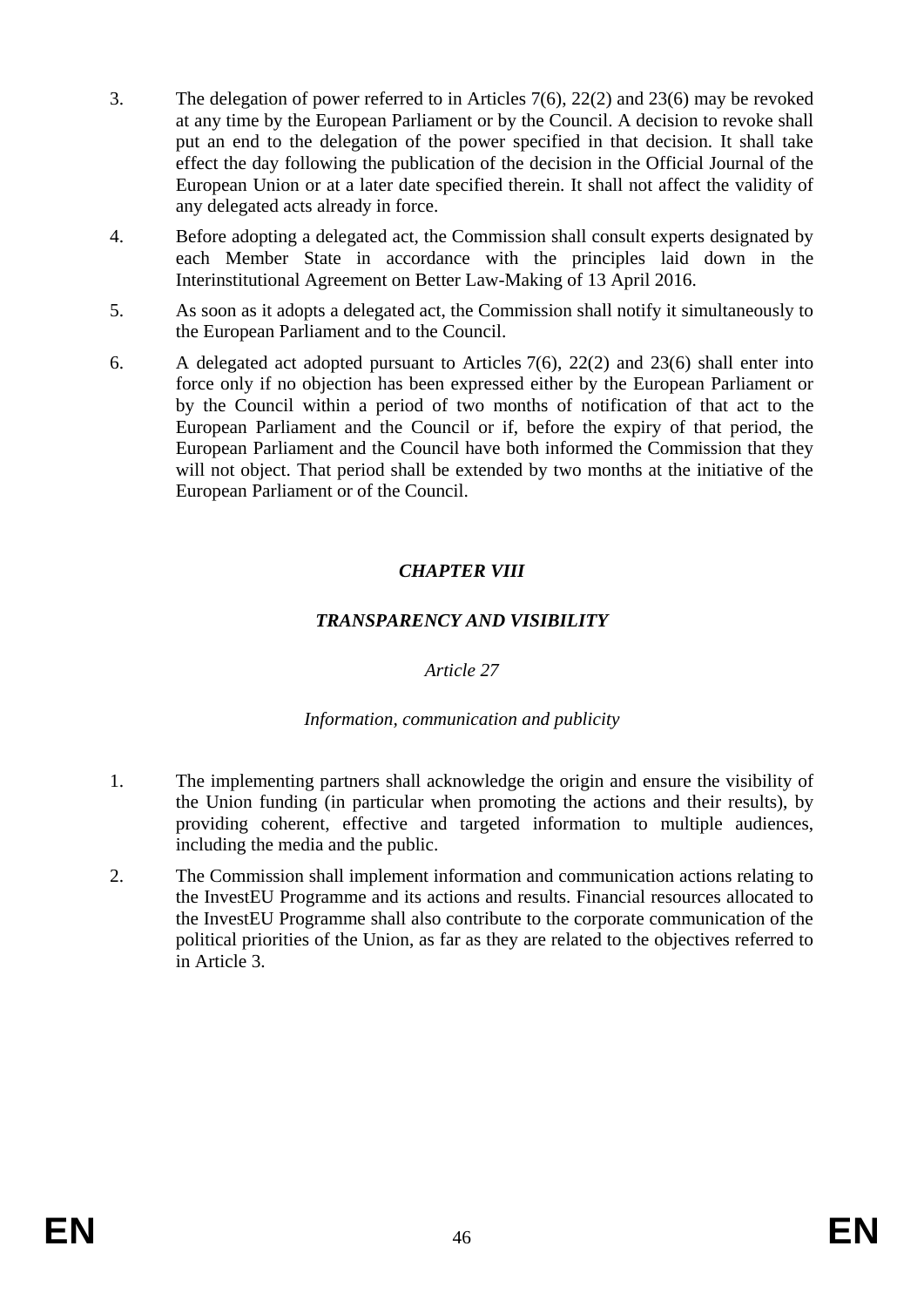### *CHAPTER IX*

### *TRANSITIONAL AND FINAL PROVISIONS*

### *Article 28*

#### *Transitional provisions*

- 1. Revenues, repayments and recoveries from financial instruments established by programmes referred to in Annex IV to this Regulation may be used for the provisioning of the EU guarantee under this Regulation.
- 2. Revenues, repayments and recoveries from the EU guarantee established by Regulation (EU) 2015/1017 may be used for the provisioning of the EU guarantee under this Regulation, unless used for the purposes referred to in Articles 4, 9 and 12 of Regulation (EU) 2015/1017.

#### *Article 29*

### *Entry into force*

This Regulation shall enter into force on the twentieth day following that of its publication in the Official Journal of the European Union.

It shall apply from 1 January 2021.

This Regulation shall be binding in its entirety and directly applicable in all Member States. Done at Brussels,

*For the European Parliament For the Council The President The President*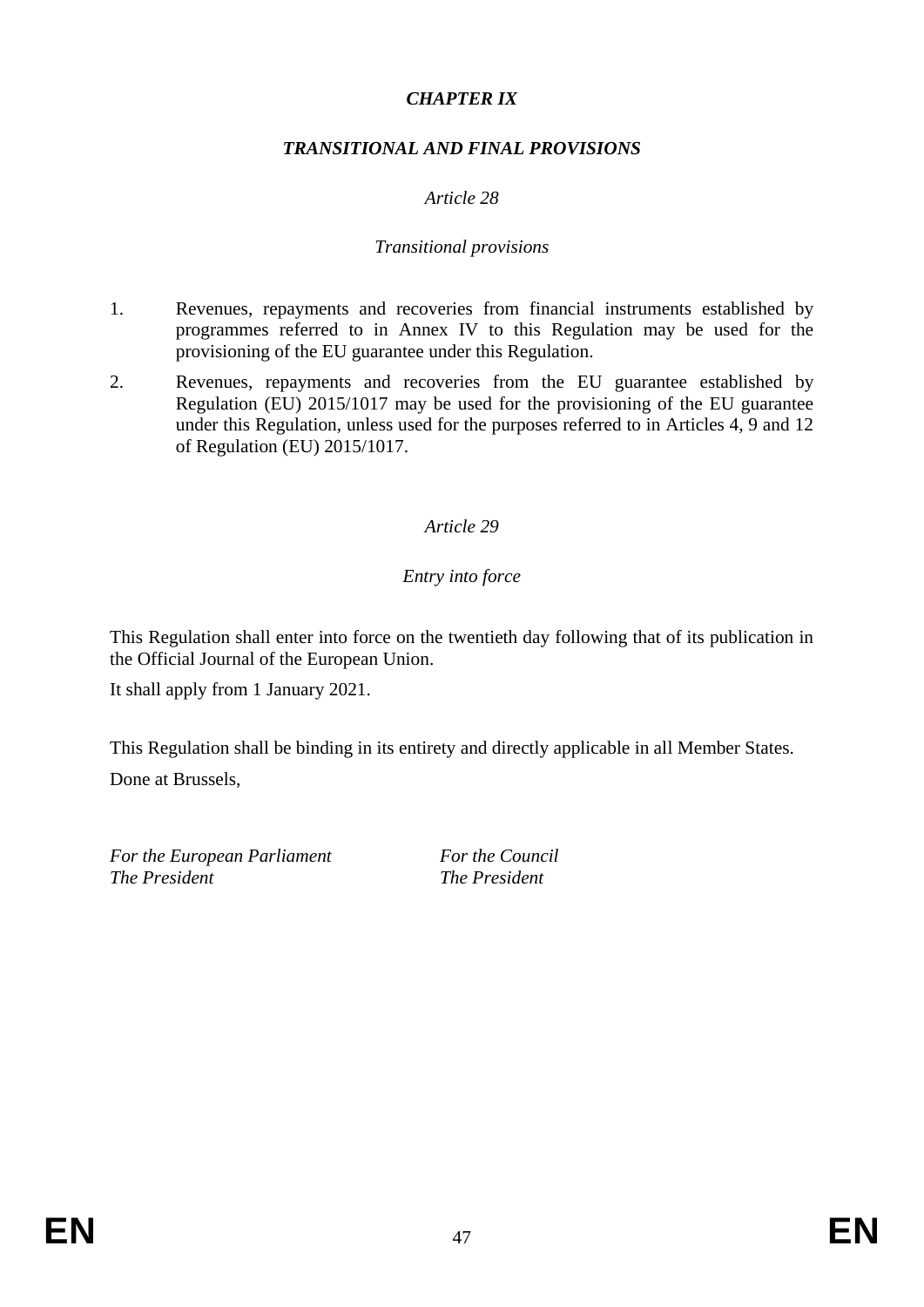# **LEGISLATIVE FINANCIAL STATEMENT**

# **1. FRAMEWORK OF THE PROPOSAL/INITIATIVE**

- 1.1. Title of the proposal/initiative
- 1.2. Policy area(s) concerned in the ABM/ABB structure
- 1.3. Nature of the proposal/initiative
- 1.4. Objective(s)
- 1.5. Grounds for the proposal/initiative
- 1.6. Duration and financial impact
- 1.7. Management mode(s) planned

### **2. MANAGEMENT MEASURES**

- 2.1. Monitoring and reporting rules
- 2.2. Management and control system
- 2.3. Measures to prevent fraud and irregularities

# **3. ESTIMATED FINANCIAL IMPACT OF THE PROPOSAL/INITIATIVE**

- 3.1. Heading(s) of the multiannual financial framework and expenditure budget line(s) affected
- 3.2. Estimated impact on expenditure
- *3.2.1. Summary of estimated impact on expenditure*
- *3.2.2. Estimated impact on operational appropriations*
- *3.2.3. Estimated impact on appropriations of an administrative nature*
- *3.2.4. Compatibility with the current multiannual financial framework*
- *3.2.5. Third-party contributions*
- 3.3. Estimated impact on revenue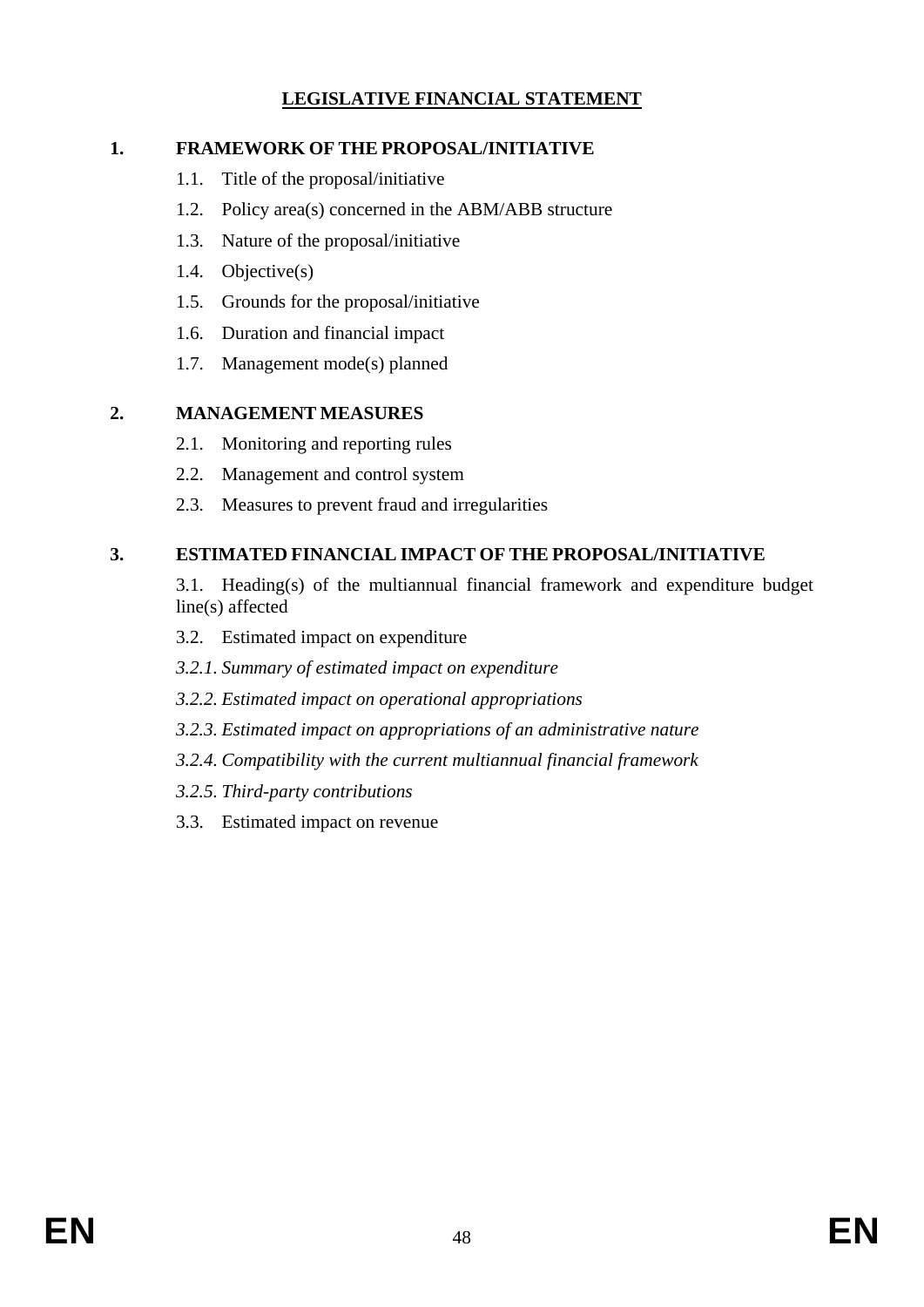### **LEGISLATIVE FINANCIAL STATEMENT**

### **1. FRAMEWORK OF THE PROPOSAL/INITIATIVE**

- 1.1. Title of the proposal/initiative
- 1.2. Policy area(s) concerned *(programme cluster)*
- 1.3. Nature of the proposal/initiative
- 1.4. Grounds for the proposal/initiative
- 1.5. Duration and financial impact
- 1.6. Management mode(s) planned

### **2. MANAGEMENT MEASURES**

- 2.1. Monitoring and reporting rules
- 2.2. Management and control system
- 2.3. Measures to prevent fraud and irregularities

# **3. ESTIMATED FINANCIAL IMPACT OF THE PROPOSAL/INITIATIVE**

- 3.1. Heading(s) of the multiannual financial framework and expenditure budget line(s) affected
- 3.2. Estimated impact on expenditure
- *3.2.1. Summary of estimated impact on expenditure*
- *3.2.2. Estimated impact on appropriations of an administrative nature*
- *3.2.3. Third-party contributions*
- 3.3. Estimated impact on revenue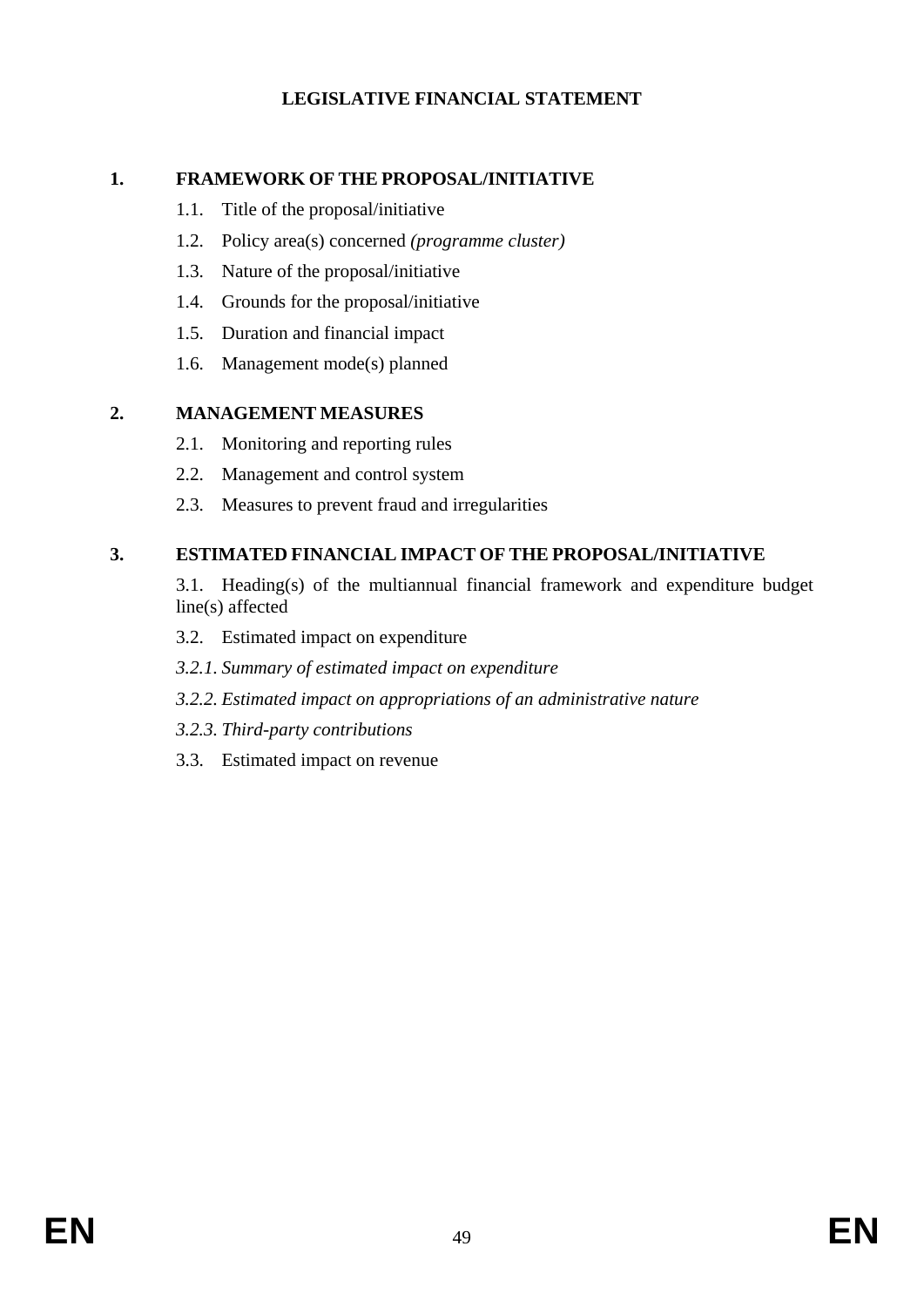# **LEGISLATIVE FINANCIAL STATEMENT**

### **1. FRAMEWORK OF THE PROPOSAL/INITIATIVE**

### **1.1. Title of the proposal/initiative**

InvestEU Programme

Regulation (EU) 2018/xx of the European Parliament and of the Council establishing the InvestEU Programme

### **1.2. Policy area(s) concerned** *(Programme cluster)*

European Strategic Investments

- **1.3. The proposal/initiative relates to:** 
	- **a new action**
	- **a new action following a pilot project/preparatory action<sup>30</sup>**

**the extension of an existing action**

X **a merger or redirection of one or more actions towards another/a new action**

### **1.4. Grounds for the proposal/initiative**

*1.4.1. Requirement(s) to be met in the short or long term including a detailed timeline for roll-out of the implementation of the initiative*

The EU long term goals regarding sustainability, competitiveness and inclusive growth require significant investments in various sectors such as in new mobility models, renewable energies, energy efficiency, research and innovation, digitisation, education and skills, social economy and infrastructure, circular economy, natural capital, climate action or small and medium-sized businesses creation and growth. A budgetary guarantee providing risk bearing capacity to implementing partners in order for them to finance investment in the Union building on the success of the EFSI and financial instruments enables investment support to continue smoothly as of 2021.

*1.4.2. Added value of Union involvement (it may result from different factors, e.g. coordination gains, legal certainty, greater effectiveness or complementarities). For the purposes of this point 'added value of Union involvement' is the value resulting from Union intervention which is additional to the value that would have been otherwise created by Member States alone.*

Reasons for action at European level (ex-ante):

While a recovery in investment-to-GDP ratios in the EU can be observed, it is insufficient to compensate for years of underinvestment and to cover the Union's structural investment needs in front of technological change and global competitiveness, including for innovation, skills, infrastructure, SMEs and the need to address key societal challenges such as sustainability or population ageing. Member States cannot bridge those investment gaps alone. Continued support is required to address market failures and sub-optimal investment situations to reduce the investment gap in targeted sectors to achieve the Union's policy objectives. The use of a budgetary guarantee, with a leverage effect and closer to the market,

 $30$ 

As referred to in Article  $58(2)(a)$  or (b) of the Financial Regulation.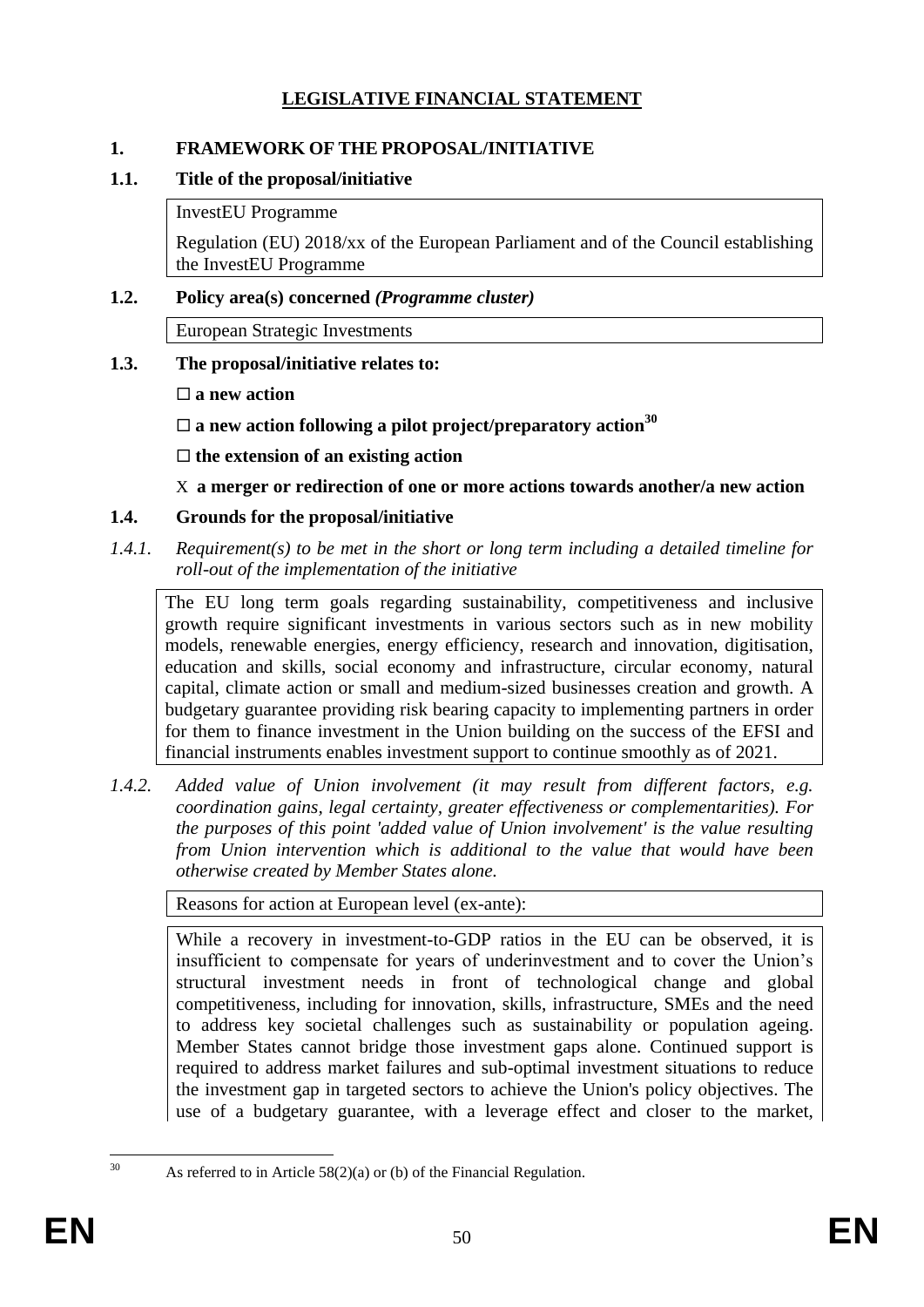efficiently complements grants in the Union's budget toolbox. Intervention at Union level provides economies of scale in the use of innovative financial products by catalysing private investment in the whole Union and making best use of the European institutions and their expertise for that purpose. Union intervention also gives access to a diversified portfolio of projects in the Union and allows for the development of innovative financing solutions which can be scaled up or replicated in all Member States. The multiplying effect and the impact on the ground are thus much higher than what could be achieved by an initiative in a single Member State, in particular for large scale investment programmes.

Expected generated Union added value (ex-post)

The initiative should allow implementing partners to carry out financing and investment operations in targeted areas of strategic policy objectives of the Union. A multiplier effect should be generated by means of the provision of an EU guarantee and through attracting private and public investments.

The initiative should help mobilise funding for projects of up to EUR 650 billion until the end of the Multiannual Financial Framework. This should help address market failures and provide access to finance to entities that would otherwise not have found financing in reasonable terms and thereby raise overall investments in the Union and thus growth and employment.

### *1.4.3. Lessons learned from similar experiences in the past*

The EFSI has proven relevant for addressing investment market gaps and sub-optimal investment situations in the aftermath of the economic crisis. As investment market gaps persist, there is a need for a more policy-oriented investment support to target specific sub-optimal investment situations.

The budgetary guarantee under the EFSI demonstrated efficiency in increasing the impact of limited budgetary resources.

The EFSI support and centrally managed financial instruments as well as several centrally managed financial instruments were found to overlap in a number of areas. The integration of all future investment programmes of the Union in a single fund aims at simplification, increased flexibility and removal of potential overlaps between similar EU investment support instruments.

Advisory services and technical assistance are highly needed to improve the Member States' and project promoters' capacity to originate, develop and implement investment projects. For the period 2021-2027 it is proposed to integrate centrally managed technical assistance initiatives for investment project support under the InvestEU.

#### *1.4.4. Compatibility and possible synergy with other appropriate instruments*

The InvestEU Fund encompasses Union repayable support to financing and investment operations through provision of risk-bearing capacity via a budgetary guarantee to implementing partners in key internal policy areas. All such support is thus under a single instrument to enhance leverage, reduce provisioning, avoid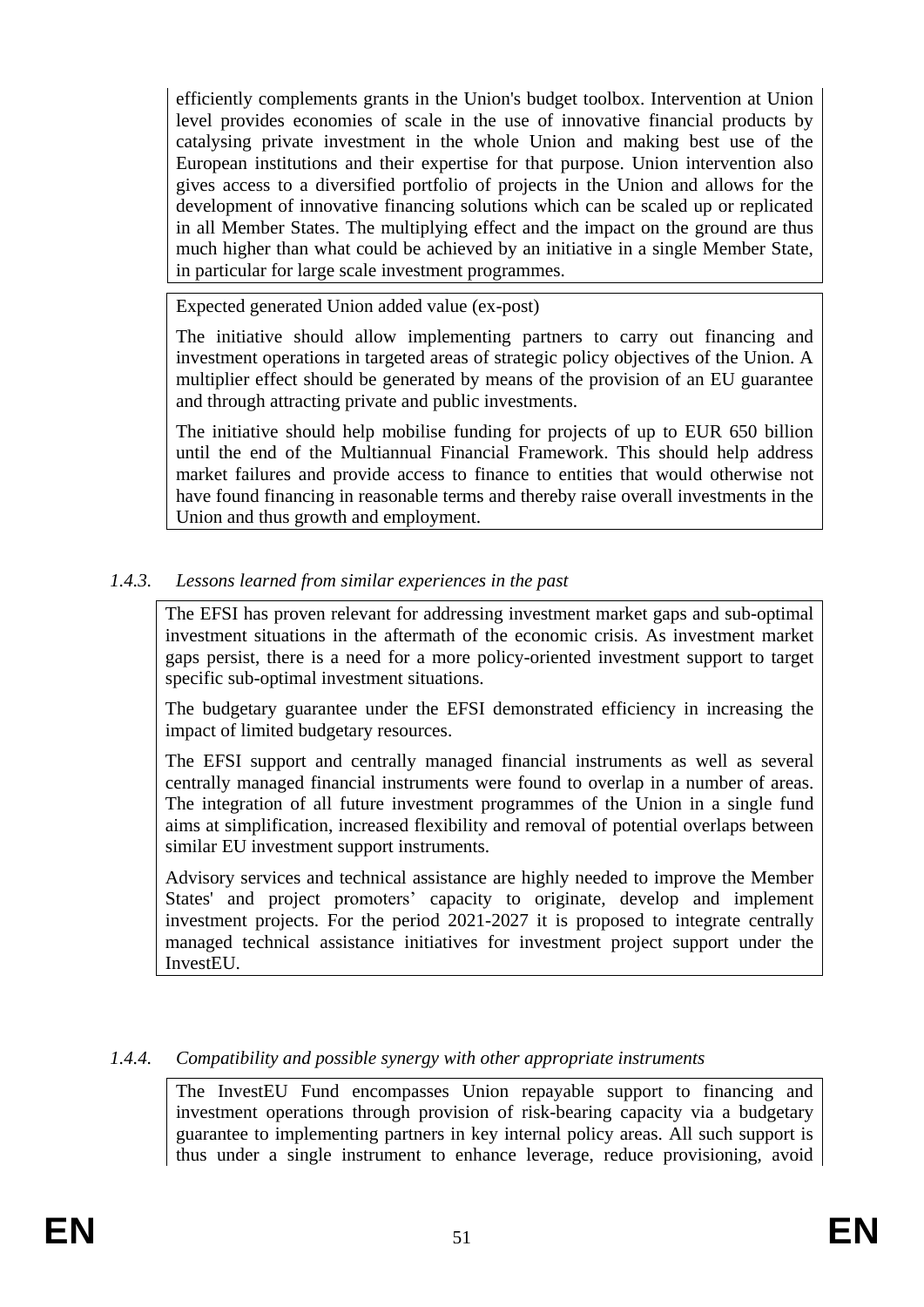possible overlaps and increase visibility of the action of the Union. Combinations with grant financing (blending), where appropriate, is possible in order to create synergies, e.g. in transport, research and digital sectors.

A Member State compartment will make it possible for Member States to leverage the funds available under cohesion funding in an attractive and simplified manner.

### **1.5. Duration and financial impact**

### X **limited duration**

- $X$  in effect from 01/01/2021 to 31/12/2027
- X Financial impact from 2021 to 2027 for commitment appropriations and from 2021 to 2030 for payment appropriations for the provisioning of the EU guarantee

### **unlimited duration**

- Implementation with a start-up period from YYYY to YYYY,
- followed by full-scale operation.

### **1.6. Management mode(s) planned<sup>31</sup>**

### X **Direct management** by the Commission

- X by its departments, including by its staff in the Union delegations;
- $\Box$  by the executive agencies

**Shared management** with the Member States

X **Indirect management** by entrusting budget implementation tasks to:

- $\Box$  third countries or the bodies they have designated;
- X international organisations and their agencies (possibly, *inter alia*, European Bank for Reconstruction and Development; Council of Europe Bank; World Bank);
- X the European Investment Bank Group;
- $\square$  bodies referred to in Articles 70 and 71 of the Financial Regulation;
- X public law bodies;
- X bodies governed by private law with a public service mission to the extent that they provide adequate financial guarantees;
- X bodies governed by the private law of a Member State that are entrusted with the implementation of a public-private partnership and that provide adequate financial guarantees;
- $\Box$  persons entrusted with the implementation of specific actions in the CFSP pursuant to Title V of the TEU, and identified in the relevant basic act.

# Comments

Implementing partners shall be selected by the Commission on the basis of the criteria laid down in the legislative proposal. They may encompass all or some of the above.

 $\overline{31}$ Details of management modes and references to the Financial Regulation may be found on the BudgWeb site: <https://myintracomm.ec.europa.eu/budgweb/EN/man/budgmanag/Pages/budgmanag.aspx>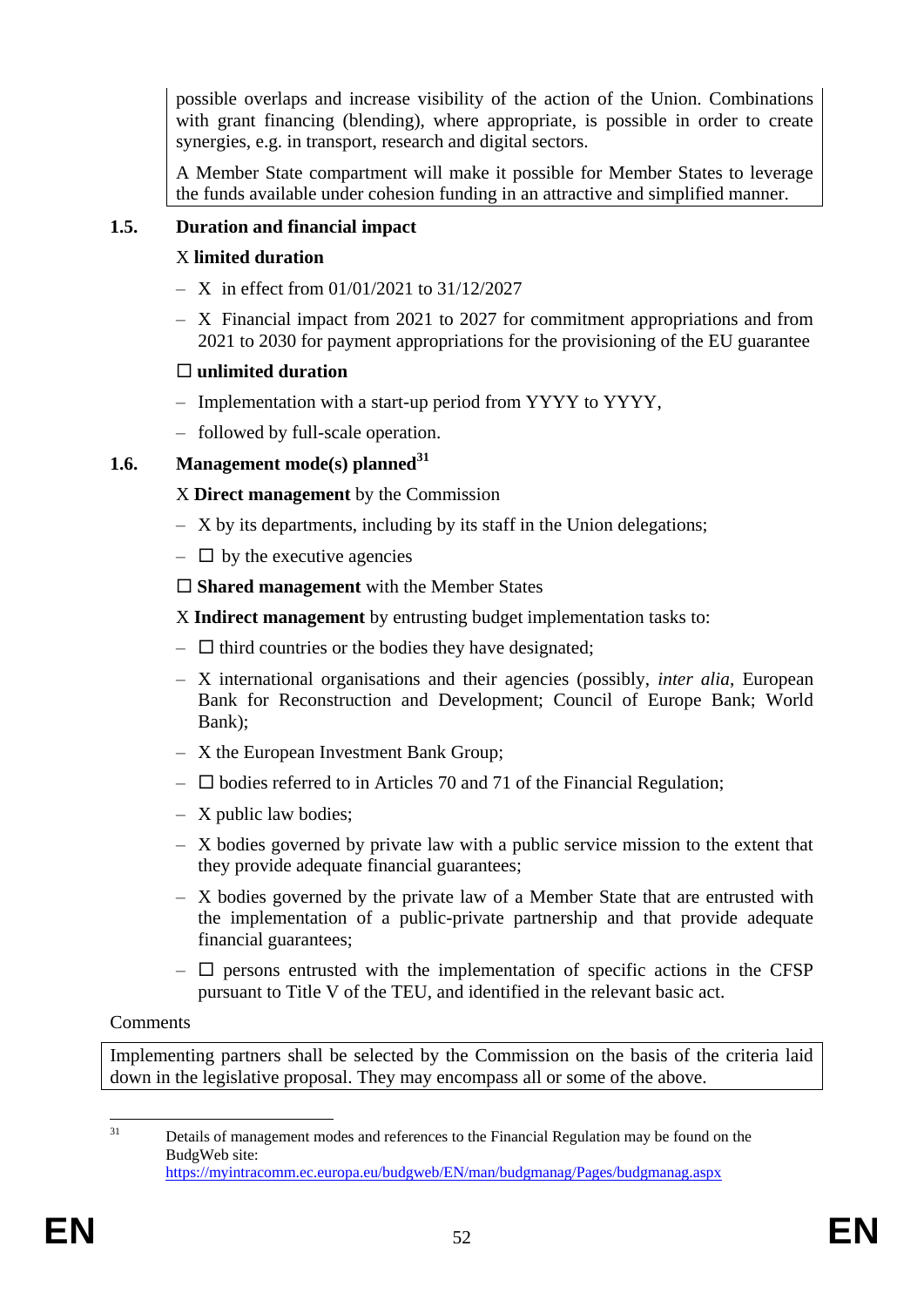Direct management may concern part of the implementation of InvestEU Advisory Hub and the InvestEU Portal.

#### **2. MANAGEMENT MEASURES**

#### **2.1. Monitoring and reporting rules**

The implementing partners shall report to the Commission in line with the [Financial Regulation] on a regular basis. For monitoring, they shall apply their rules and procedures which have been assessed in accordance with [Article 154] of the [Financial Regulation] to meet the requirements laid down therein.

The Commission will monitor the performance per each policy window.

#### **2.2. Management and control system(s)**

*2.2.1. Justification of the management mode(s), the funding implementation mechanism(s), the payment modalities and the control strategy proposed*

The EU guarantee under InvestEU Fund can only be delivered in an indirect management mode through implementing partners which as a rule also contribute to the support to be provided to final recipients. The implementing partners will consist of international financial institutions, national promotional banks and institutions and other financial intermediaries which are Union bodies, regulated and/or under banking sector supervision. The operations benefiting from the support of the EU guarantee remain operations approved by the governing bodies of the implementing partners which will have to apply their due diligence and control framework to these operations. The implementing partners shall provide audited financial statements to the Commission.

*2.2.2. Information concerning the risks identified and the internal control system(s) set up to mitigate them*

The risk for the Union budget is linked to the budget guarantee provided by the Union to the implementing partners for their financing and investment operations. The EU guarantee provides a first demand irrevocable guarantee usually on a portfolio basis for operations covered. The Union budget and the implementing partner share the risk related remuneration from the operations on the basis of each of their share in the risk-taking.

The EU guarantee is restricted to EUR 38 000 000 000.

The budget entry ("p.m.") reflecting the budget guarantee for the implementing partner would be activated only in the case of an effective call on the guarantee which cannot be wholly covered by the provisioning (funded with at least EUR 15 200 000 gradually until end-2030). The provisioning rate of 40 % is based on the past experience with the EFSI and financial instruments.

The contingent liability in relation to the Member State compartment will be covered by a back-to-back guarantee from each Member State concerned.

The financing and investment operations in the context of the InvestEU are carried out according to the implementing partners' standard rules of procedure and sound banking practice. The selected implementing partners and the Commission enter into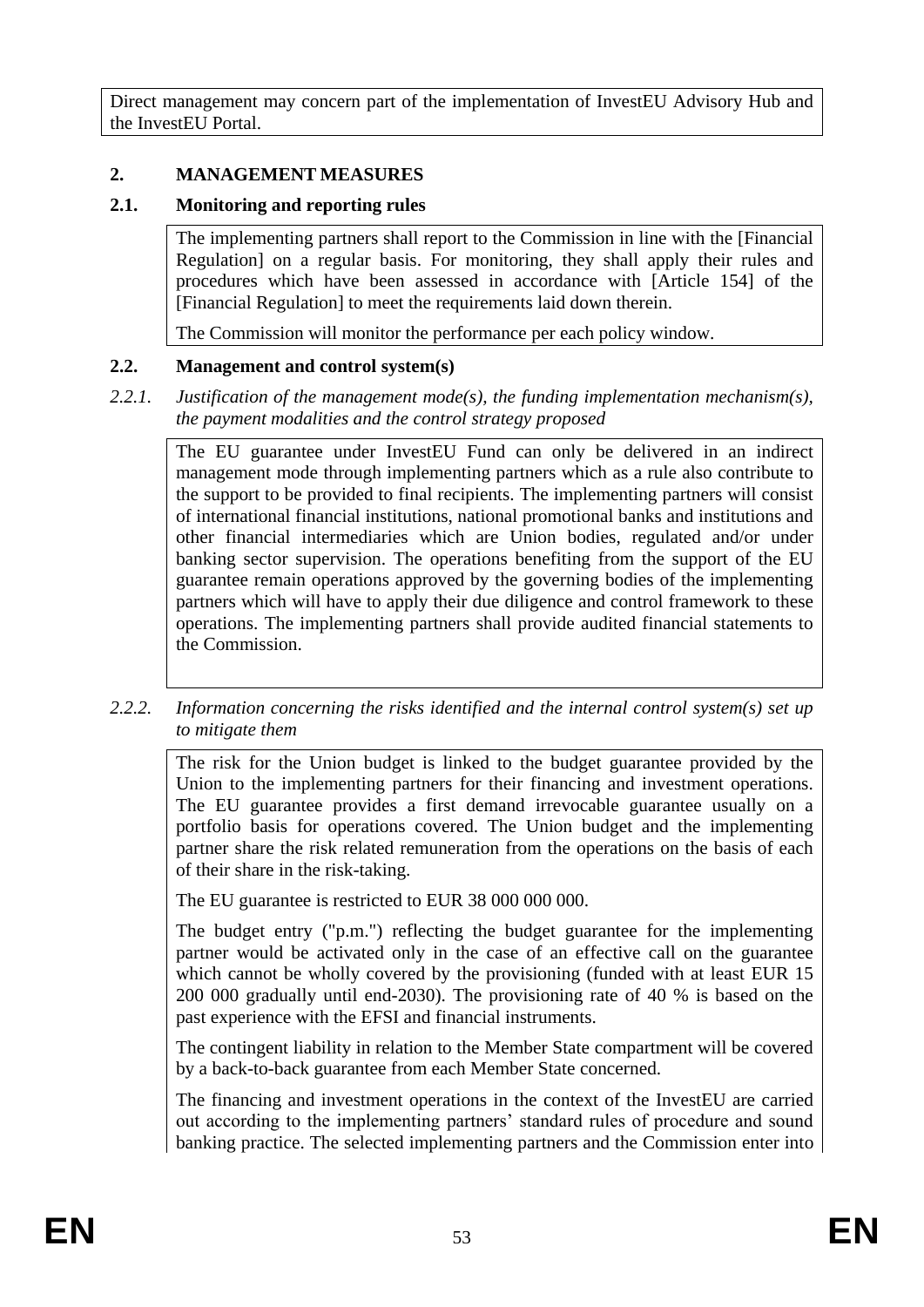a guarantee agreement laying down the detailed provisions and procedures relating to the implementation of the InvestEU Fund.

Since the implementing partner as a rule bears part of the risk, the interest of the Union and the implementing partner are accordingly aligned which mitigates the risk to the budget. They are also financial institutions with appropriate rules and procedures in place which will be controlled through the pillar assessment in accordance with the [Financial Regulation].

A specific governance structure will be put in place to assess the relevant financial risks of the operations (project team) or grant the use of the EU guarantee (Investment Committee).

The Commission will receive annual audited financial statements covering the operations from the implementing partners.

*2.2.3. Estimation and justification of the cost-effectiveness of the controls (ratio of "control costs ÷ value of the related funds managed"), and assessment of the expected levels of risk of error (at payment & at closure)* 

NA

The EU is guaranteeing operations carried out by entrusted entities under their rules and procedures, including their internal control framework. Costs for the EU budget would only arise in relation to particular requirements imposed by the EU on top of the entrusted entities' internal control framework, which cannot be quantified yet

# **2.3. Measures to prevent fraud and irregularities**

*Specify existing or envisaged prevention and protection measures, e.g. from the Anti-Fraud Strategy.*

The selected implementing partners will have undergone the pillar assessment foreseen in [Article 154] of the [Financial Regulation], which ensures solid quality of internal control and independent external audit systems. In addition, they will have to meet the requirements of [Title X] of the [Financial Regulation]. Being financial institutions the implementing partners will have internal control frameworks in place. Since InvestEU Fund consists of repayable support, the due diligence and monitoring and controlling by the implementing partners will be relied on, unless weaknesses are identified in those. Moreover, Article 24 of the proposed Regulation foresees that audits on the use of the Union funding carried out by persons or entities, including by others than those mandated by the Union institutions or bodies, shall form the basis of the overall assurance pursuant to [Article 127] of the [Financial Regulation].

# **3. ESTIMATED FINANCIAL IMPACT OF THE PROPOSAL/INITIATIVE**

### **3.1. Heading of the multiannual financial framework and new expenditure budget line(s) proposed**

| Heading of<br>multiannual | Budget line | Type of<br>expenditure   |                     |                   | Contribution            |                                                  |
|---------------------------|-------------|--------------------------|---------------------|-------------------|-------------------------|--------------------------------------------------|
| financial<br>framework    |             | Diff./Non-<br>diff. $32$ | from<br><b>EFTA</b> | from<br>candidate | from third<br>countries | within the<br>meaning of<br>Article $[21(2)(b)]$ |

Diff. = Differentiated appropriations / Non-diff. = Non-differentiated appropriations.

 $32$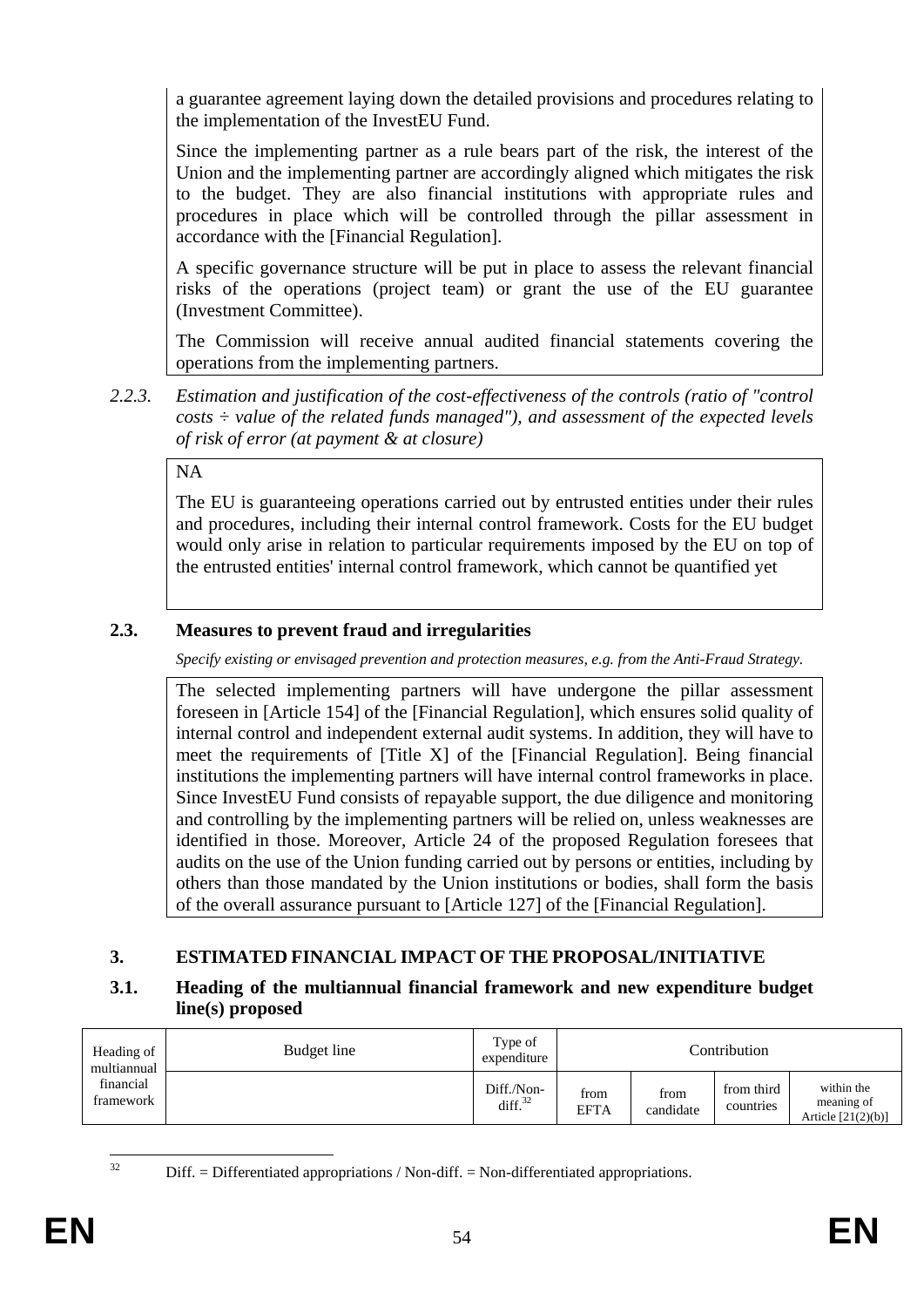|                                                                                    |               | countries<br>33 | countries $34$ |   | of the Financial<br>Regulation |
|------------------------------------------------------------------------------------|---------------|-----------------|----------------|---|--------------------------------|
| 02.02.01 InvestEU Guarantee                                                        | Diff.         | Y               | Y              | Y | N                              |
| 02.02.02 Provisioning of the InvestEU<br>Guarantee                                 | Diff.         | Y               | Y              | Y | N                              |
| 02.02.03 InvestEU Advisory Hub and<br>InvestEU Portal and accompanying<br>measures | Diff.         | Y               | Y              | Y | N                              |
| 02.01 InvestEU administrative support                                              | Non-<br>diff. | Y               | Y              | Y | N                              |

<sup>33</sup> <sup>33</sup> EFTA: European Free Trade Association.

<sup>&</sup>lt;sup>34</sup> Candidate countries and, where applicable, potential candidates from the Western Balkans.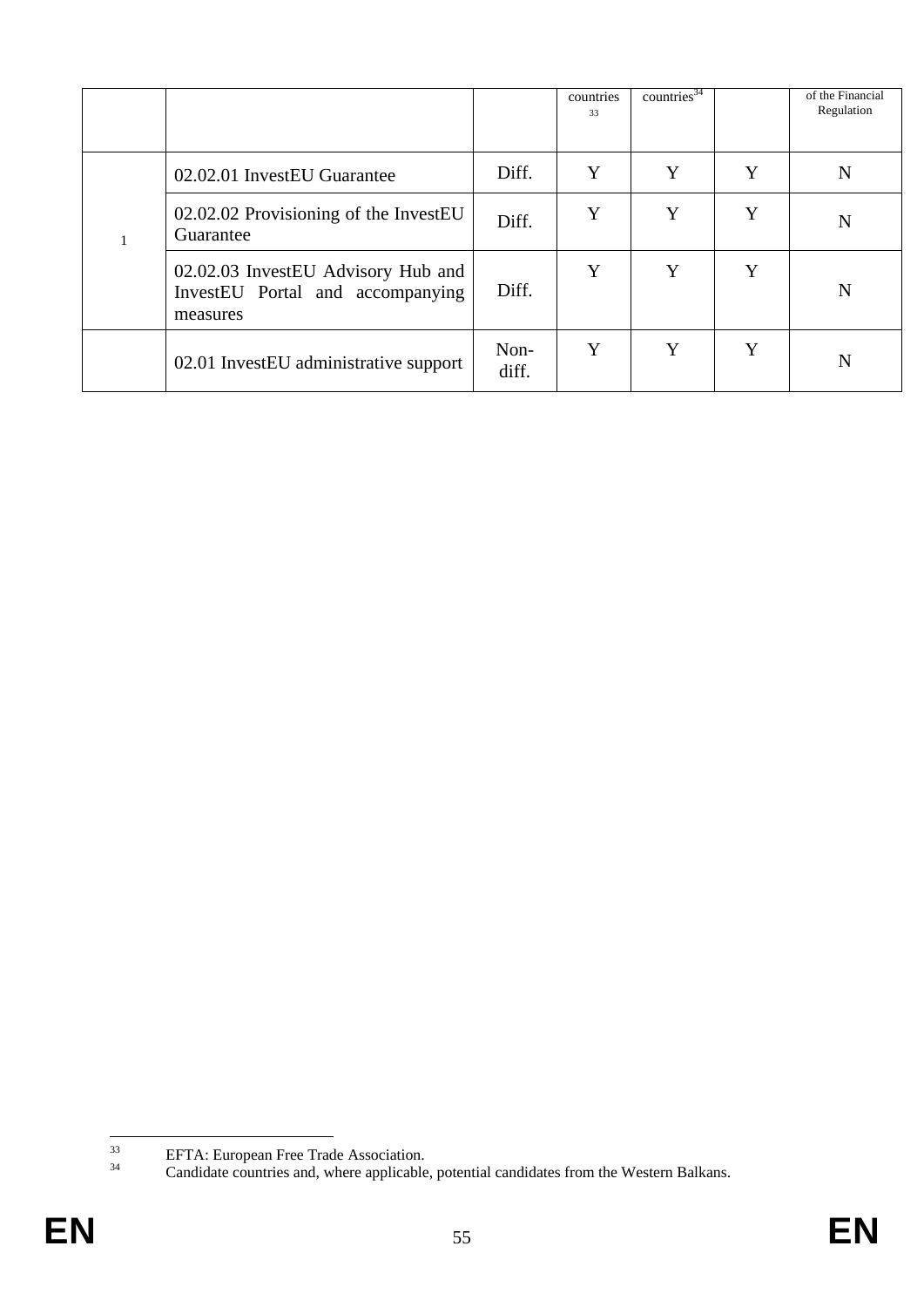#### **3.2. Estimated impact on expenditure**

# *3.2.1. Summary of estimated impact on expenditure<sup>35</sup>*

EUR million (to three decimal places)

|                                                      | <b>Heading of multiannual financial</b><br>framework |           |           |           |             | 'Single Market, Innovation & Digital' |           |               |           |              |
|------------------------------------------------------|------------------------------------------------------|-----------|-----------|-----------|-------------|---------------------------------------|-----------|---------------|-----------|--------------|
|                                                      |                                                      | 2021      | 2022      | 2023      | 2024        | 2025                                  | 2026      | 2027          | Post 2027 | <b>TOTAL</b> |
| 02.02.01<br>InvestEU                                 | Commitments                                          | pm        | pm        | pm        | pm          | pm                                    | pm        | pm            |           | pm           |
| Guarantee                                            | Payments                                             |           |           |           |             |                                       |           |               |           |              |
| 02.02.02 Provisioning of<br>the InvestEU Guarantee   | Commitments                                          | 1 906,742 | 1945,387  | 1984,325  | 2 0 26, 571 | 2 071,143                             | 2 114,056 | 2 151,776     |           | 14 200,000   |
|                                                      | Payments                                             | 402,505   | 1 574,122 | 673,829   | 1 805,244   | 1921,368                              | 1 994,694 | 2 040,875     | 1787,362  | 14 200,000   |
| 02.02.03 InvestEU<br><b>Advisory Hub, InvestEU</b>   | Commitments                                          | 72,658    | 73,658    | 76,158    | 76,158      | 73,658                                | 73,658    | 73,158        |           | 519,106      |
| Portal and<br>accompanying<br>$\text{measures}^{36}$ | Payments                                             | 30,058    | 58,458    | 74,658    | 76,658      | 76,158                                | 73,658    | 72,658        | 56,800    | 519,106      |
| 02.01 InvestEU<br>administrative support             | Commitments<br>$=$ Payments                          | 0,842     | 0,842     | 0,842     | 0,842       | 0,842                                 | 0,842     | 0,842         |           | 5,894        |
| <b>TOTAL appropriations</b>                          | Commitments                                          | 980,242   | 2019,887  | 2 061,325 | 2 103,571   | 2 145,643                             | 2 188,556 | 2 2 2 5,776   |           | 14 725,000   |
| for the envelope of the<br>programme                 | Payments                                             | 433,405   | 1 633,422 | 1749,329  | 1882,744    | 1 998,368                             | 2 069,194 | 2 1 1 4 3 7 5 | 1,844.162 | 14 725,000   |

<sup>35</sup>  $35$  Totals may not tally due to rounding.<br> $36$  Tochnical and/or administrative assist

<sup>36</sup> Technical and/or administrative assistance and expenditure in support of the implementation of EU programmes and/or actions (former 'BA' lines), indirect research, direct research.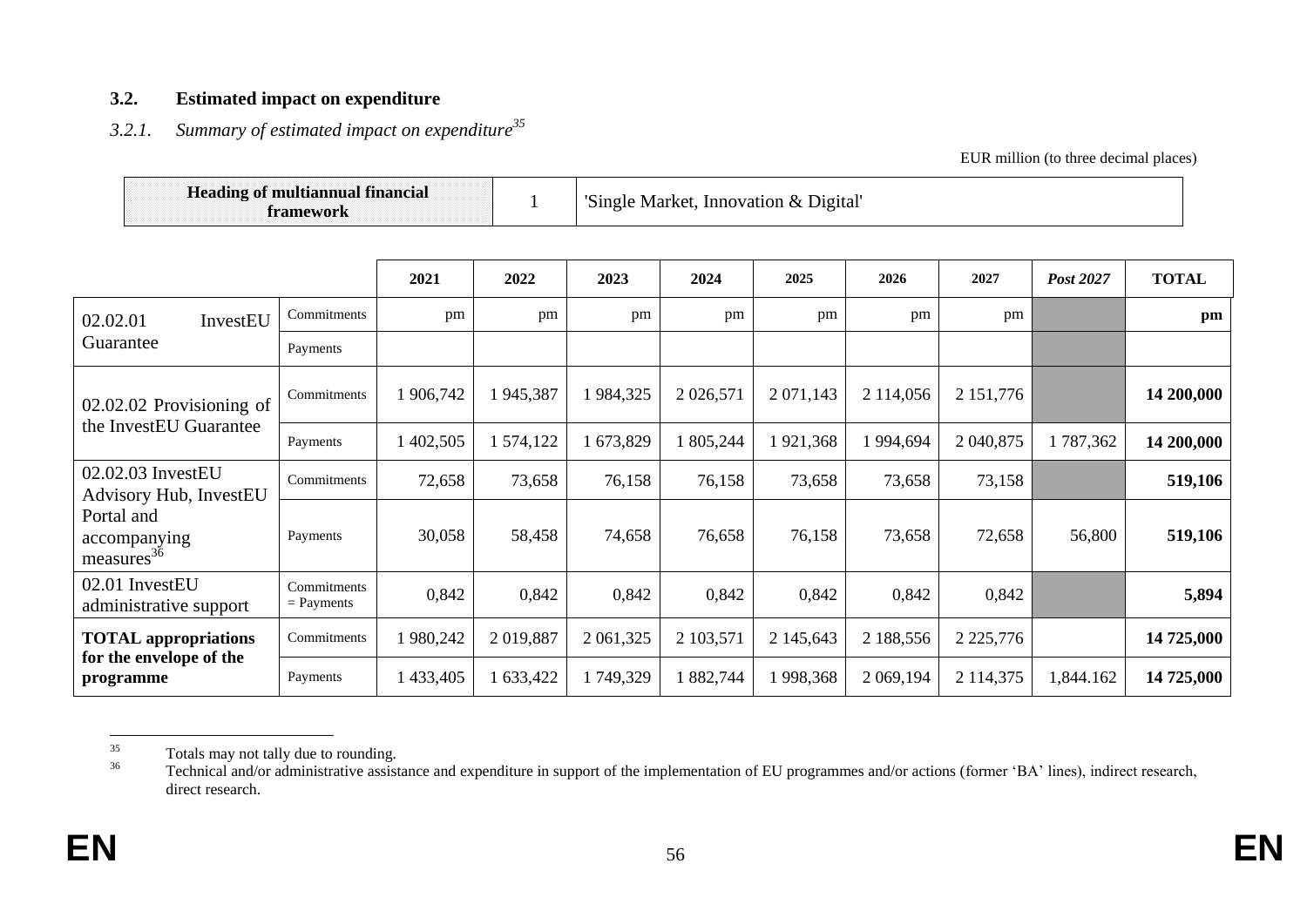| <b>Heading of multiannual financial</b><br>tramework |  | 'Administrative expenditure' |
|------------------------------------------------------|--|------------------------------|
|------------------------------------------------------|--|------------------------------|

#### EUR million (to three decimal places)

|                                                                                                                                    | 2021  | 2022  | 2023  | 2024  | 2025  | 2026  | 2027  | <b>Post</b><br>2027 | <b>TOTAL</b> |
|------------------------------------------------------------------------------------------------------------------------------------|-------|-------|-------|-------|-------|-------|-------|---------------------|--------------|
| Human resources                                                                                                                    | 3,432 | 3,432 | 3,432 | 3,432 | 3,432 | 3,432 | 3,432 |                     | 24,024       |
| Other administrative expenditure                                                                                                   |       | 2,150 | 2,150 | 2.150 | 2.150 | 2.150 | 2,150 |                     | 15,050       |
| <b>TOTAL appropriations under HEADING</b><br>(Total commitments $=$<br>7 of the multiannual financial framework<br>Total payments) | 5.582 | 5,582 | 5,582 | 5,582 | 5,582 | 5,582 | 5,582 |                     | 39,074       |

EUR million (to three decimal places)

|                                                           |             | 2021    | 2022       | 2023      | 2024      | 2025                              | 2026                 | 2027                  | Post 2027 | <b>TOTAL</b> |
|-----------------------------------------------------------|-------------|---------|------------|-----------|-----------|-----------------------------------|----------------------|-----------------------|-----------|--------------|
| <b>TOTAL appropriations</b>                               | Commitments | 985.824 | 2 0 25,469 |           |           | 2 066,907   2 109,153   2 151,225 |                      | $2194,138$   2231,358 |           | 14 764,074   |
| across HEADINGS<br>of the multiannual financial framework | Payments    | 438,987 | 639,004    | 1 754.911 | 1 888,326 | 2 003,950                         | $2074,776$ 2 119,957 |                       | 1 844,162 | 14 764,074   |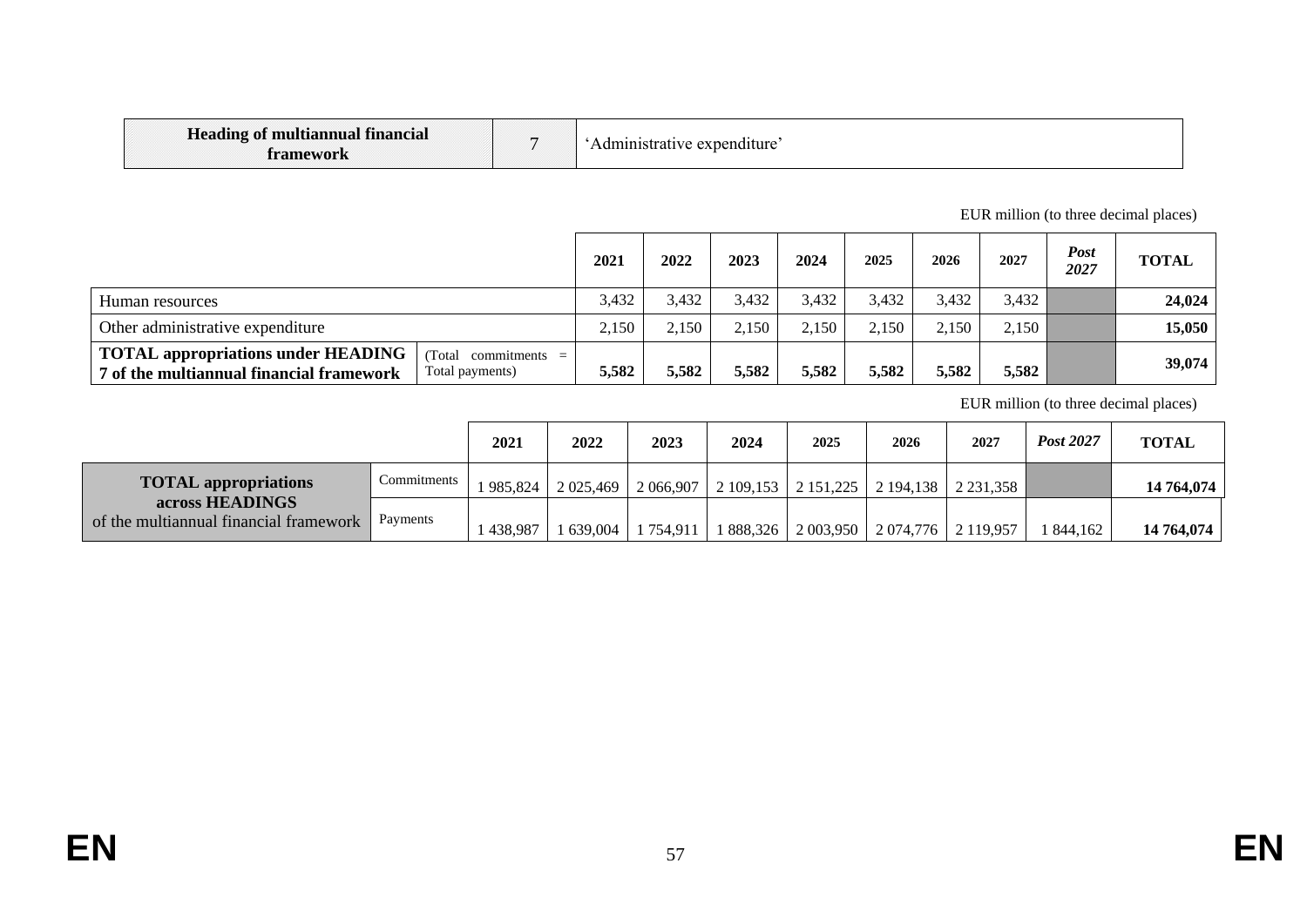#### *3.2.2. Summary of estimated impact on appropriations of an administrative nature*

- $\Box$  The proposal/initiative does not require the use of appropriations of an administrative nature
- **X** The proposal/initiative requires the use of appropriations of an administrative nature, as explained below:

1,900 1,900 1,900 1,900 1,900 1,900 1,900 **13,300**

EUR million (to three decimal places)

| Years                                                         | 2021  | 2022  | 2023  | 2024  | 2025  | 2026  | 2027  | <b>TOTAL</b> |
|---------------------------------------------------------------|-------|-------|-------|-------|-------|-------|-------|--------------|
|                                                               |       |       |       |       |       |       |       |              |
| <b>HEADING 7</b><br>of the multiannual<br>financial framework |       |       |       |       |       |       |       |              |
| Human resources                                               | 3,432 | 3,432 | 3,432 | 3,432 | 3,432 | 3,432 | 3,432 | 24,024       |

| of the multiannual<br>financial<br>framework                                                   | 5,332 | 5,332 | 5,332 | 5,332 | 5,332 | 5,332 | 5,332 | 37,324 |
|------------------------------------------------------------------------------------------------|-------|-------|-------|-------|-------|-------|-------|--------|
|                                                                                                |       |       |       |       |       |       |       |        |
| Outside<br>HEADING 7 <sup>37</sup><br>of the multiannual<br>financial<br>framework             |       |       |       |       |       |       |       |        |
| Human resources                                                                                |       |       |       |       |       |       |       |        |
| Other expenditure<br>of an<br>administrative<br>nature                                         | 0,842 | 0,842 | 0,842 | 0,842 | 0,842 | 0,842 | 0,842 | 5,894  |
| <b>Subtotal</b><br>outside<br><b>HEADING 7</b><br>of the multiannual<br>financial<br>framework |       |       |       |       |       |       |       |        |

| <b>TOTAL</b><br>6,174<br>6,174<br>6,174<br>43,218<br>6,174<br>6,174<br>6,174<br>6,174 |
|---------------------------------------------------------------------------------------|
|---------------------------------------------------------------------------------------|

The appropriations required for human resources and other expenditure of an administrative nature will be met by appropriations from the DG that are already assigned to management of the action and/or have been redeployed within the DG, together if necessary with any additional allocation which may be granted to the managing DG under the annual allocation procedure and in the light of budgetary constraints.

37

**Other** 

administrative expenditure

> **Subtotal HEADING 7**

<sup>37</sup> Technical and/or administrative assistance and expenditure in support of the implementation of EU programmes and/or actions (former 'BA' lines), indirect research, direct research.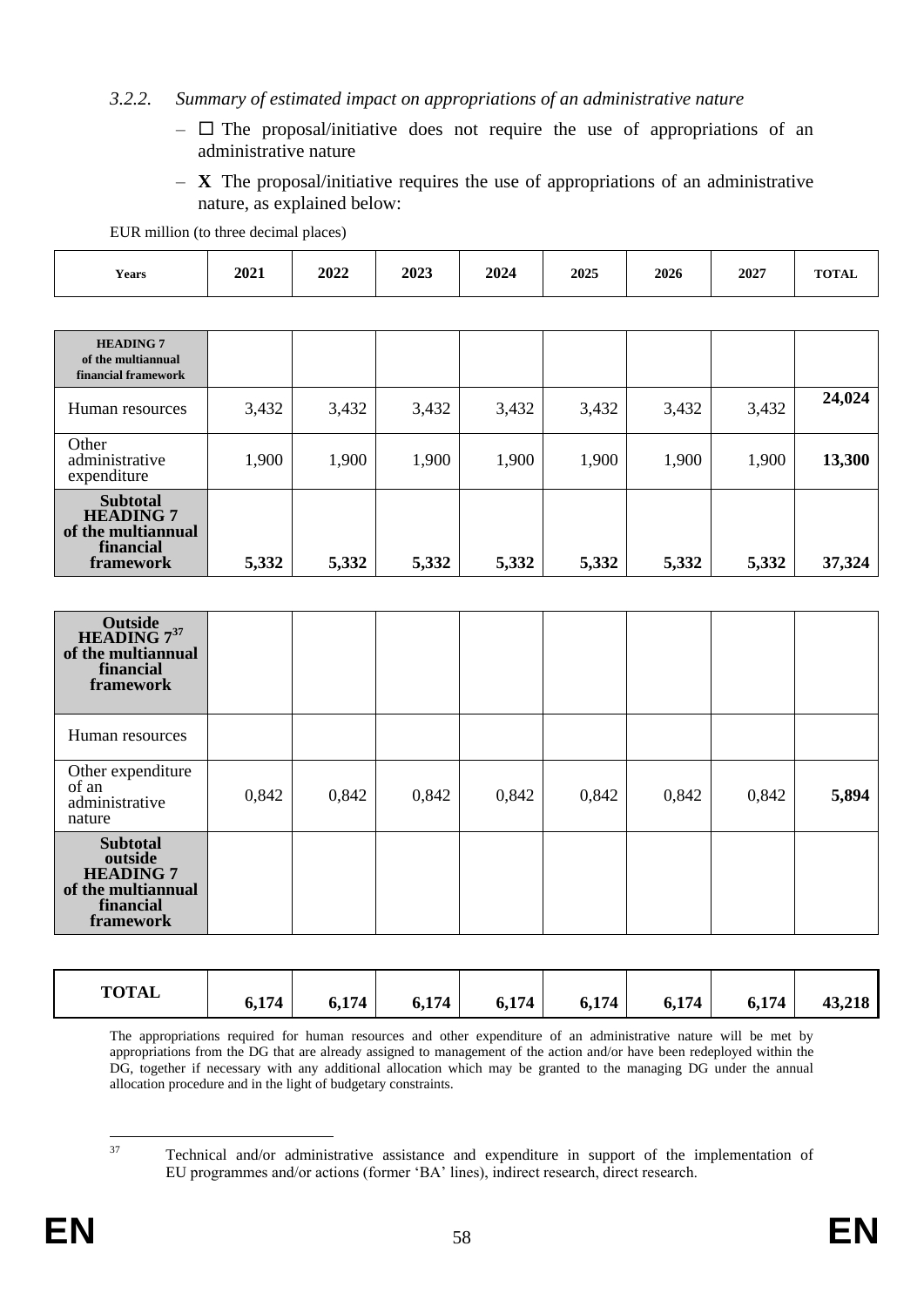#### 3.2.2.1. Estimated requirements of human resources

- $\Box$  The proposal/initiative does not require the use of human resources.
- X The proposal/initiative requires the use of human resources, as explained below:

|                                                                         |                                                                                               |      |      |      | Estimate to be expressed in full time equivalent units |      |      |    |
|-------------------------------------------------------------------------|-----------------------------------------------------------------------------------------------|------|------|------|--------------------------------------------------------|------|------|----|
| <b>Years</b>                                                            | 2021                                                                                          | 2022 | 2023 | 2024 | 2025                                                   | 2026 | 2027 |    |
|                                                                         | • Establishment plan posts (officials and temporary staff)                                    |      |      |      |                                                        |      |      |    |
| Headquarters and Commission's<br><b>Representation Offices</b>          |                                                                                               | 24   | 24   | 24   | 24                                                     | 24   | 24   | 24 |
| Delegations                                                             |                                                                                               |      |      |      |                                                        |      |      |    |
| Research                                                                |                                                                                               |      |      |      |                                                        |      |      |    |
| Heading 7                                                               | • External staff (in Full Time Equivalent unit: FTE) - AC, AL, END, INT and JED <sup>38</sup> |      |      |      |                                                        |      |      |    |
| Financed from<br>HEADING 7 of                                           | - at Headquarters                                                                             |      |      |      |                                                        |      |      |    |
| the multiannual<br>financial<br>framework                               | - in Delegations                                                                              |      |      |      |                                                        |      |      |    |
| Financed from the<br>envelope of the                                    | - at Headquarters                                                                             |      |      |      |                                                        |      |      |    |
| programme <sup>39</sup>                                                 | - in Delegations                                                                              |      |      |      |                                                        |      |      |    |
| Research                                                                |                                                                                               |      |      |      |                                                        |      |      |    |
| Other: seconded experts from and fully<br>paid by implementing partners |                                                                                               |      |      |      |                                                        |      |      |    |
| <b>TOTAL</b>                                                            |                                                                                               | 24   | 24   | 24   | 24                                                     | 24   | 24   | 24 |

The human resources required will be met by staff from the DG who are already assigned to management of the action and/or have been redeployed within the DG, together if necessary with any additional allocation which may be granted to the managing DG under the annual allocation procedure and in the light of budgetary constraints.

Description of tasks to be carried out:

| Officials and temporary staff | Risk managers (4) to assess the risk profile of the portfolios of operations in order to<br>continuosly monitor it and to make sure that the provisioning corresponds to the<br>underlying riks.                                                           |
|-------------------------------|------------------------------------------------------------------------------------------------------------------------------------------------------------------------------------------------------------------------------------------------------------|
|                               | Staff (20) for the secretariat of the InvestEU Fund. The secretariat will take care of                                                                                                                                                                     |
|                               | - receipt of the proposals from the implementing partners;                                                                                                                                                                                                 |
|                               | - distribution for assessment of the proposals for the project team and to the linvestment<br>Committee:                                                                                                                                                   |
|                               | - liaising with the implementing partners;                                                                                                                                                                                                                 |
|                               | - liaising with the Advisory Board and the Investment Committee;                                                                                                                                                                                           |
|                               | - preparing the meetings between the Commission directorates-general involved in the<br>implementation of the InvestEU and coordinating internally the preparation of<br>investment guidelines, design of financial products and other horizontal matters; |
|                               | - assisting the risk managers in preparation of the risk profile monitoring;                                                                                                                                                                               |
|                               | - conducting the preparation and negotiations of the guarantee agreements with<br>implementing partners;                                                                                                                                                   |

<sup>38</sup>  $AC=$  Contract Staff;  $AL = Local$  Staff;  $END = Second$  National Expert; INT = agency staff; JPD= Junior Professionals in Delegations.

<sup>&</sup>lt;sup>39</sup> Sub-ceiling for external staff covered by operational appropriations (former 'BA' lines).